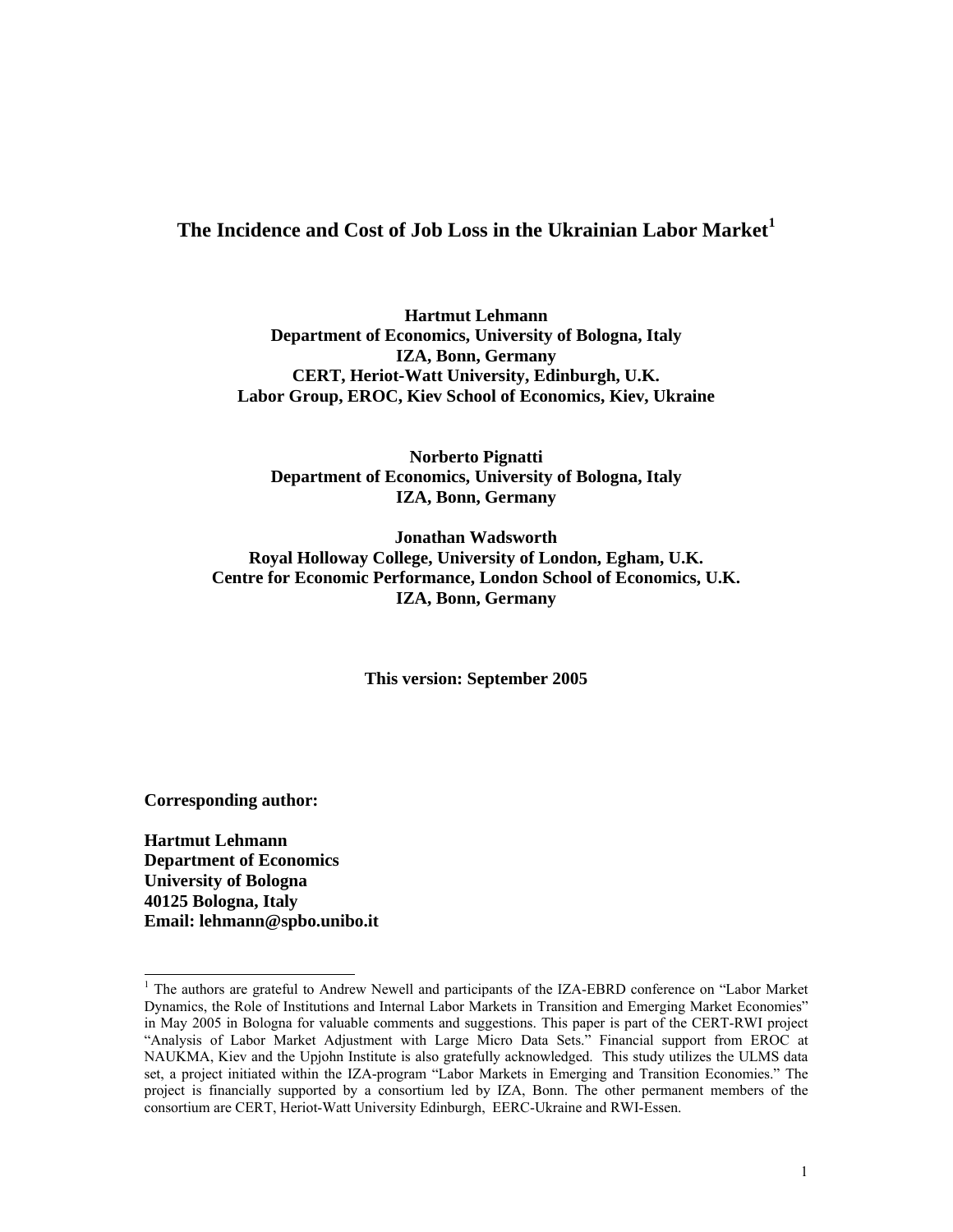### **Abstract**

We examine the effects of economic transition on the pattern and costs of worker displacement in Ukraine, using the Ukrainian Longitudinal Monitoring Survey (ULMS) for the years 1992 to 2002. Displacement rates in the Ukrainian labor market average between 3.4 and 4.8 percent of employment, roughly in line with levels typically observed in several Western economies, but considerably larger than in Russia. The characteristics of displaced workers are similar to those displaced in the West, in so far as displacement is concentrated on the less skilled. Around one third of displaced workers find re-employment immediately while the majority continues into long-term non-employment. The wage costs of displacement for the sub-sample of displaced workers do not seem to be large. The main cost for displaced workers in Ukraine consists in the extremely long non-employment spell that the average worker experiences after layoff.

*JEL Classification:* J64; J65; P50

*Key words:* Displaced workers; Labor markets in transition; Ukraine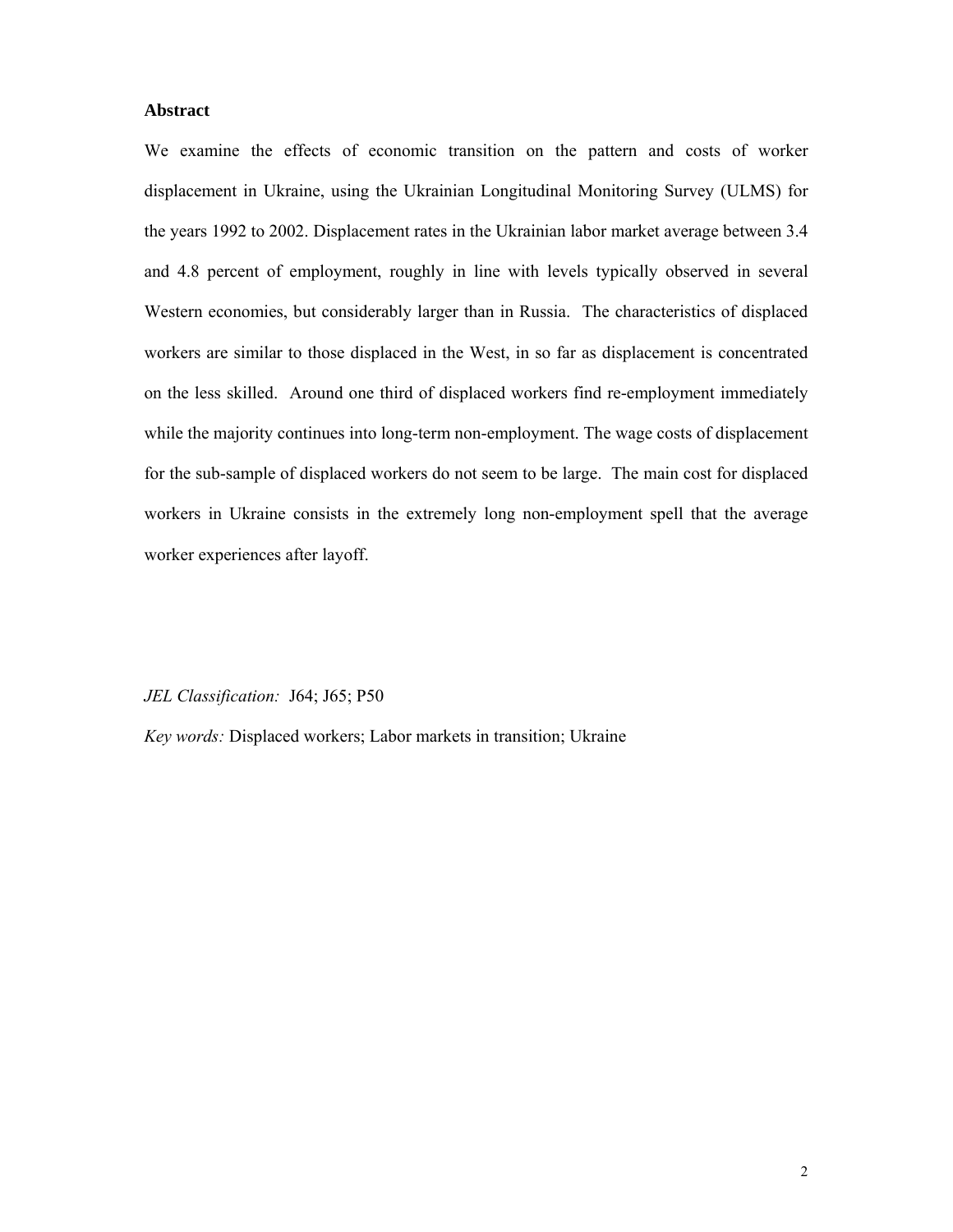### **1. Introduction**

The labor markets of the successor states of the Former Soviet Union (FSU), excluding the Baltic states, are often thought to display different adjustment patterns after the initial transition shock than the labor markets of Central Europe. Dramatically falling real wages, wage arrears and unpaid forced leave for a large fraction of the workforce were the most important mechanisms, with which enterprises responded to a collapse in the demand for their products. Since these mechanisms effectively lowered the cost of labor, a moderate rate of labor shedding in Russia and other countries of the Common Wealth of Independent States  $(CIS)^2$  was observed over an extended period.<sup>3</sup> Anecdotal evidence from the Ukraine suggests that these adjustment mechanisms were more prevalent even than in Russia for most of the nineties.<sup>4</sup> As a consequence, Konings, Kupets, and Lehmann (2003) find a moderate aggregate rate of labor shedding in the nineties in the Ukrainian labor market. However, these authors as well as Brown and Earle (2003) also establish that relentless gross job and worker reallocation was behind the small net fall in employment, a pattern which has continued after the Ukrainian economy began growing again in 2000. In such an environment, job displacement might be important.

Despite the extensive literature that examines large-scale privatization and structural reforms in developing and transition economies, e.g. Djankow and Murell (2002), little has been written about job displacement in these countries. Kletzer (1998) and Kuhn (2002) summarize the large empirical Western literature on job displacement which establishes the extent, incidence, and costs of displacement. These issues are particularly pertinent for transition economies in which institutional structures are often evolving rapidly alongside mass privatization, large scale restructuring, and the reallocation of labor.

 2 The states of the FSU without the Baltic States

<sup>&</sup>lt;sup>3</sup> For Russia, see for example, Lehmann, Wadsworth, and Acquisti (1999), Earle and Sabirianova (2002), and Earle and Lehmann (2002).

<sup>&</sup>lt;sup>4</sup> Standing and Zsoldos (2001) provide some hard evidence for Ukrainian industry on this point.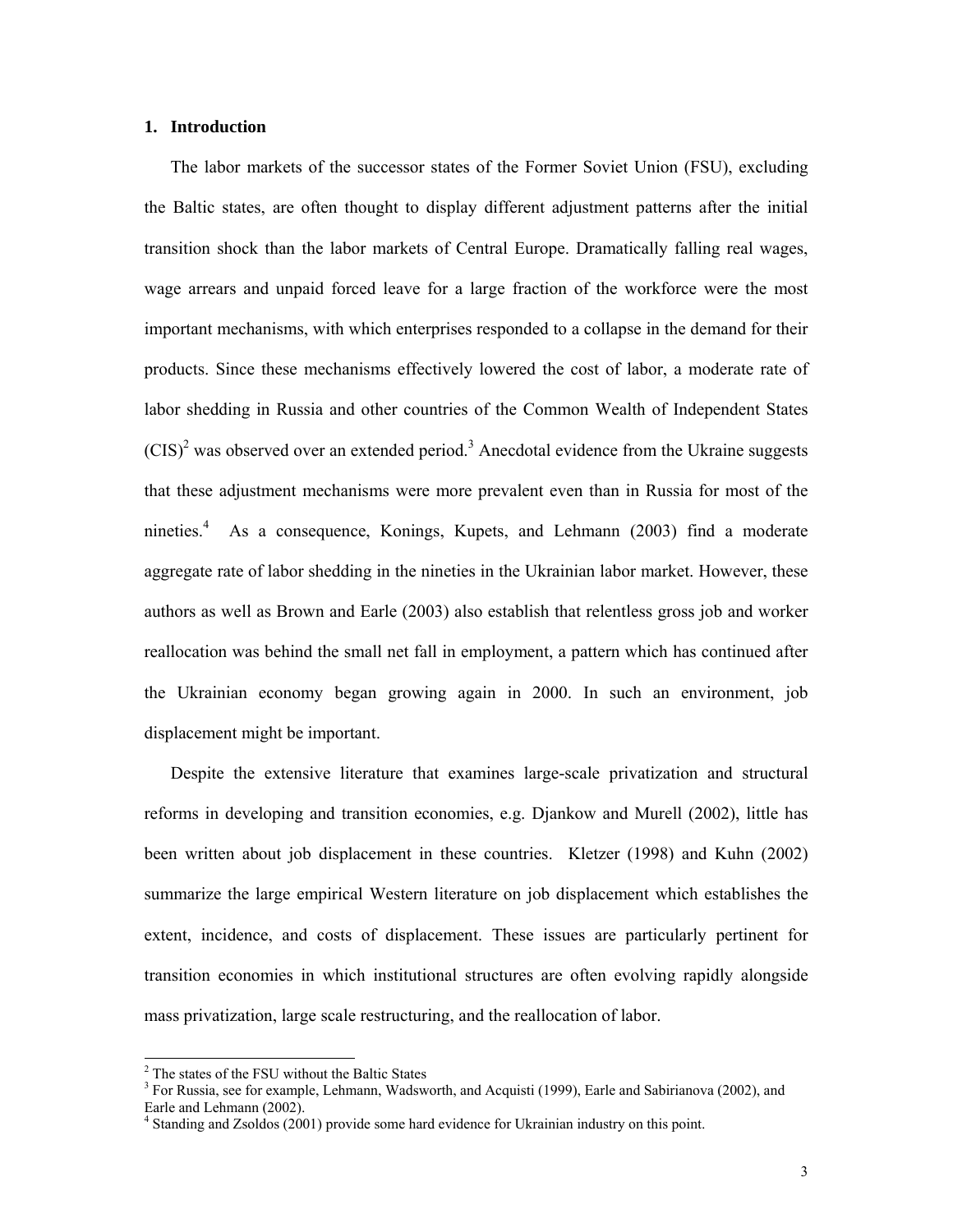The Western literature on displacement focuses on seniority, firm-specific human capital premia, and union wage premia as the main reasons that displaced workers experience substantial earnings losses. For Europe, Kuhn (2002) shows that the cost of job loss is lower than in the United States or in Britain. This result appears to be driven by institutional features in Europe that cushion unemployment income, job search, and pay in return jobs. However, we may not observe similar features in a transition economy, because institutional factors are less likely to attenuate the costs of job loss (Lehmann, Philips, and Wadsworth, 2005).

Little empirical evidence exists to distinguish among these possible outcomes in transition economies. Orazem, Vodopivec and Wu (2004), examine official administrative data on workers displaced in Slovenia between 1987 and 1993. They find substantial longterm unemployment among displaced workers but real wage growth, on average, for those who find new work. However, large real wage cuts are taken by workers with 25 or more years of work experience. For Estonia, Lehmann, Philips, and Wadsworth (2005) show that displacement rates were very large compared to Western countries in the early stage of transition but fell back toward average Western levels in the later, mature period of transition. They also find that, like in the West, less-skilled workers and those workers with short job tenure experience displacement disproportionately. The main cost of being displaced from a job is the income loss due to non-employment rather than a wage penalty for those who return to work. For Russia, Earle and Sabiarianova Peter (2004) maintain that the incidence of displacement is extremely low. However, their evidence is based on the responses of managers who might have an incentive to understate the real level of displacement. While there are also problems with worker survey data (see e.g. Kuhn, 2002), our nationally representative data set allows us for the first time to obtain a general estimate of the incidence of displacement in a labor market of the CIS.

With more rapid restructuring and labor reallocation than in the West, a transition economy might create a sufficiently dynamic environment in which individuals could move

4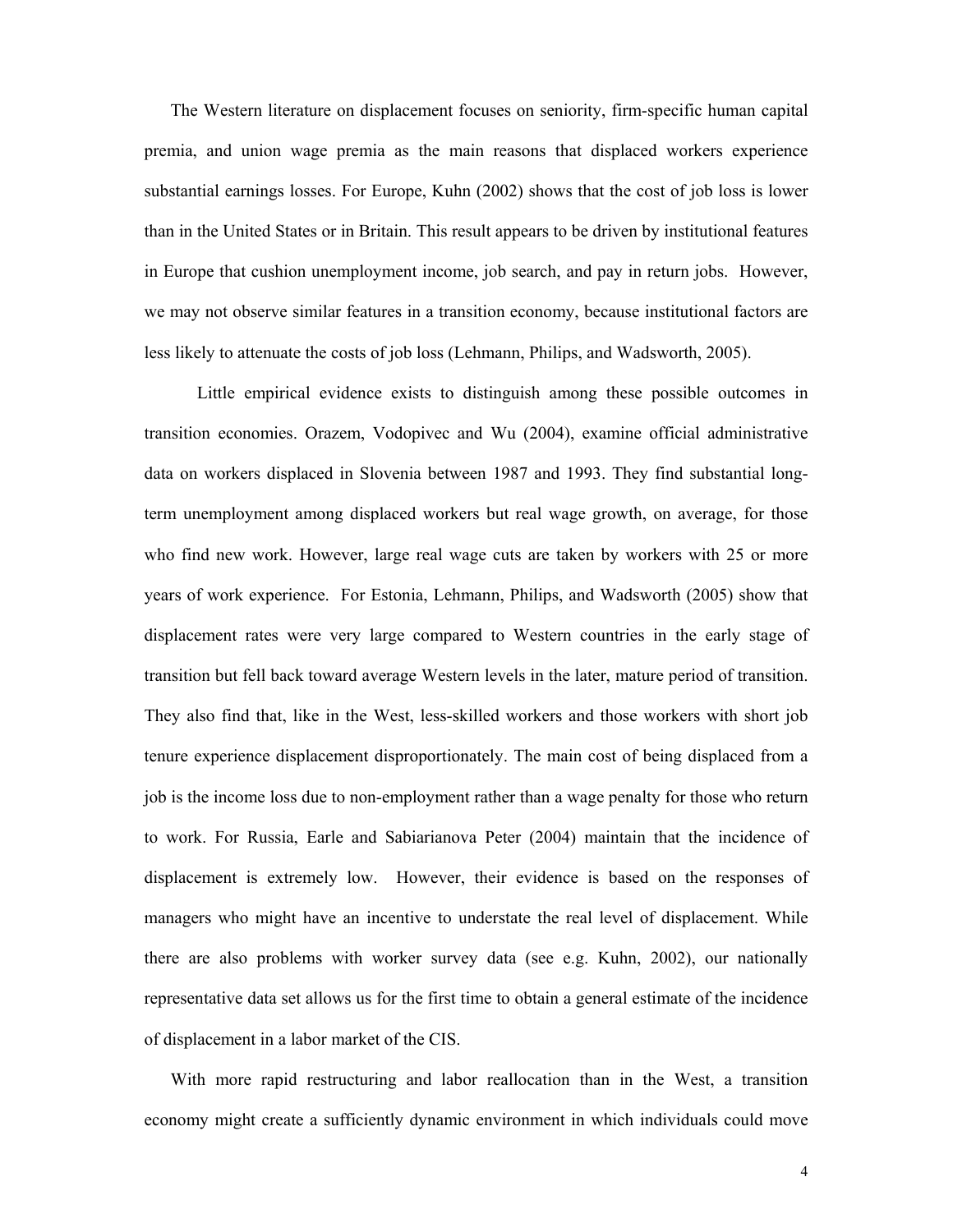quickly between jobs and productivity levels in the new or restructured sectors might offer relatively good wage prospects. In this case, the costs of job loss would be small. In the Ukraine, a more dynamic environment has existed since the period of rapid economic growth began in the 2000. Conversely, the potential costs of job loss could be high because unemployment benefit payments, which despite being earnings-related, are low and strict eligibility criteria exclude many of the unemployed, (Lehmann, Kupets, and Pignatti, 2005). As a consequence, most displaced individuals excluded from benefit would have to try to return to work quickly. If high search costs then compromise efficient matching this could increase the intensive cost of displacement by raising the likelihood of wage penalties associated with displacement. Other potential costs of job loss stem from differences in wages between old and new jobs. For a majority of Ukrainian workers, wages after transition were still tied to Soviet wage grids. This process recognized seniority so that higher tenured workers could expect to receive higher wages. If such workers lose their jobs, the skills acquired under the old regime may not be in demand in a restructuring, transition economy, as Lehmann and Wadsworth (2000) argue. Hence, older workers are likely to suffer most from displacement. Lehmann, Kupets, and Pignatti (2005) document large job creation rates in the new private sector in Ukraine. If these new jobs are high productivity jobs as the evidence in their paper seems to suggest, displaced workers could obtain wages in their new job that would be comparable to, or higher than those in the previous job. Ukrainian employment protection legislation is comparable to that in many West European countries so that, other things equal, the incidence of job loss should be broadly comparable. However, compliance with legal provisions has been particularly problematic. Trade unions play a minor role in the Ukrainian wage determination process, like in most transition economies.

With no clear theoretical guidance as to the likely wage change following displacement and eventual re-employment in a transition economy, empirical evidence is required. This will have important policy implications, in particular for Ukraine where the

5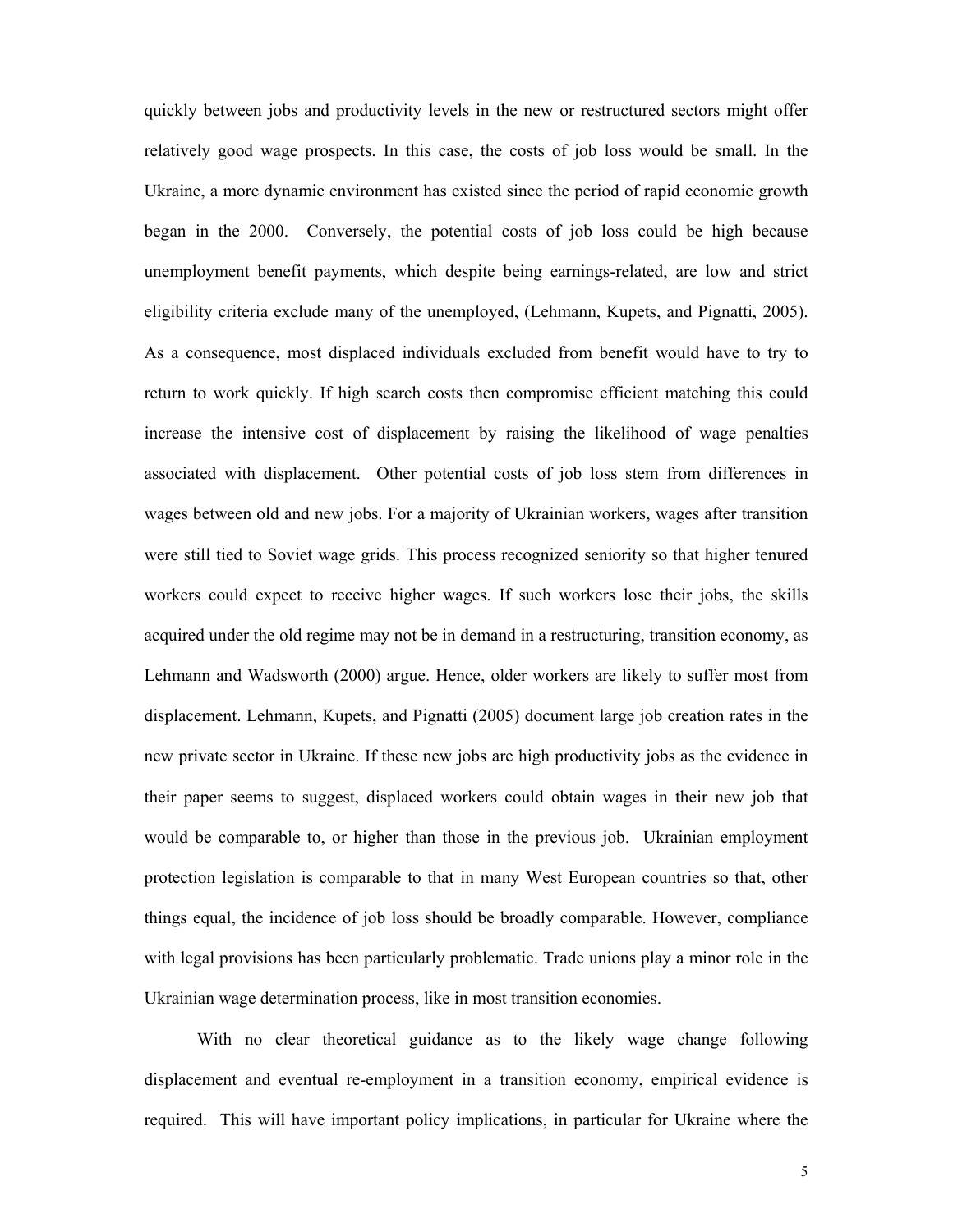economy will still need to undergo a major restructuring effort. If displaced workers can find new work relatively quickly and receive wages that exceed those in their former job, policymakers will have less concern over job displacement than in a situation characterized by long-term unemployment and a future of low paying jobs.

In what follows, we analyze changes in the pattern of displacement for two distinct periods of transition, the years 1992 to 1997 and 1998 to 2002. The first period is characterized by a deep depression accompanied by a prolonged episode of hyperinflation, and subsequently the implementation of restrictive stabilization policies that result in a stable currency by 1997. By 1998, the "transition cycle" had reached a trough, with GDP growth in 1999 and accelerated growth since the year 2000. For the two periods, we differentiate the characteristics of displaced workers from other workers who experience joblessness and from those workers who manage to avoid non-employment. We investigate whether displaced workers experience longer or shorter non-employment spells and whether systematic differences arise between the two groups of job separations. For the second period, when inflation and the currency had stabilized, we also analyze earnings changes associated with displacement to establish the pecuniary costs of job displacement.

The next section outlines the Ukrainian Longitudinal Monitoring Survey (ULMS) data used in our study and section 3 discusses the general patterns of displacement and the incidence of job loss in Ukraine. Sections 4 and 5 look at the two main components of the costs of job loss, i.e. the duration of non-employment and the potential income losses of displaced workers who find a new job. Section 6 offers some conclusions on the overall cost of displacement and on social policy.

#### **2. The Data**

Our principal source of information is the ULMS, a nationally representative survey, similar to the Russian Longitudinal Monitoring Survey (RLMS), of around 4,000 households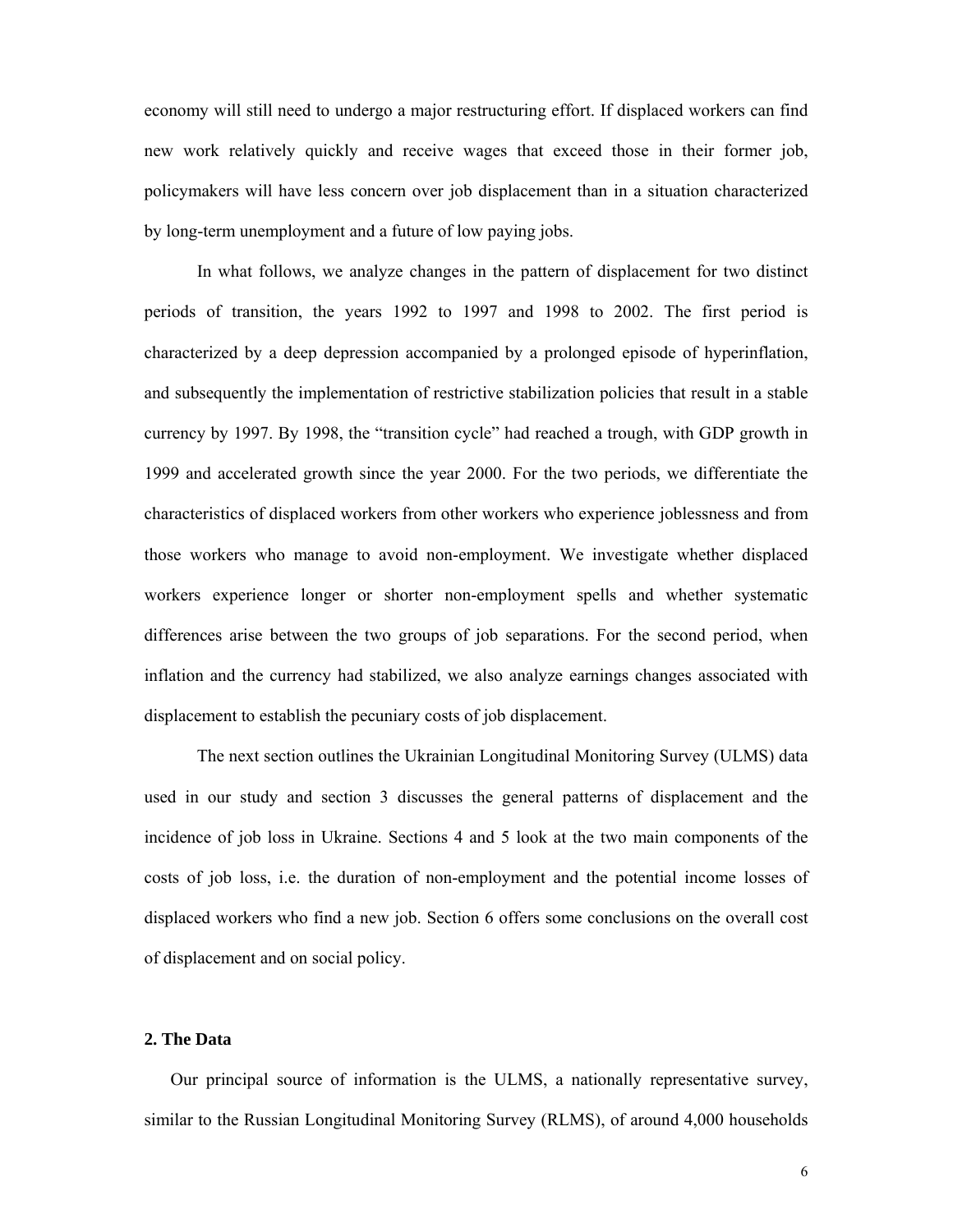and approximately 8,500 individuals, undertaken for the first time in the spring of 2003. A household questionnaire contains items on the demographic structure of the household, its income and expenditure patterns together with living conditions. A more detailed description of the genesis and the content of the data set can be found in Lehmann and Haisken-DeNew (2005). The core of the survey is the individual questionnaire, which elicits detailed information concerning the labor market experience of Ukrainian workers. There is an extensive retrospective section, which tracks workers' labor market involvement at specific past points in time (December 1986 and December 1991) and which allows a complete reconstruction of workers' labor market histories between January 1998 and the date of the interview. The responses allow us to estimate annual separation, displacement and quit rates along with the duration (in months) of any non-employment spell resulting from a separation. The data also identify job moves that involve no intervening spell of non-employment following a separation. These job-to-job moves are given the value 1 (month) and the value of one is added to all other monthly duration spells to facilitate the estimation process. To analyze hazard rates from non-employment, we use discrete time hazard estimation methods because the spell data are measured in monthly intervals. Sample size limitations prevent us from distinguishing between those displaced workers who entered unemployment and those who became economically inactive. We therefore count any jobless spell as a period of nonemployment. Often the same non-employment spell involves periods of both unemployment and economic inactivity and the degree of search activity which conditions classification into these states might be considered endogenous to the rate of job offer arrival.

Table A1 in the appendix demonstrates how we construct a measure of displaced workers that mirrors the one used in the Western literature in which displaced workers are typically classified as those who are separated involuntarily from their jobs by mass layoff or plant closure. The ULMS allows us to distinguish between job loss because of plant closure, firm reorganization, bankruptcy, privatization, dismissal initiated by employer, and personnel

7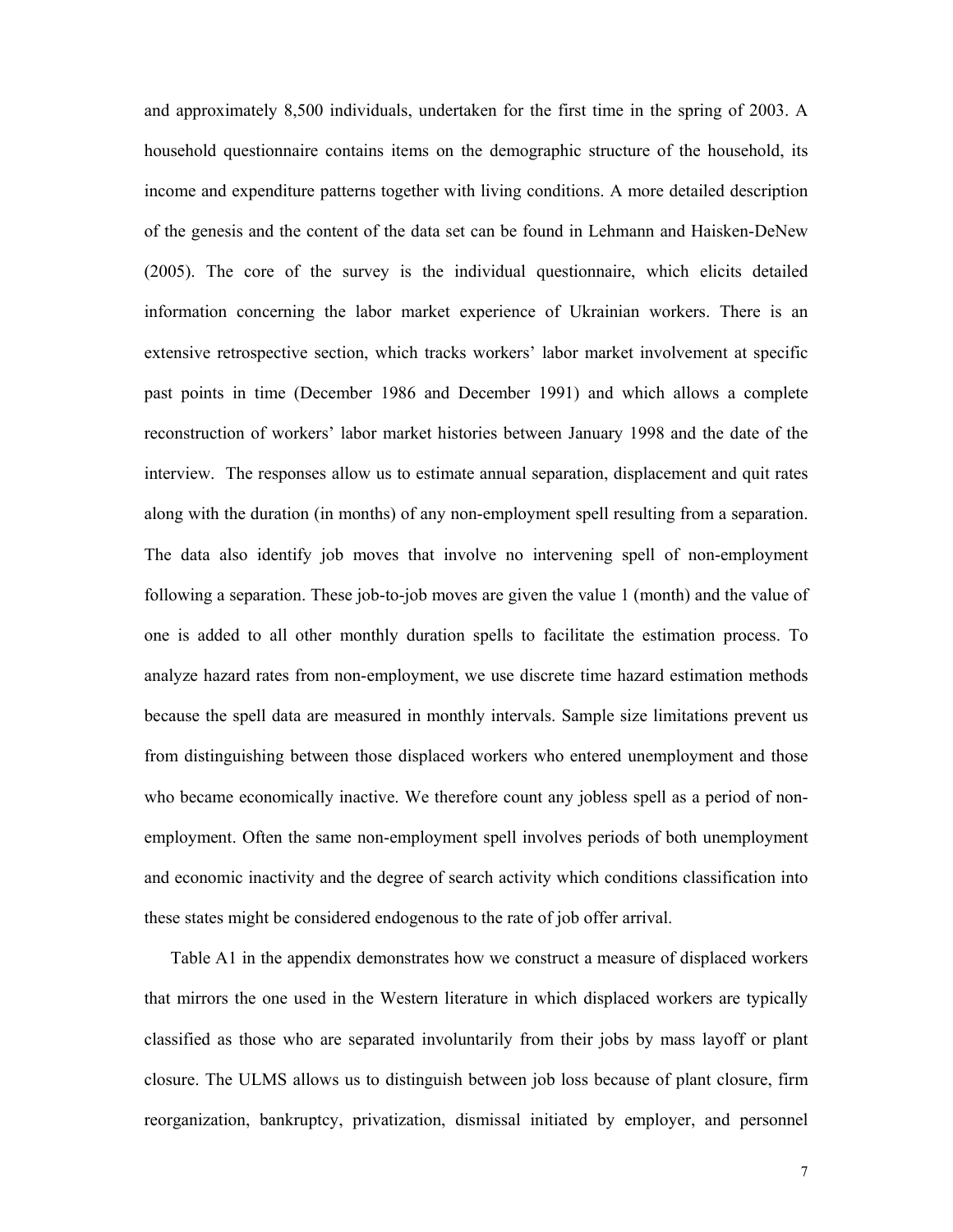reduction (items 1 through 6 in Table A1). Our measure of displacement is conservative in that we exclude separations due to end of contract or probation time (items 7 and 8). These latter two reasons and items 9 through 24 then constitute job quits, so, the estimated displacement rates are lower bounds.

We can calculate job tenure and work experience over this sample period, but the data do not allow us to calculate total work experience since for those who began work before 1998. Therefore, we use age as a proxy for total work experience. For the period 1998 to 2003, workers leaving or losing a job are asked to give their final salary measured as gross monthly wages in Hryvnia. If workers are paid in another currency (e.g. dollars or rubles), they are asked to state the currency. Workers starting a new job are asked to give their starting salary. All those with a job are asked to give their wages in December of each year. We exclude individuals who work abroad. Due to concerns over the reliability of retrospective data in periods of hyperinflation and also when the carbovanets was the national currency, we exclude the years before 1998 from our wage analysis. Since the official retirement age is 60 for men and 55 for women, but many work beyond these age limits, we construct measures of separations, displacements and quits based on two age intervals in the given year, 15 to 59 and 15-72. However, as our measures are not very sensitive to the choice of age interval, we present in the main text only figures associated with the statutory retirement age.

#### **3. The Incidence of Displacement**

The top panel of Figure 1 and the last rows of Tables 1 and A2 outline the pattern of annual job displacement rates in Ukraine in the year immediately after independence and the years 1998 to 2002 when the economy was coming out of a deep and prolonged recession. Displacement is relatively low in 1992 but rises to between four and five per cent in the years 1998 to 2002. These latter figures are broadly comparable with those from the Western literature; for example, U.S., Dutch, German and British displacement rates average between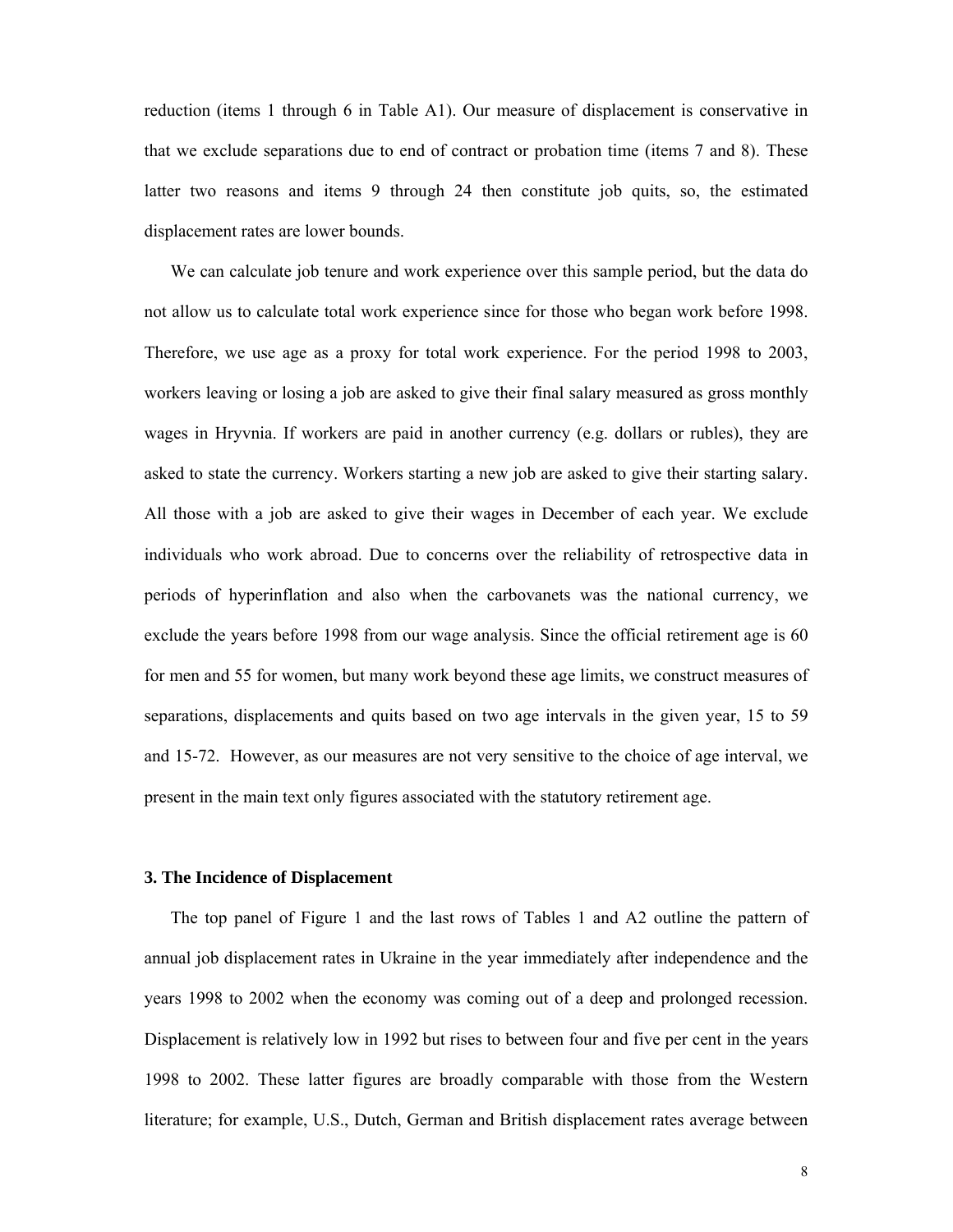3 to 6 percent of the workforce in a year (Kuhn, 2002). In the mature stage of transition, Estonia had a displacement of 6% (Lehmann, Philips, and Wadsworth, 2005). Hence, Ukraine has displacement rates only slightly lower than one of the fast reformers among the transition economies. As the central panel of Figure 1 shows, redundancies rather than plant closures account for the majority of displacement. Plant closures reach a peak, at slightly more than one fifth of all displacements, in 1998. Bankruptcies, on the other hand, are the least important reason for displacement.

 The incidence of quits is much larger than that of displacements, accounting for around two thirds of separations. Quits grew between 1992 and 2002, reaching 14% of employment in the latter year. The bottom panel of Figure 1 shows that voluntary job separations and retirements are responsible for the majority of quits throughout the period.

 Table 1 shows that men were less likely to experience displacement between 1998 and 2000 but more likely to do so in the last two years of the sample period. Since 1999, Ukrainian workers have experienced less displacement than the rates for ethnic Russian workers, which might be related to the larger employment share of ethnic Russians in industries most affected by downsizing. Displacement rates are relatively uniform across age groups, while displacement does fall disproportionately on less-educated individuals. For most of the period, less-skilled workers experience more displacement. The incidence of displacement by job tenure shows a U-shaped relationship in 2002, implying that individuals relatively new in their job and those with very long tenure are mostly affected by involuntary separations. This pattern cannot be observed for earlier years in the data. The western part of Ukraine has far lower displacement rates than the rest of the country throughout the entire period.

Job loss is much lower in the sector "education, health, and social work" throughout the period, while displacement in the wholesale and retail trade, hotel and finance sectors remains consistently high. The other two industries where displacement is comparatively high in the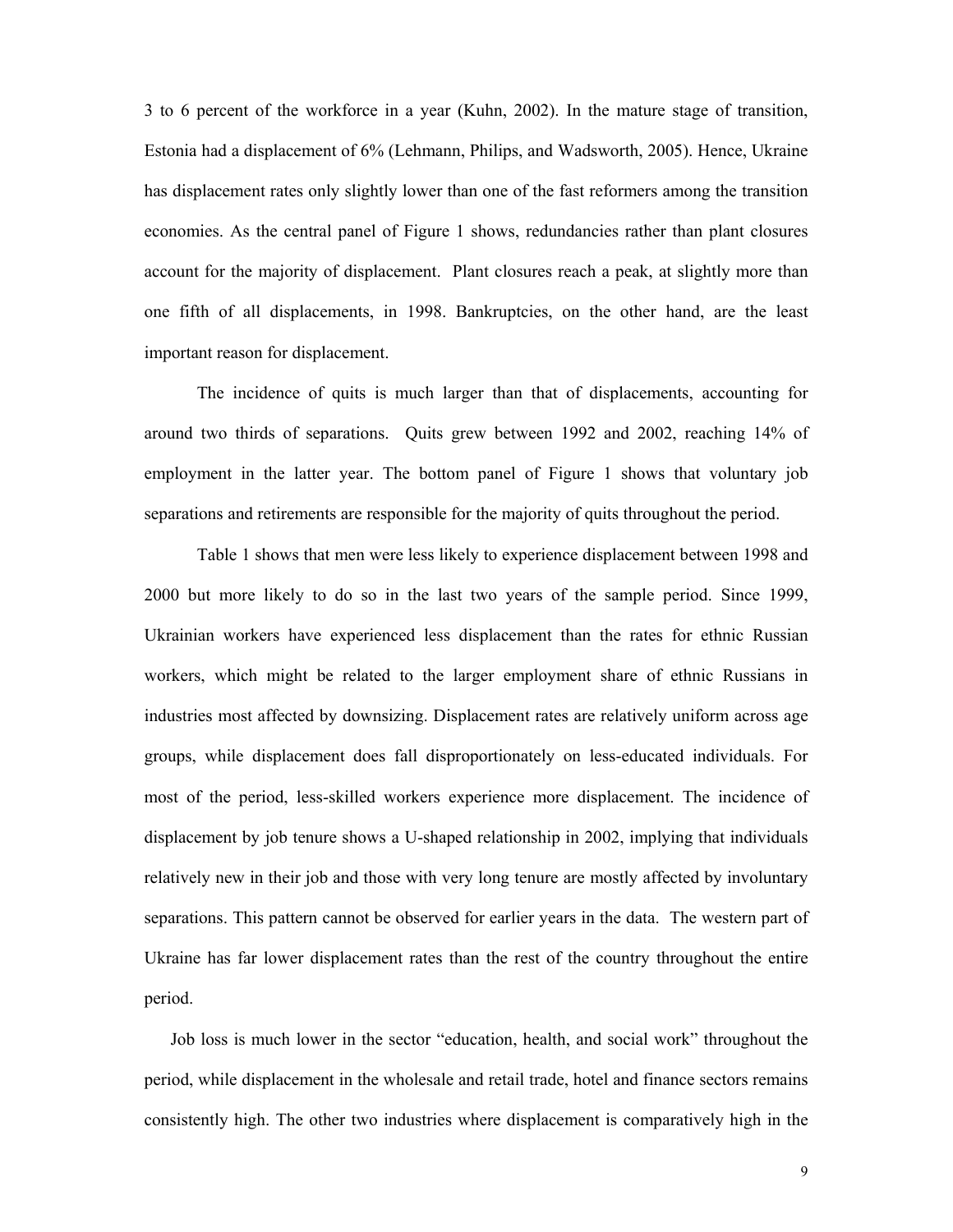examined years are manufacturing and mining and construction. As far as ownership is concerned, it is striking that new private firms have substantially larger displacement rates than both state-owned and privatized firms, hinting possibly at learning effects. It is noteworthy that in the early years of the period, worker displacement in the new private sector is caused equally by firm exit as well as redundancies while the latter dominates in 2002. So, in the early years many of the newly created firms turned out to be non-viable while in 2002 many of the newly created firms seem to survive but decrease their workforce.

All survey data on displacement are plagued to some degree by selection bias. If workers have rational expectations about the economic viability of their firm, those workers with good prospects in the labor market may quit the firm before the firm is closed down or before mass layoffs occur. Hence, workers with worse characteristics remain. In restructuring firms that do not close down but initiate mass layoffs, the better-quality workers may stay with the firm because of potential post-restructuring productivity gains that generate high wage growth.<sup>5</sup> Whether selection problems related to mass layoffs and plant closure are particularly strong in transition economies is a contentious issue. Potential failure or poor performance of firms may be easier to perceive in a transition economy and, as a result, good workers would be more likely to leave the firm before closure or large-scale labor shedding. Conversely, good workers may have more reason to retain their old job in restructuring firms because of the prospect of higher future rewards after restructuring. Workers may also keep their jobs because of greater uncertainty in a rapidly changing transition labor market or because of poor outside options, which both characterize the situation in the Ukrainian labor market throughout the sample period. Since we are unable to discern which of these scenarios prevails, we allow for the possibility of unobserved heterogeneity in the estimates of jobless duration and the cost of job loss.

l

 $5$  Pfann (2001) finds workers with higher expected productivity growth are the "better quality" workers retained by the firm. In a transition context, such workers might want to stay in restructuring firms.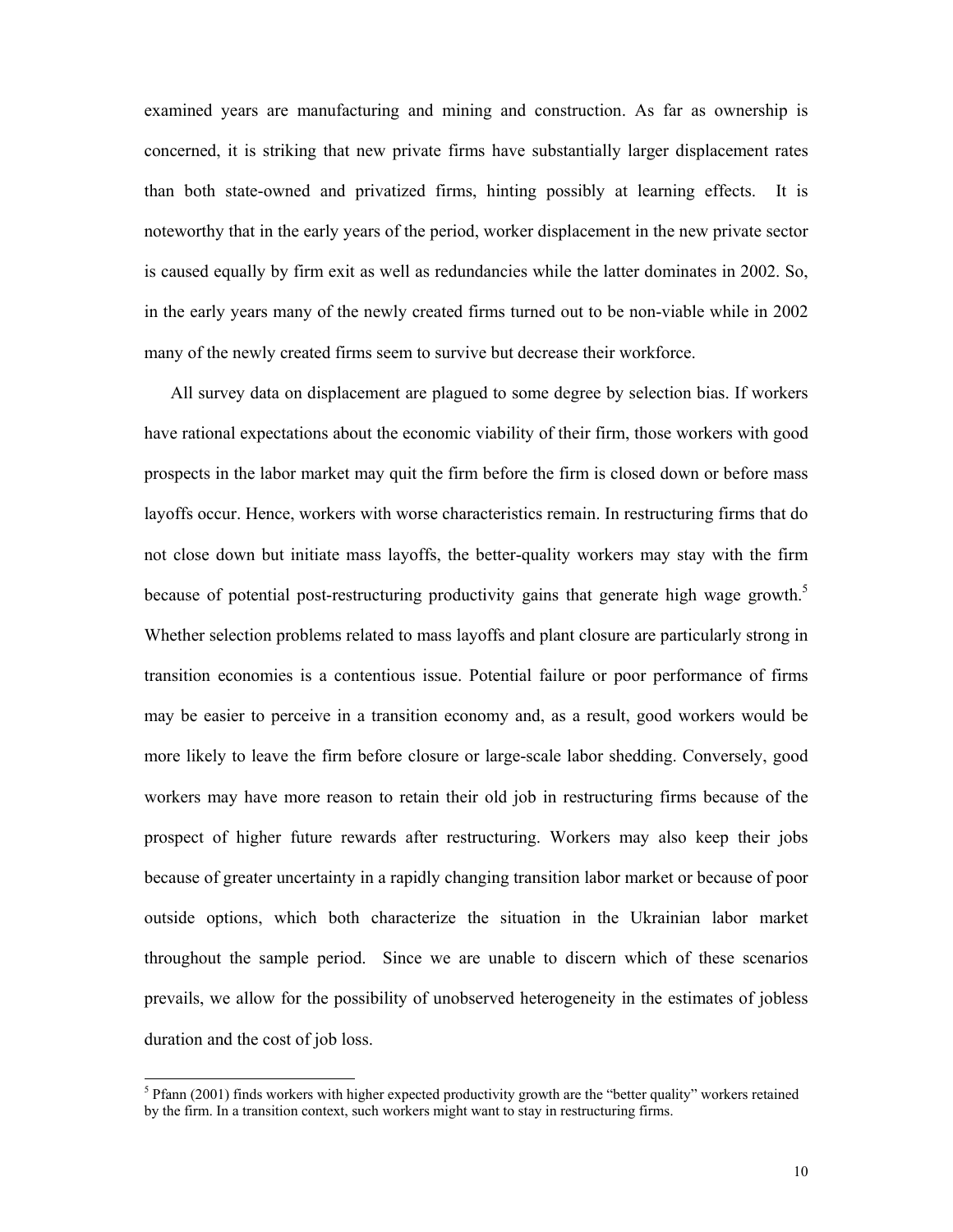If an exogenous shock affects all sectors equally, displaced workers would not be different from other workers. However, Tables 1 and A2 suggest that displacement is nonrandom across observable characteristics. Multinomial logit estimates of relative displacement probabilities shown in Table 2 for the periods 1992 to 1997 and 1998 to 2002 confirm this. The marginal effects are not directly comparable across the two periods, since the construction of the data allows the estimation of annual probabilities only for the latter period, while we can estimate the probability of being displaced or of quitting at any point in time in the interval 1992 to 1997.

For the earlier period, female workers have a probability of being displaced that is 2.3 percentage points higher throughout the early period and 0.5 percentage points in the years 1998 to 2002. Once we control for industry, there is no longer a difference in the probability of being displaced between Ukrainian and Russian workers although the propensity to quit is lower among Ukrainians in the years 1992 to 1997. Also, job losers have a relatively uniform age profile while job quitters are concentrated in the youngest and oldest age groups in the latter period and among the oldest age group in the earlier period. Educational background, on the other hand does not seem to matter as far as job loss is concerned while between 1992 and 1997 the least educated workers have the highest quit rates. These rates are also not affected by educational attainment in the interval 1998 to 2002. In general, low tenure workers are more likely to quit. In the early period, displacement was particularly high for medium term tenure, while essentially unaffected by tenure in the years 1998 to 2002.

The multinomial regressions only partially confirm the effect of ownership type on displacement given by the simple cross tabulations, since workers in state-owned firms have the same incidence of displacement than workers in newly established firms. On the other hand, workers in privatized firms are less affected by displacement than their counterparts working in firms with other ownership structures.

l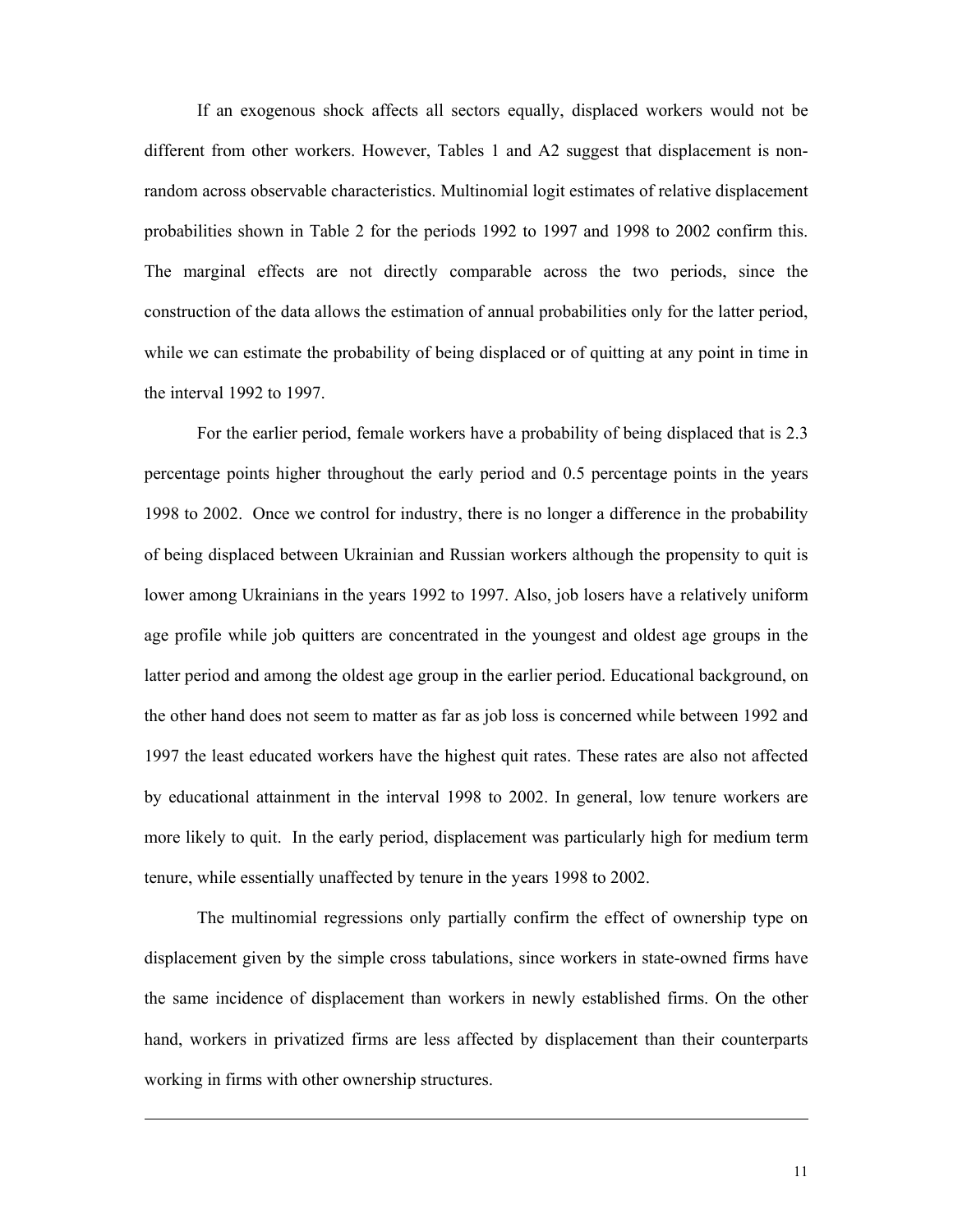Workers in manufacturing, construction and retail trade and hotel services seem particularly hard hit by displacement throughout the years 1992 to 2002. In contrast, educators, health and social workers as well as workers in transport seem less affected by displacement, with workers in education, health and social work having a lower probability of 3 points per annum in the second time interval. One plausible implication of these findings is that the latter industry did not undergo any major restructuring effort throughout the period. Firm size is not an important predictor as far as both displacement and voluntary quitting are concerned. In contrast, and this is the most striking results of the multinomial regressions, throughout the entire sample period, workers in Kyiv city have a higher incidence of being displaced and much larger propensities to quit than workers in other parts of the country.

 These results make clear that the high raw displacement rates of workers in the new private sector are at least partially linked to a composition rather than an ownership effect. Calculations, which are not reported here, show that about two thirds of all employment in new private firms is concentrated in the sectors industry, construction and wholesale/ retail trade/hotels and restaurants and that a large part of employment in new private firms is located in Kyiv city.

In summary, throughout the period, industry affiliation, job characteristics, and geographic location rather than personal characteristics were the main determinants of closures and permanent layoffs. In the next two sections, we outline the possible costs of job loss in Ukraine and investigate to what extent these costs have changed over time.

#### **4. The Cost of Job Displacement in Ukraine: Duration of Joblessness**

Job loss involves both a risk of non-employment and a possibility of lower wages for those workers who find new employment. We first report the cumulative return rates to employment, conditional on non-employment duration, of displaced workers and compare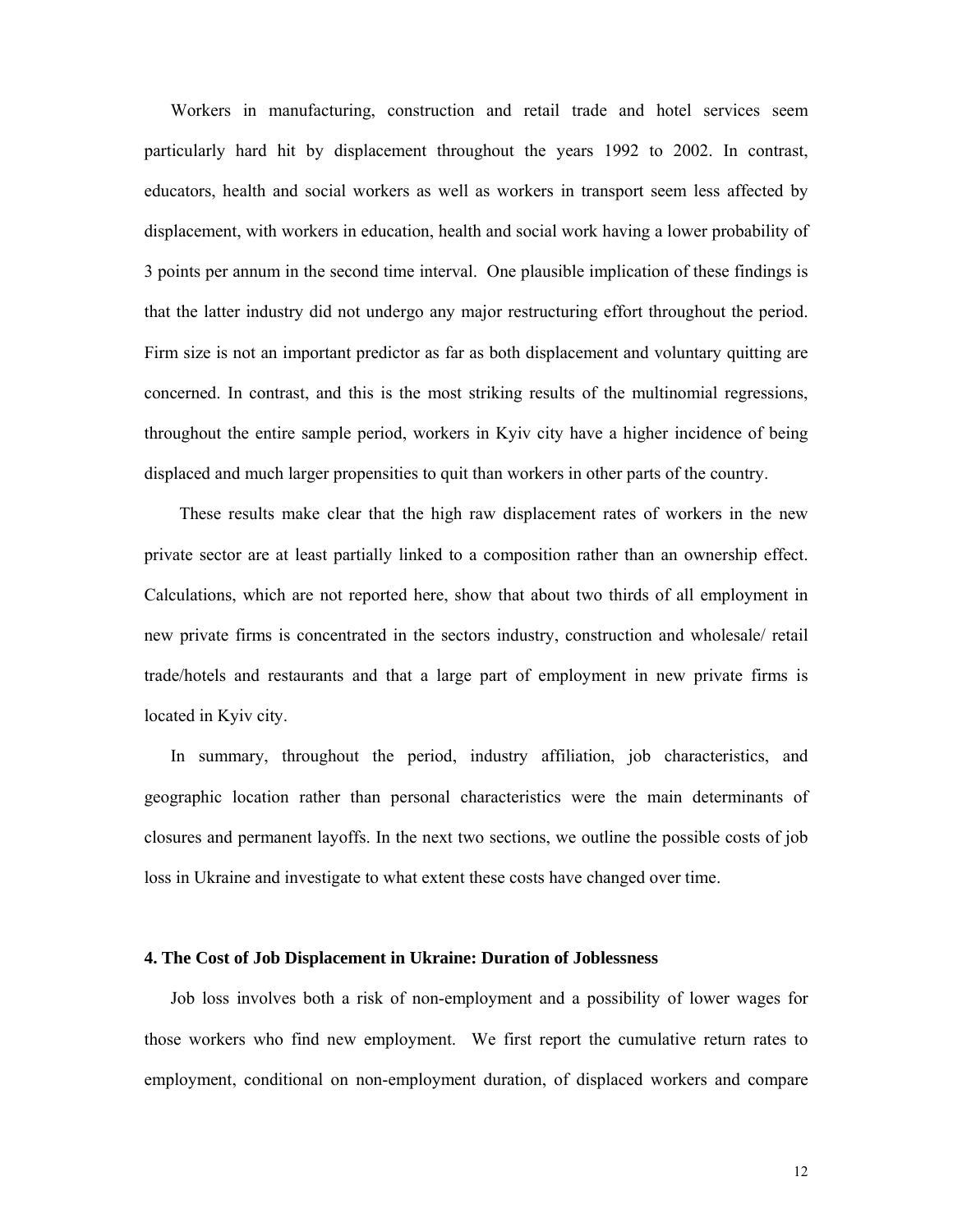these to return rates of quits for the two periods.<sup>6</sup> The rates in Table 3 are based on the complement of the Kaplan-Meier estimator of survivor functions (Smith, 2002) in nonemployment. In the years 1992 to 1997 only a small fraction of both displaced workers and workers who separated voluntarily get back into employment immediately through a job-tojob move. However, most of the 43 percent of the displaced who return to work within a year do so during the first three months. It is striking that less than half of all workers who separated from a job find reemployment after one year, leading to a large incidence of longterm non-employment among these workers.

During the recovery period between 1998 and 2002, around about one-third of workers returned to work through a job-to-job move after having been displaced, while only an additional 13 percentage points return to work within a year. Kuhn (2002) finds that twothirds of displaced workers in the United States are re-employed within six months. In Britain, half of the displaced workers return within two months. By western standards, Ukrainian displaced workers have low return rates. While a minority of workers find reemployment after a very brief spell of non-employment, a majority of workers lingers on in non-employment for a very long time. In general, workers who separated voluntarily have return rates that are roughly 10 percentage points higher at each spell length. Finally, the median duration of completed spells, which stays at 1 month for the latter period, also demonstrates that in the interval of 1998 to 2002 most who return to work do so nearly immediately after having separated from their previous job. The Ukrainian hazards are similar to those found in Estonia by Lehmann, Philips, and Wadsworth, (2005) and could therefore suggest that these return rate patterns could well characterize the experience of displaced workers under transition.

 $\overline{a}$ 

 $6$  We now remove early retirements from the job quit sample because their return to work probabilities are very low.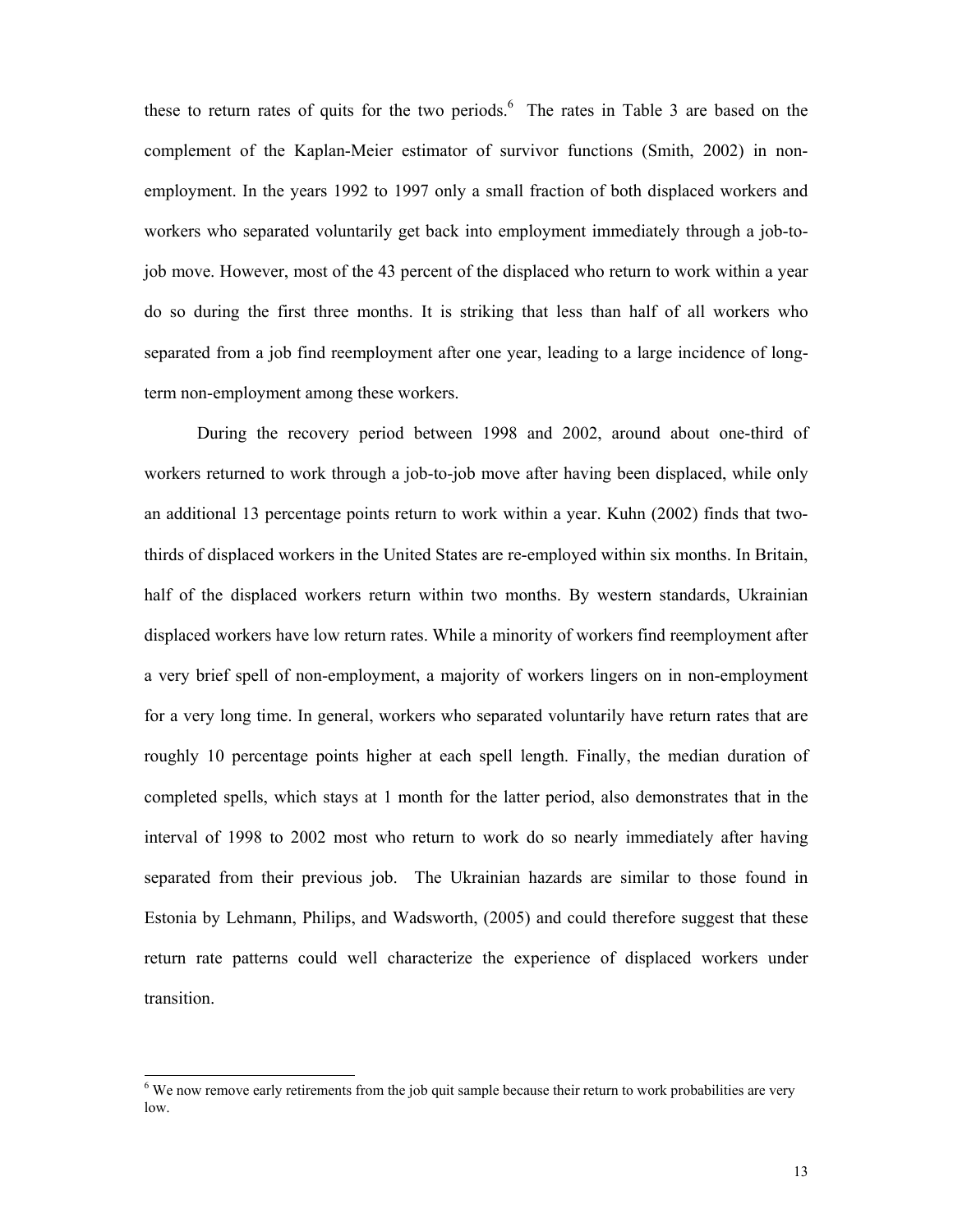These results have two clear consequences. First, the Ukrainian labor market cannot be characterized as dynamic as implied in the study by Boeri and Terrell (2002). Second, one possible source of adverse selection in analyzing a pool of displaced workers may be of some concern for our sample of Ukrainian workers.

The Kaplan-Meier estimates of these rates over the sample period are given in Figure 2 confirm the findings of Table  $3<sup>7</sup>$  In the early years of the sample, hazard rates into employment are high during the first two months of a jobless spell. Thereafter, the hazard rates fall dramatically and stay uniformly low. In the later years of the sample, the hazard rates fall precipitously after the first month. The hazard rates for displaced workers are generally not statistically different from those of quits at spell lengths other than job-to-job moves.

These data suggest that around a third of all displaced workers find a new job relatively rapidly, while the other two thirds have difficulty moving back into work. Unemployment benefits and related welfare payments are low and often not paid in most regions of Ukraine.<sup>8</sup> Hence, any incentive problems associated with the benefit system are unlikely to explain this flat hazard rate after two months. Figure 2 shows no obvious spikes in the hazard rates around the time of benefit exhaustion, which for the maximum benefit is given after 12 months of unemployment. Rather, a third of the displaced workers with presumably appropriate characteristics are re-employed rapidly, while those unable to move into employment quickly incur large income losses. However, any implied income losses would be exaggerated if individuals work in the informal sector, which is estimated to be substantial in Ukraine.<sup>9</sup>

l

The standard errors for these hazard rate estimates are in the order of 0.001 to 0.002.

 $8$  The Ukrainian unemployment benefit system is earnings-related; in Kyiv, where average wages are much higher that in the rest of the country, benefit payments can on average be quite generous. Such generosity is absent in the rest of the country.

<sup>&</sup>lt;sup>9</sup> Lehmann, Kupets, and Pignatti (2005) estimate that between 27 and 33 percent of the unemployed are engaged in informal activities in the latter sample period.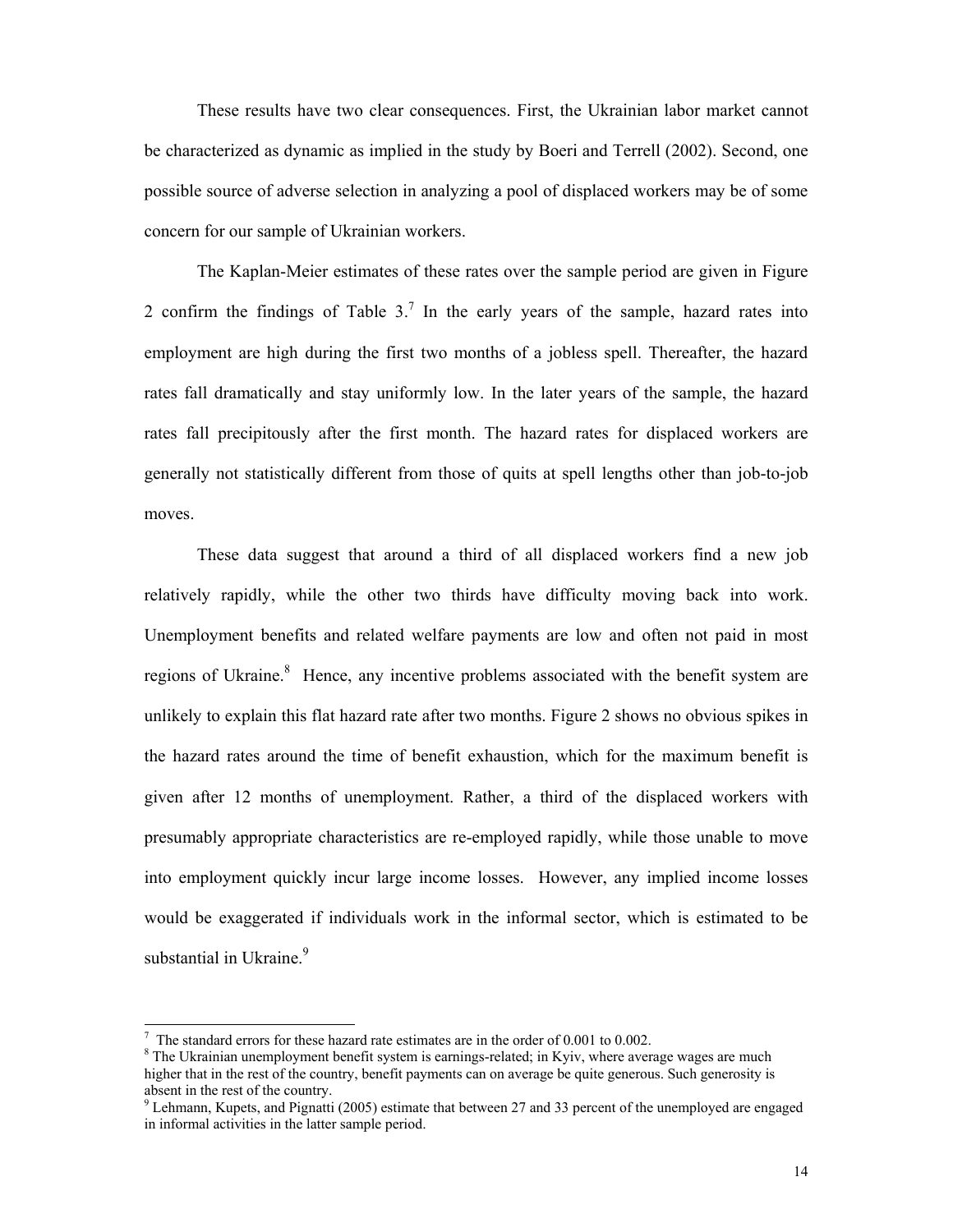We model the hazard rates and the determinants parametrically using the complementary log-log model suggested in the literature, e.g. Jenkins (2003), when the underlying spell data are intrinsically continuous but the researcher observes only that the spell length falls within a discrete interval. In this case, the discrete-time hazard rate for individual i at time t endowed with a set of characteristics *X*, can be written as:

h<sub>i</sub>(j, *X*) = 1 – exp[exp( $\beta'X + \gamma_t$ )], where  $\gamma_t$  summarizes the pattern of duration dependence in the discrete-time hazard function. We model this duration dependence flexibly by introducing a piecewise constant, which in practice amounts to the addition of 3 dummy variables for the first 6 months of any jobless spell. $^{10}$ 

The *X* vector contains a set of individual characteristics that might be expected to influence the opportunity cost of not working in addition to a set of characteristics of the job from which the worker was displaced. The presence of unobserved individual specific characteristics that affect the return to employment would, of course, lead to biased estimates of the parameters of these exit rates. If the unobserved heterogeneity, v, is distributed independently of any observed *X* variable, it can be integrated out by assuming a functional form that can be summarized in a few parameters. For this, we use a Gamma-distributed parametric function and allow for right censoring of any spells. To focus on the comparative aspects of displacement, we exclude those who leave a job for retirement from the sample of quits. For the two periods, we pool the non-employment spell data and estimate discretetime, proportional hazard functions for displaced workers and quits in Table 4. We also present additional hazard rate estimates, ignoring unobserved heterogeneity, in Table A3 in the appendix. With the unobserved heterogeneity parameters insignificant in all regressions of Table 4, the results in Tables 4 and A3 are broadly comparable.

In contrast to the findings in Table 2 concerning the incidence of job loss, the estimates in Table 4 suggest that not only job attributes of previous employment but also

15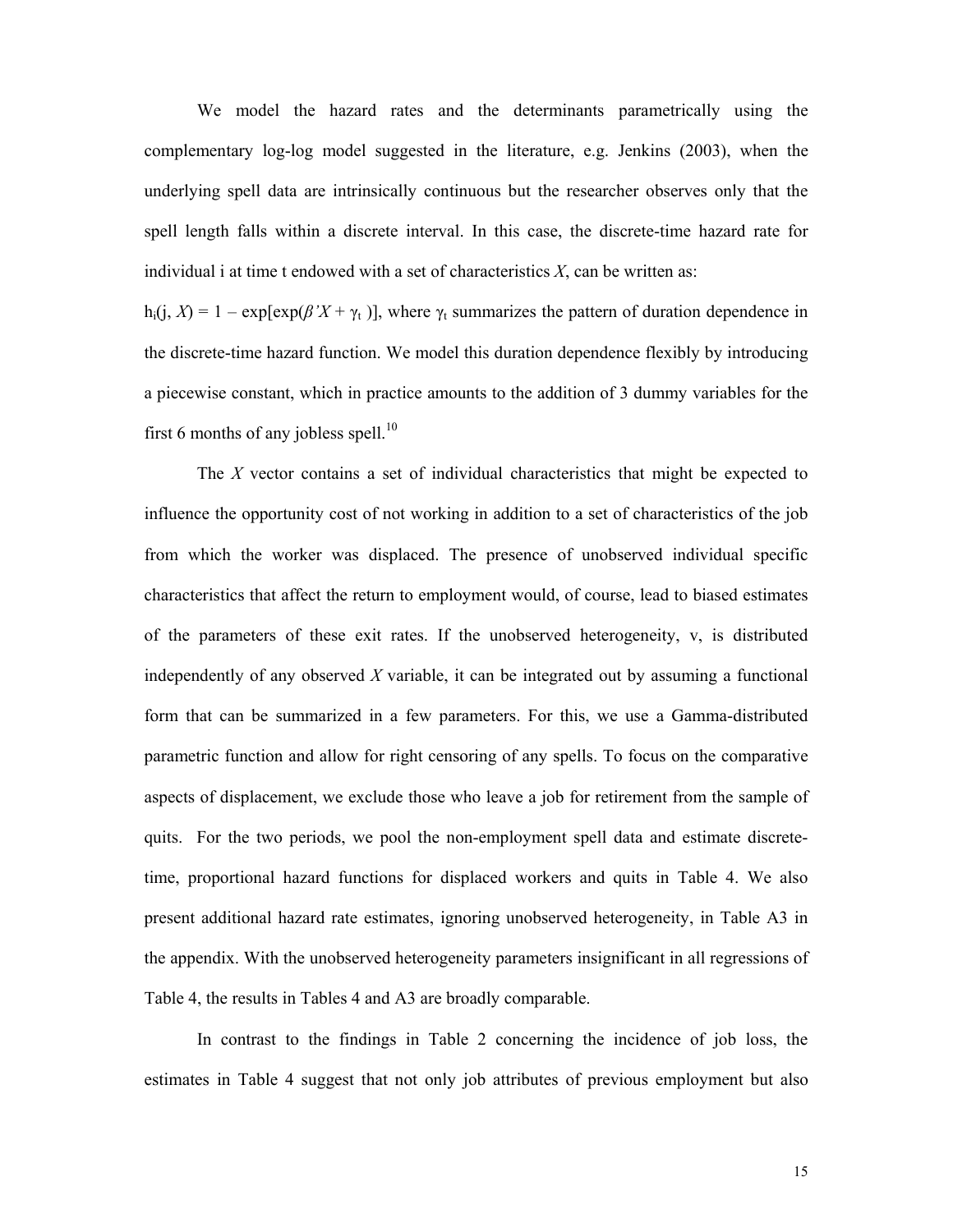individual characteristics are important determinants of the return to work hazard rate. Female workers have substantially lower return rates. Workers with university education have substantially higher hazard rates throughout the decade, regardless of whether they are displaced or quit. It is noteworthy that ethnicity has no explanatory power with respect to the hazard from non-employment.

Importantly, job tenure does influence the hazard rate in the earlier period, as displaced workers having job tenure of medium length in the old job return to work earlier. This tenure effect is no longer present in the second period. Those with previous employment in manufacturing, retail and education and health return to work earlier than those who worked in agriculture in the latter period. It is striking that in both periods regional location does not seem to affect outflows from non-employment whether we deal with displaced workers or those who quit. The duration dependence parameters confirm the pattern of the Kaplan-Meier estimates; the probability of finding work within the first three months of any jobless spell is high but the hazard rate is low thereafter. In the latter period, this return to work probability is significantly higher only within the first month of any jobless spell.

#### **5. The Earnings Cost of Job Displacement in Ukraine**

We begin by examining re-entry wages for displaced workers. Table 5 gives estimates of the determinants of the log of the new real wage and of the change in the log of real wages for displaced workers who find a new full-time job conditional on observed individual characteristics and the characteristics of the old job.<sup>11</sup> We obtain wages from the job history data in the ULMS from the December of each year from 1997 to 2002. Since we have shown that less than one third of displaced workers return to work during the sample interval, Ordinary Least Squares (OLS) estimates of these wage determinants based only on the sub-

 $10$  Additional dummy variables for the periods beyond 6 months were not significant in both time periods.

<sup>&</sup>lt;sup>11</sup> Results for wage changes of those who quit and found a new job are available on request.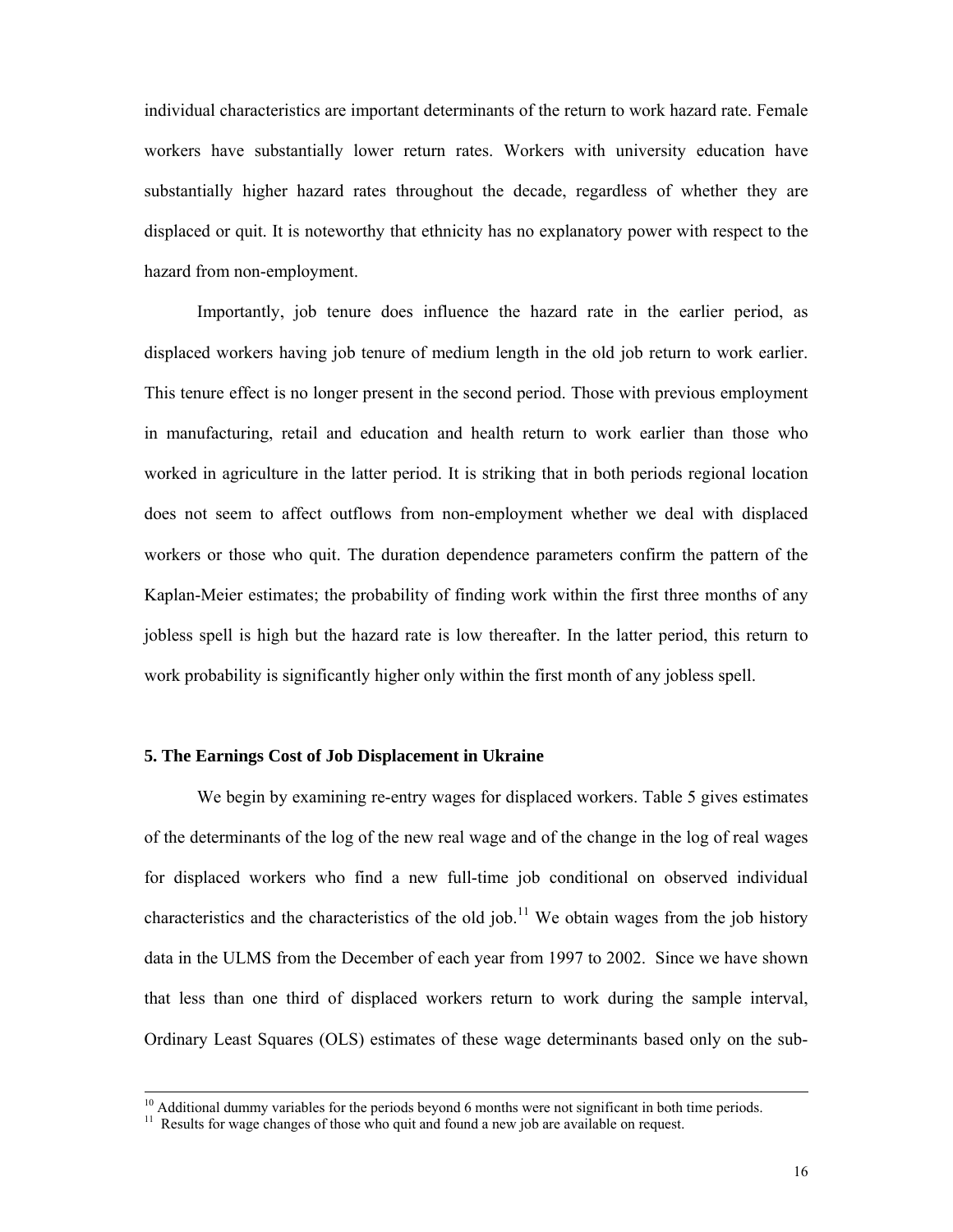sample of returnees may be subject to selectivity bias. The effects of the independent variables on the wages of those not yet re-employed may differ from the effects on those who return to work. To address this issue, we contrast OLS estimates with those based on the maximum likelihood estimation of the selection bias correction model of Heckman (1979). The selection equations and sample means of the covariates for the two sub-samples of displaced returnees and non-returnees are given in Table A4 of the Appendix. The selection equations are identified by controls for the number of children, which are also used by Podgursky and Swaim (1987), marital status, and reliance on land to produce food in the year prior to displacement. These variables are used also in Table 4 and are assumed to affect both the opportunity cost and the probability of return to work, but not the wage offered.

Column 1 of Table 4 indicates that wage premia were paid to men, workers with higher vocational and university education, those with jobs in the capital and workers in large establishments. In the Western literature, industry-specific human capital is considered to be important for maintaining previous wage levels in new jobs (Neal, 1995). Hence, changing industry should result in a wage penalty. This hypothesis is clearly supported by the data. In addition, a significant wage penalty accrues to those who were out of work for more than one month. On the other hand, the ownership type of the firm in the old job does not appear to affect wages on return to work. There is however a significant premium for those workers who changed regions after displacement, probably reflecting higher wages on offer in the capital city. Note that there is no reward to seniority (age) in the new jobs filled by displaced workers. A wage penalty for previously working in agriculture and a premium for having worked in firms with more than 100 employees are the only additional noteworthy results in column 1.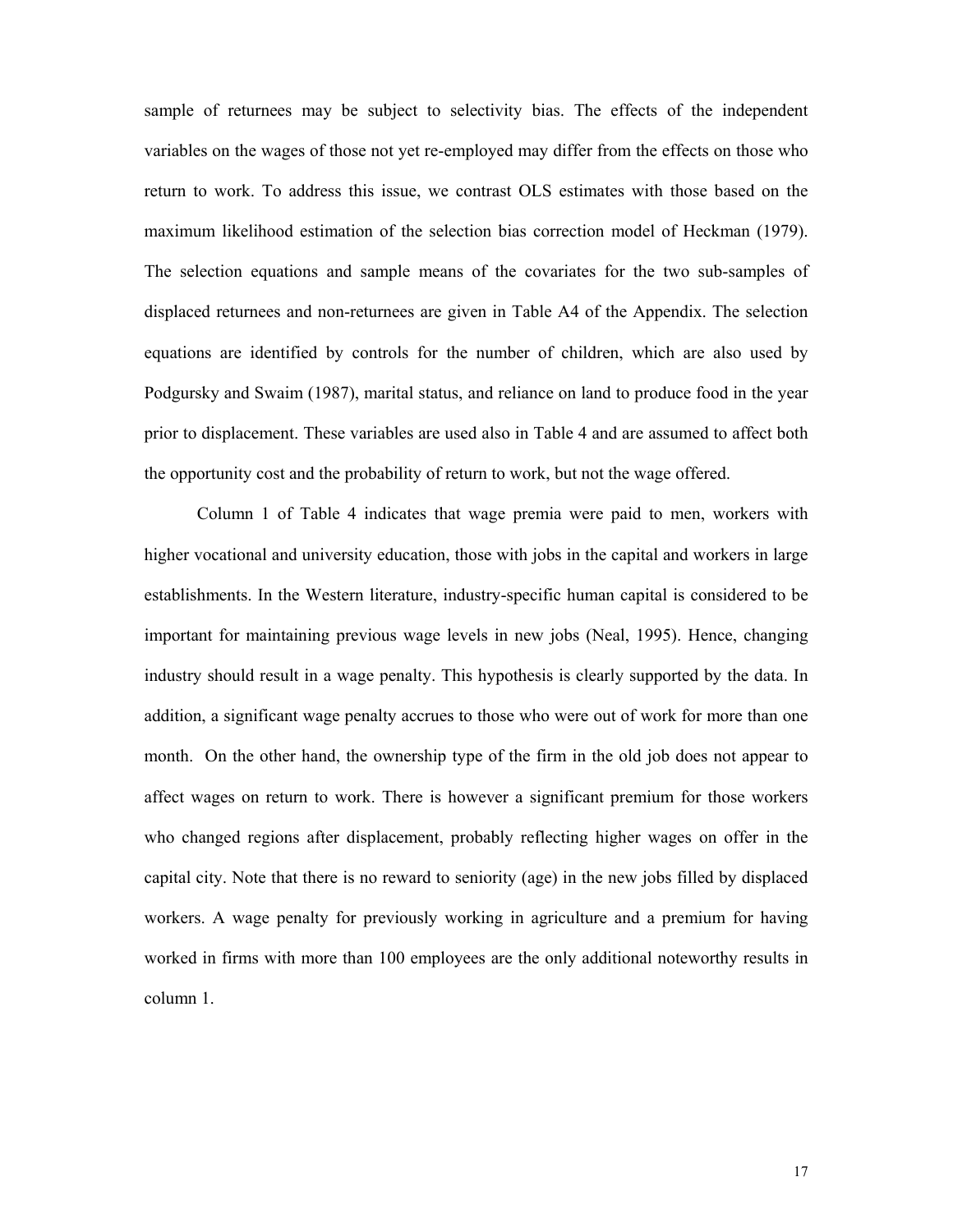In contrast to Lehmann, Philips, and Wadsworth (2005), using Estonia data, but in line with Orazem *et al.* (2004) for Slovenia, the selection terms are positive.<sup>12</sup> This indicates that workers who could potentially command higher wages are more likely to be found back at work and may point to the nature of job creation at this stage of the transition process in the Ukraine. The coefficient estimates of the Heckman correction model in column 2 are however broadly similar to the OLS estimates. In columns 3 and 4 we add the last wage observed in the job before displacement to the vector of controls as an additional control for individual heterogeneity and also to investigate whether regression to the mean in wages occurs among displaced workers.<sup>13</sup> The coefficients on the last wage are highly significant and all coefficients are less than one, indicating that workers who were relatively highly paid before displacement experience higher proportionate wage losses if they return to work. The addition of the selection controls also raises the significance of the job tenure variables which suggest that high tenured workers suffer greater relative wage loss on a return to work.

When the last wage is included, the size of many of the individual and job coefficients are reduced because the effect of many of these variables is absorbed by previous earnings. However, the significance of the effects is unaltered. In columns 5 and 6, we examine the change in wages by imposing a coefficient of 1 on lagged wages and removing any unobserved individual fixed effects that may determine wage levels. There are significant effects of education, firm size, tenure, industry change and change of region on wage changes.

The results of Table 5 do not capture any earnings loss due to displacement. To evaluate whether wage loss is a significant aspect of displacement in the Ukraine, we must compare the wage in the new job with its counterfactual, i.e. the wage that would have

l

 $12$  The selection terms are given by the coefficients on Lambda. These coefficients represent the correlation coefficient between the error term of the wage equation and the error term of the selection equation. Verbeek (2000) provides a lucid discussion of the basic Heckman selection model.

<sup>&</sup>lt;sup>13</sup> See for example Podgursky and Swaim (1987). If  $LnW_{ti} = b_1 LnW_{t-1i} + b_2 Z_{t-1i}$ , then the proportional change in wages due to displacement,  $Ln(W_{ti}/W_{t-1i}) = (b_1 - 1)LnW_{t-1i} + b_2 Z_{t-1i}$ . Hence the coefficient on the last wage measures the extent to which future wage changes depend on past earnings.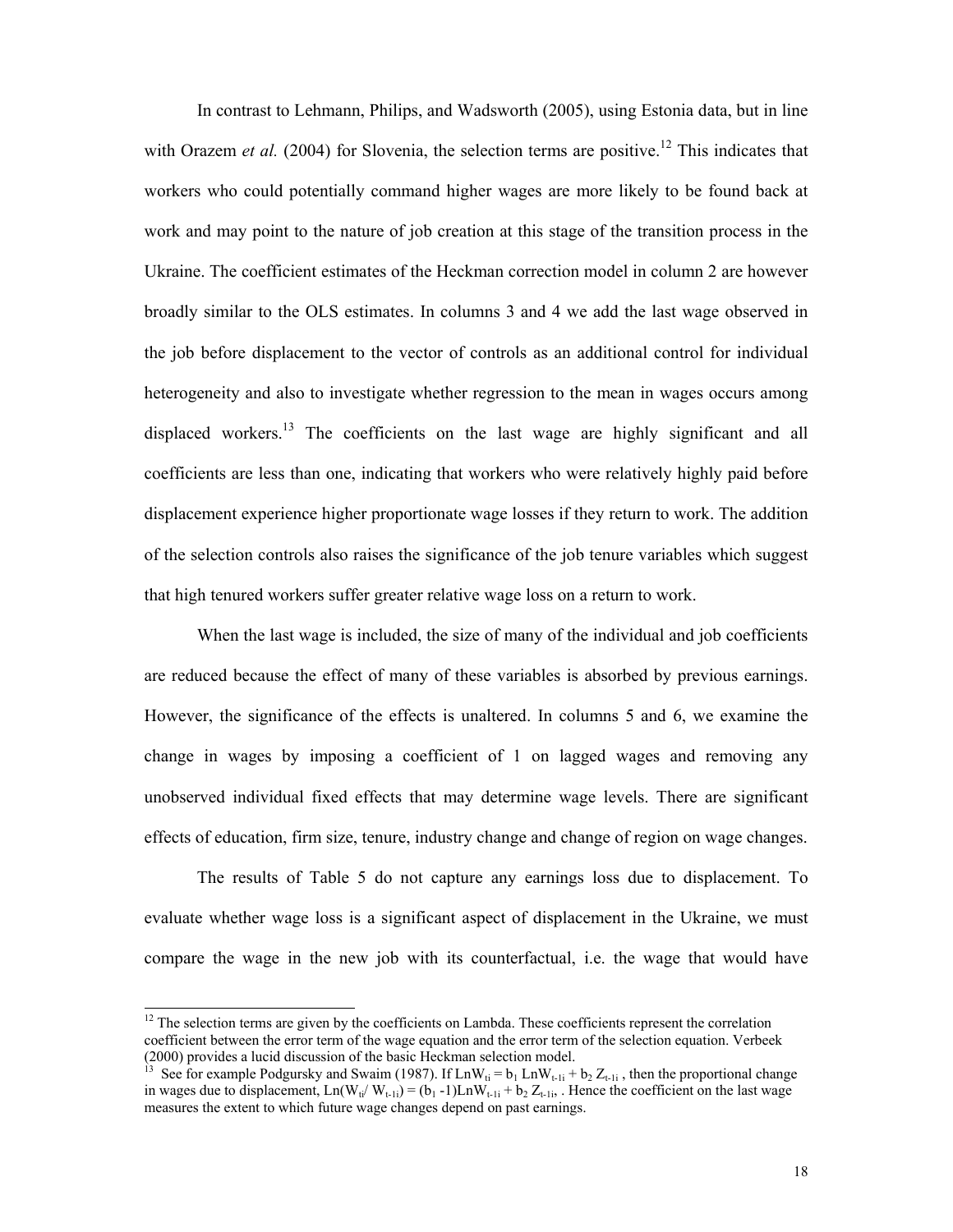prevailed if the worker had not been displaced and had remained in the original job. Therefore, we next construct difference-in-difference estimators, comparing the 2 year change in the log of monthly wages of workers who those who remain in work with the two-year change for displaced workers. The class of these estimators can be written as follows:

$$
\{E(w_2 \mid X; d=1) - E(w_1 \mid X; d=1)\} - \{E(w_2 \mid X; d=0) - E(w_1 \mid X; d=0)\}\
$$
 or (1)

$$
E(w_2 | X; d = 1) - E(w_2 | X; d = 0) + E(w_1 | X; d = 0) - E(w_1 | X; d = 1)
$$
\n(2)

where  $w_1$  and  $w_2$  are wages in the first and second period, and X is a vector of conditioning variables. The variable *d* takes a value of one in the treatment case, i.e., displacement and zero in the no-treatment case, i.e., the worker remains in the job. If  $E(w_1 | X; d=0) = E(w_1 | X; d=1)$ in equation (2), i.e. if the conditional expectation of the wage before displacement were the same for displaced workers and those who remain, the effect of displacement on earnings would be given by the first two terms in equation (2). Therefore, the earnings loss would be identified by this difference-in-differences estimator.<sup>14</sup>

The sample of displaced workers with wages observed before and after displacement is rather small. Of the 1362 workers in our sample who were displaced sometime between December 1997 and December 2002, 262 are observed with wages in the December before and the December after displacement, (reflecting the low rates of return to employment of displaced workers observed in Table 5), and 168 are observed with wages in all 6 consecutive years.

Table 6 outlines the results of the difference-in-differences exercise. The results in Table 5 suggest that unobservable factors may determine re-entry wages for displaced workers. This indicates a classic self-selection problem and  $E(w_2 | X; d=1)$  could be biased. However, differencing the wage removes any unobservable fixed effects that influence wage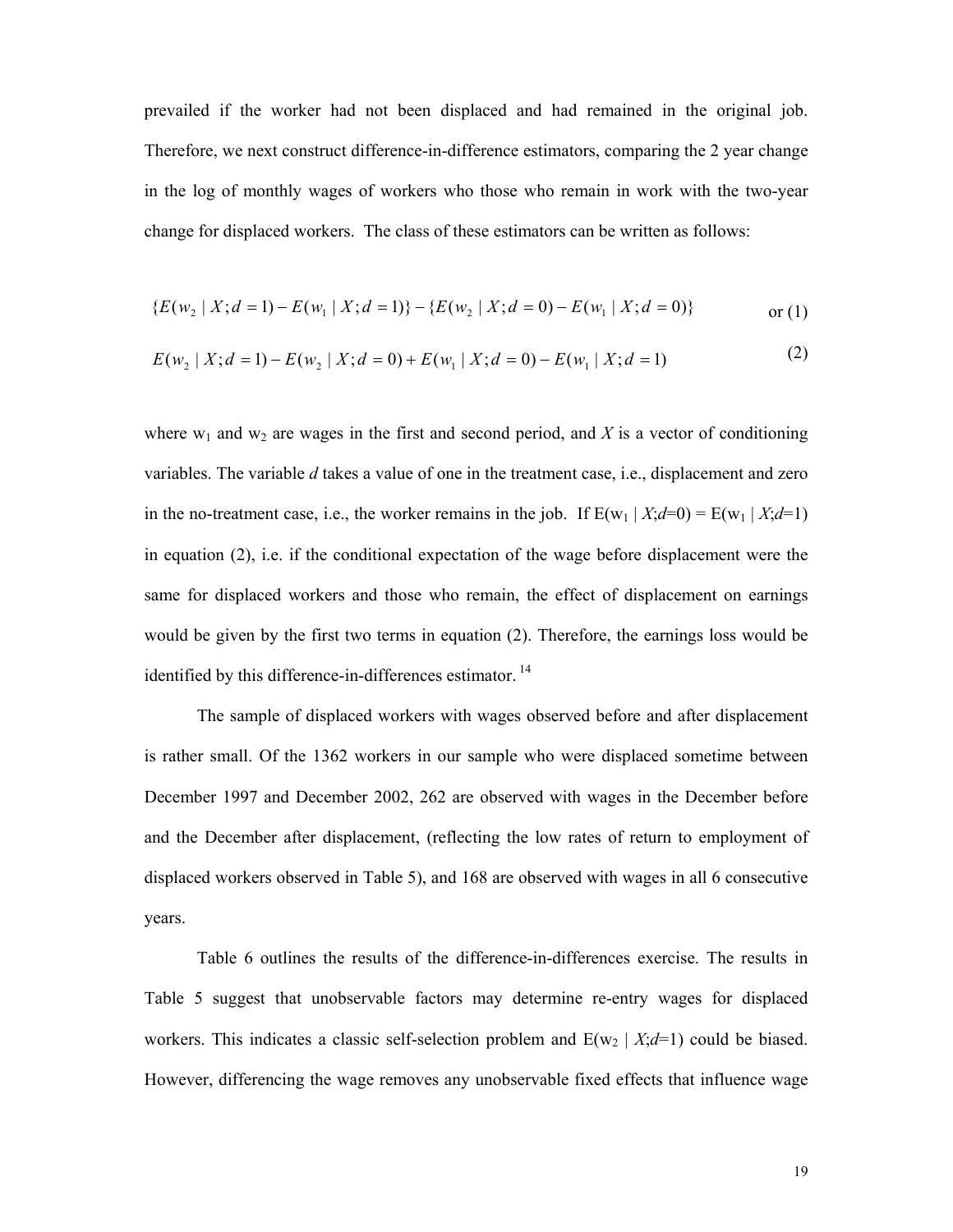levels, although any selection effects on wage changes remain. If the latter are important, our results apply only to the subset of displaced workers who return to work. Given these caveats, the results of Table 6 suggest that there is no short-run wage penalty to displacement. The difference-in-differences estimator (the interaction of the displacement dummy and the second period time dummy) is always insignificantly different from zero.<sup>15</sup> When the displacement dummy is replaced by the spell length in panel B, the difference in difference estimates of the effects of spell length are negative but not statistically significant.

To measure the longer-term wage costs of displacement we follow the standard methodology in the literature (for example Jacobsen et al. (1993) or Stevens (1997)) comparing wages of displaced workers with those of a control group of workers who are not displaced from their jobs over the same period, and estimate equations of the form

$$
Ln W_{it} = X_{it}\beta + Z_{it}\gamma + \Sigma_{\text{-}1}\;D^k_{\phantom{k}it}\delta_k + a_i + u_{it}
$$

Where  $X_{it}$  is a set of fixed and time varying individual controls,  $Z_{it}$  is a set of job characteristics that may influence both wage levels and displacement probabilities. The model also contains a set of year-specific dummy variables to capture aggregate movements in real wage levels.

Given the relatively short span of our data, the set of  $D_{it}$  dummy variables indicate job displacement in the preceding two, current or next two years. The  $\delta_k$  coefficients on the dummies are the estimated differences in wages between displaced workers and those who remain measured k years before or after displacement. If the identification condition for the difference in differences estimate is satisfied, the coefficients should not be significantly different from each other over the various years before displacement because differences would indicate diverging wage growth between displaced workers and those who remain. The dummy variable of the period in which displacement occurs picks out the immediate effect of

<sup>&</sup>lt;sup>14</sup> See Manski (1995) for a lucid discussion of identification.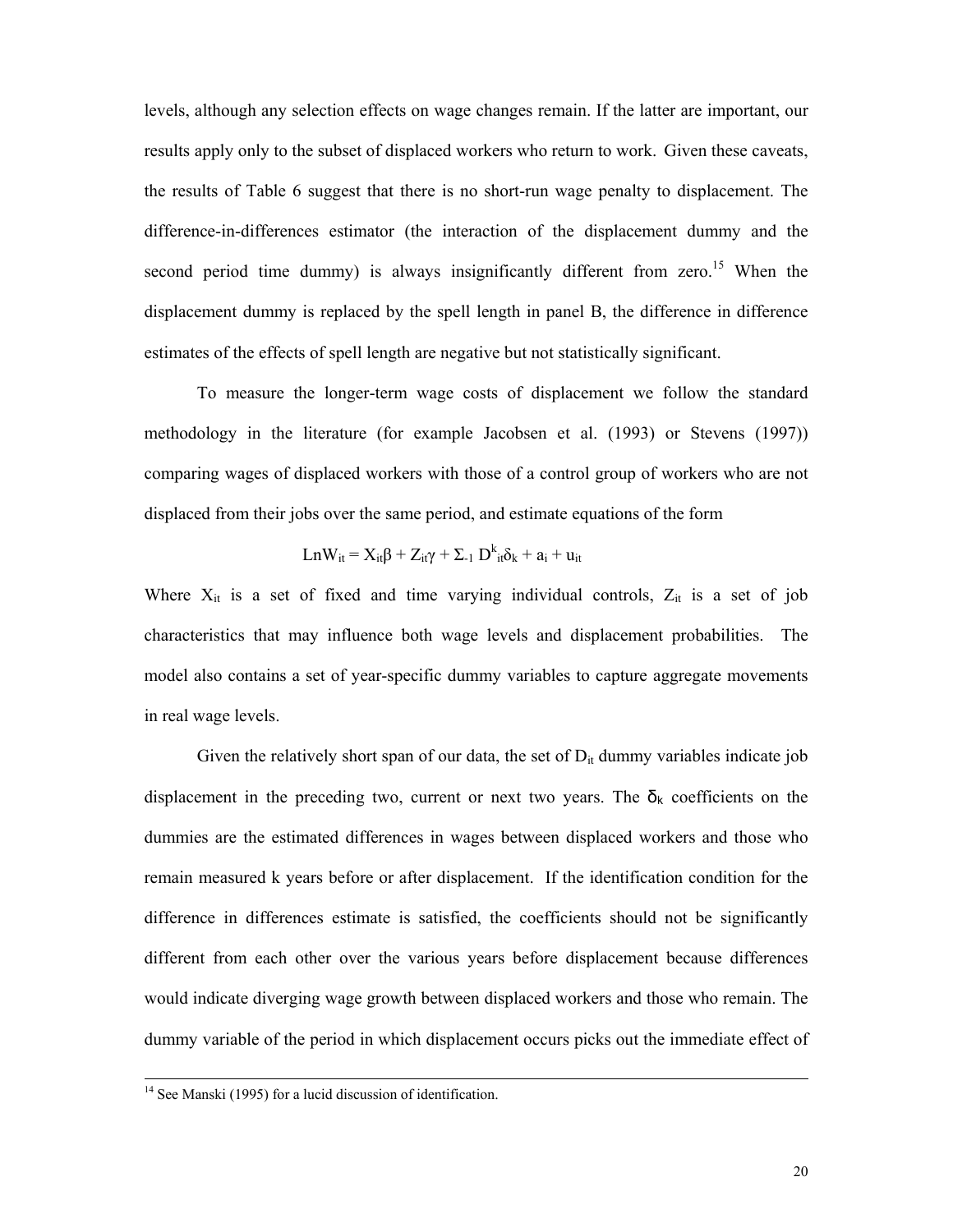displacement on the return-to work wage relative to job stayers. The (two) dummy variables for the years after displacement will pick up any persistence in displacement effects. To control for any unobserved individual-specific heterogeneity on wage levels we employ standard fixed and random effects estimation strategies.

The top panel of Table 7 indicates that there are no wage costs of displacement for this sub-sample of displaced workers. The mean wage change for this sample of displaced workers (panel A), when benchmarked against stayers is nearly always positive and between 2 and 4 log points, whether or not unobserved heterogeneity is allowed for, but none of the point estimates are statistically different from zero. Using before and after displacement dummy variables, (panel B), there is some suggestion that wages may begin to fall in the year prior to displacement and that this loss is not recovered in the first year after the return to work in a new job, though the after displacement effects are often only significant at the 10% level.

### **6. Conclusion**

 Using Ukrainian household survey data we establish for the first time the extent and the cost of job loss in a labor market of a CIS economy. We estimate that displacement rates over the last decade were between 2.7 and 4.9 percent, indicating that Ukrainian firms have been laying off workers permanently at rates comparable to those in mature market economies. These estimates contradict the frequently held notion that involuntary separations are unimportant in CIS labor markets because of low labor costs.

Multinomial regressions show that displacement is not entirely random. Female workers have a higher probability of being displaced than men. Job losers are typically older workers compared with job quitters, although their educational backgrounds are similar.

<sup>&</sup>lt;sup>15</sup> Real wages are falling over the sample period, hence the significant negative term on the second period time dummy.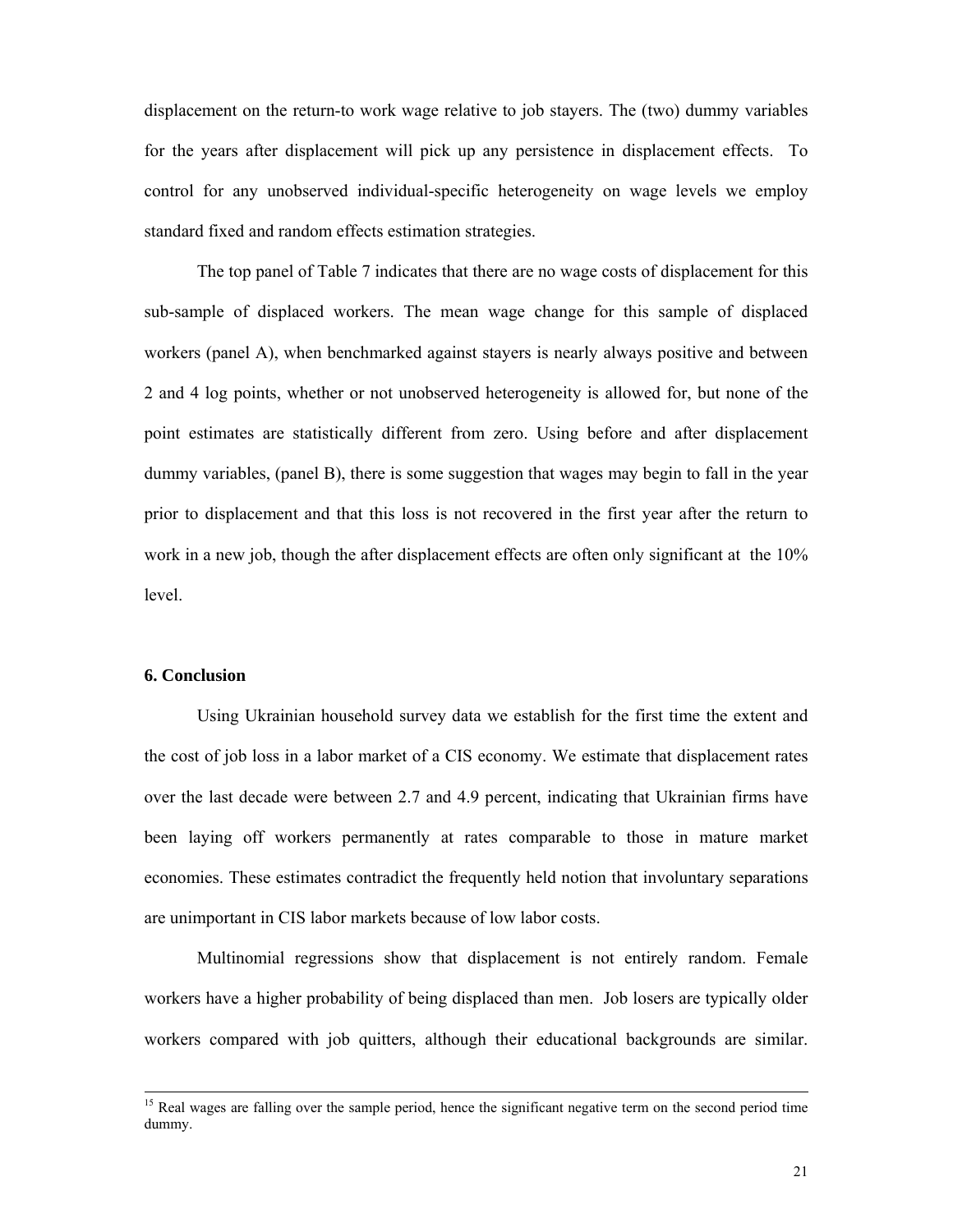Educational attainment does not seem to affect displacement throughout the entire period, though. Displacement was particularly high for medium term tenure over the whole sample period. Demographic and job characteristics in previous employment are, however, not the main factors that drive displacement. Instead industry affiliation, ownership type and region matter more. Workers in industry, construction and wholesale and retail trade and hotel services were particularly hard hit by displacement throughout the years 1992 to 2002. In addition, persons residing in Kyiv city are disproportionately affected by permanent layoffs. Once industry, size and regional controls are included a causal effect of ownership type on displacement can only be established for privatized firms, where workers have a slightly lower displacement incidence.

 By the standards of industrialized economies, Ukrainian displaced workers have extremely low return rates. While a minority of workers finds reemployment after a very brief spell of non-employment, the majority of workers linger on in non-employment for a very long time. Consequently, the Ukrainian unemployment pool cannot be characterized as dynamic as mooted by some. While the individual costs in terms of non-employment spells are large in Ukraine, wage losses due to displacement are rather limited. For those who return to work, there is evidence of a small fall in wages one year prior to displacement, and that this loss is not recovered in the first year after the return to work in a new job. Our analysis makes it clear that the main cost for displaced workers in Ukraine consists in the extremely long nonemployment spell that the average worker experiences after layoff. It is this group of workers lingering on in long-term unemployment that Ukrainian policy makers should focus their attention on.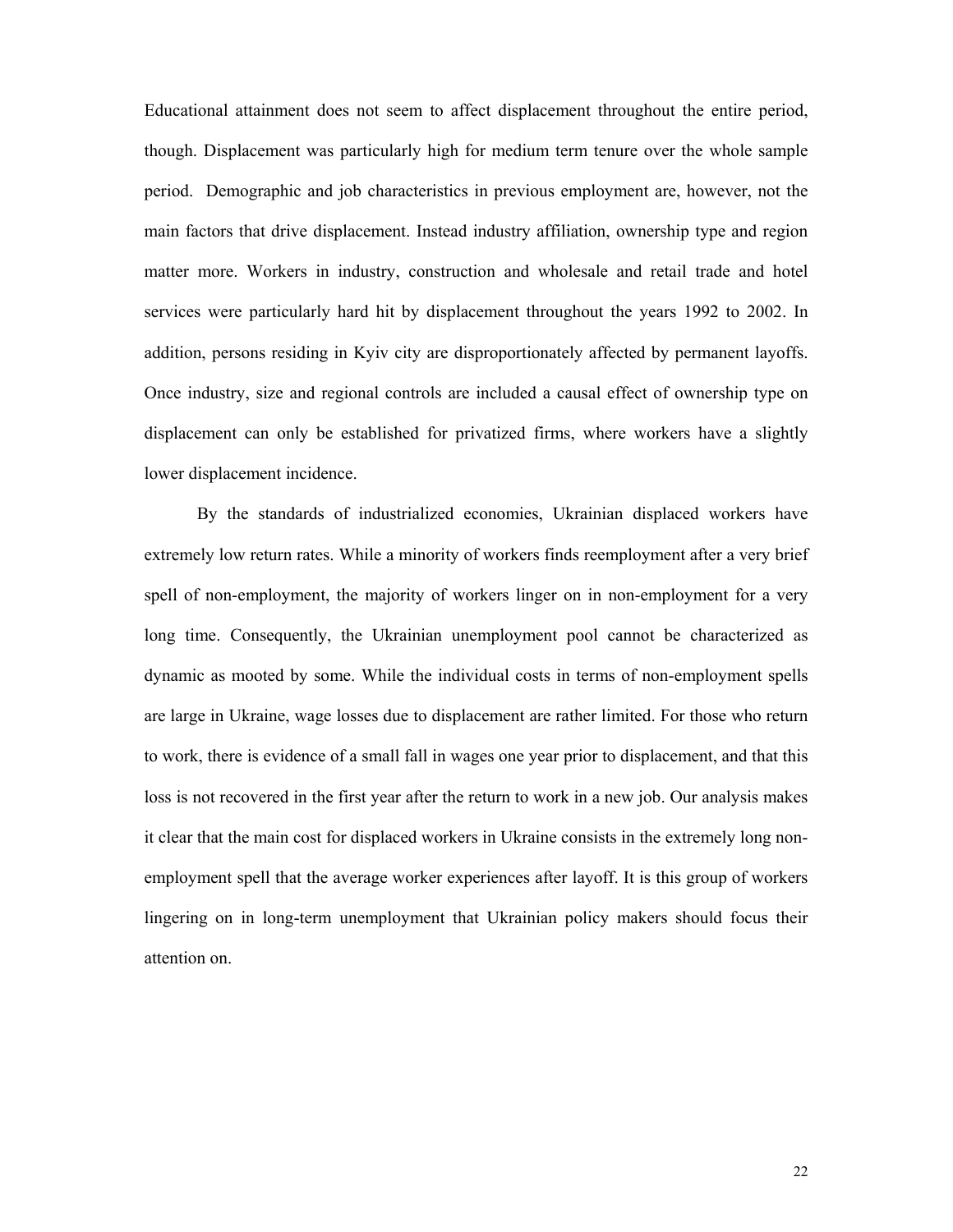### **References**

Boeri, Tito, Terrell, Katherine, 2002. **"**Institutional determinants of labor reallocation in transition**",** *Journal of Economic Perspectives* 16, 51-76.

Brown, David and Earle, John, (2002). "Job reallocation and productivity growth under alternative economic systems and policies: Evidence from the Soviet transition", IZA Discussion Paper No. 644, Bonn, Germany.

Djankov, Simeon, Murrell, Peter, 2002. "Enterprise restructuring in transition: a quantitative survey", *Journal of Economic Literature*, 60, pp.739–792.

Earle, John and Sabirianova, Klara, (2002). "How late to pay? Understanding wage arrears in Russia", *Journal of Labor Economics*, 20(3), pp. 661–707.

Earle, John and Sabirianova-Peter, Klara, (2004), "Contract violations, neighborhood effects, and wage arrears in Russia", Upjohn Institute staff working paper 04-101, July.

Jacobson, Louis, LaLonde, Robert, Sullivan, Daniel, (1993). *The Costs of Worker Dislocation*. W.E. Upjohn Institute, Kalamazoo, MI.

Jenkins, Stephen, 2003. *Survival analysis*. Available at: http://www.iser.essex.ac.uk/teaching/stephenj/ec968/pdfs/ec968lnotesv6.pdf .

Kletzer, Lori, 1998. **"**Job displacement. Journal of Economic Perspectives 12, 115-136.

Kuhn, Peter (Ed.), 2002. *Losing Work, Moving On: Worker Displacement, an International Perspective*. W. E. Upjohn Institute for Employment Research.

Konings, Jozef, Olga Kupets and Lehmann, Hartmut, (2003) "Gross Job Flows in Ukraine: Size, Ownership and Trade Effects", *Economics of Transition*, 11(2), p 321-356.

Konings, Jozef and Lehmann, Hartmut, (2002). "Marshall and labor demand in Russia: Going back to basics', *Journal of Comparative Economics*, 30, pp. 134–59.

Lehmann, Hartmut and John P. Haisken-DeNew (2005) "An Overview of the Ukrainian Longitudinal Monitoring Survey (ULMS)", Bonn and Essen, mimeo.

Lehmann, Hartmut, Wadsworth, Jonathan, 2000. **"**Tenures that shook the world. Job tenure and worker turnover in Russia and Poland**"** *Journal of Comparative Economics* 28, 639-664.

Lehmann, Hartmut, Wadsworth, Jonathan, Acquisti, Alessandro (1999), "Grime and Punishment: Job Insecurity and Wage Arrears in the Russian Federation."**,** *Journal of Comparative Economics*, 27, pp. 595–617.

Lehmann, Hartmut, Philips, Kaja, Wadsworth, Jonathan, (2005), "The Incidence and Cost of Job Loss in a Transition Economy: Displaced Workers in Estonia", 1989-1999. *Journal of Comparative Economics*, 33, pp. 59-87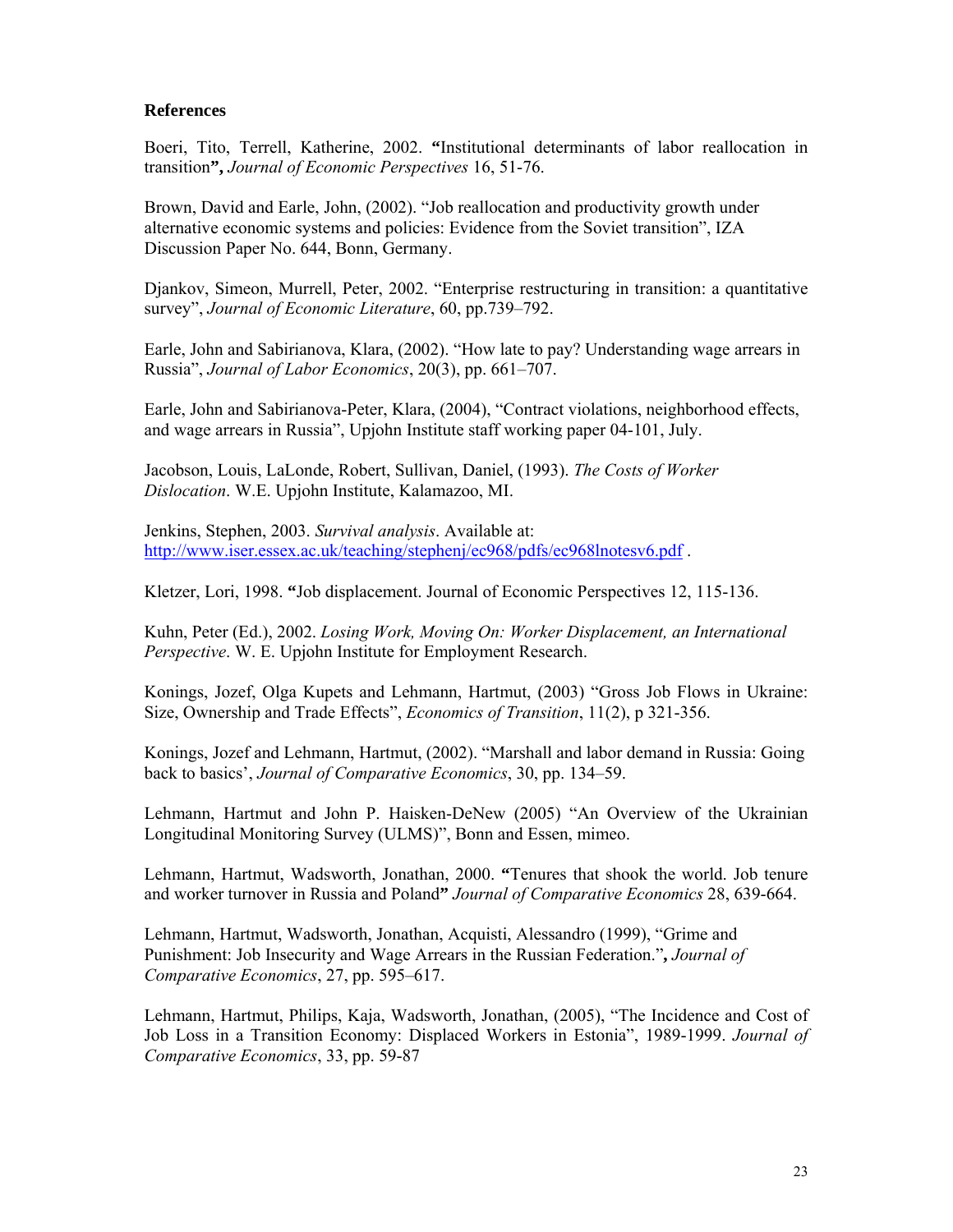Lehmann, Hartmut, Kupets, Olga, and Pignatti, Norberto (2005), "Labor Market Adjustment in Ukraine: An Overview", Background Paper prepared for the World Bank Study on the Ukrainian Labor Market, Bologna and Kiev, mimeo.

Orazem, Peter, Vodopivec, Milan, Wu, Ruth, 2004. **"**Worker displacement during the transition: experience from Slovenia**",** Department of Economics Working Papers Series No. 04018. Iowa University. Available at http://www.econ.iastate.edu/research/webpapers/paper\_12032\_04018.pdf .

Pfann, Gerard, 2001. **"**Downsizing**",** IZA Discussion Paper No. 307. IZA, Bonn.

Podgursky, Michael, Swaim, Paul, 1987. "Job displacement and earnings loss", *Industrial and Labor Relations Review* 41, 17-29.

Smith, Peter, 2002. *Analysis of Failure and Survival Data.* Chapman Hall, London.

Standing, Guy, Zsoldos, László, 2001, "Worker Insecurities in Ukrainian Industry: The 2000 ULFS." ILO, Geneva, April.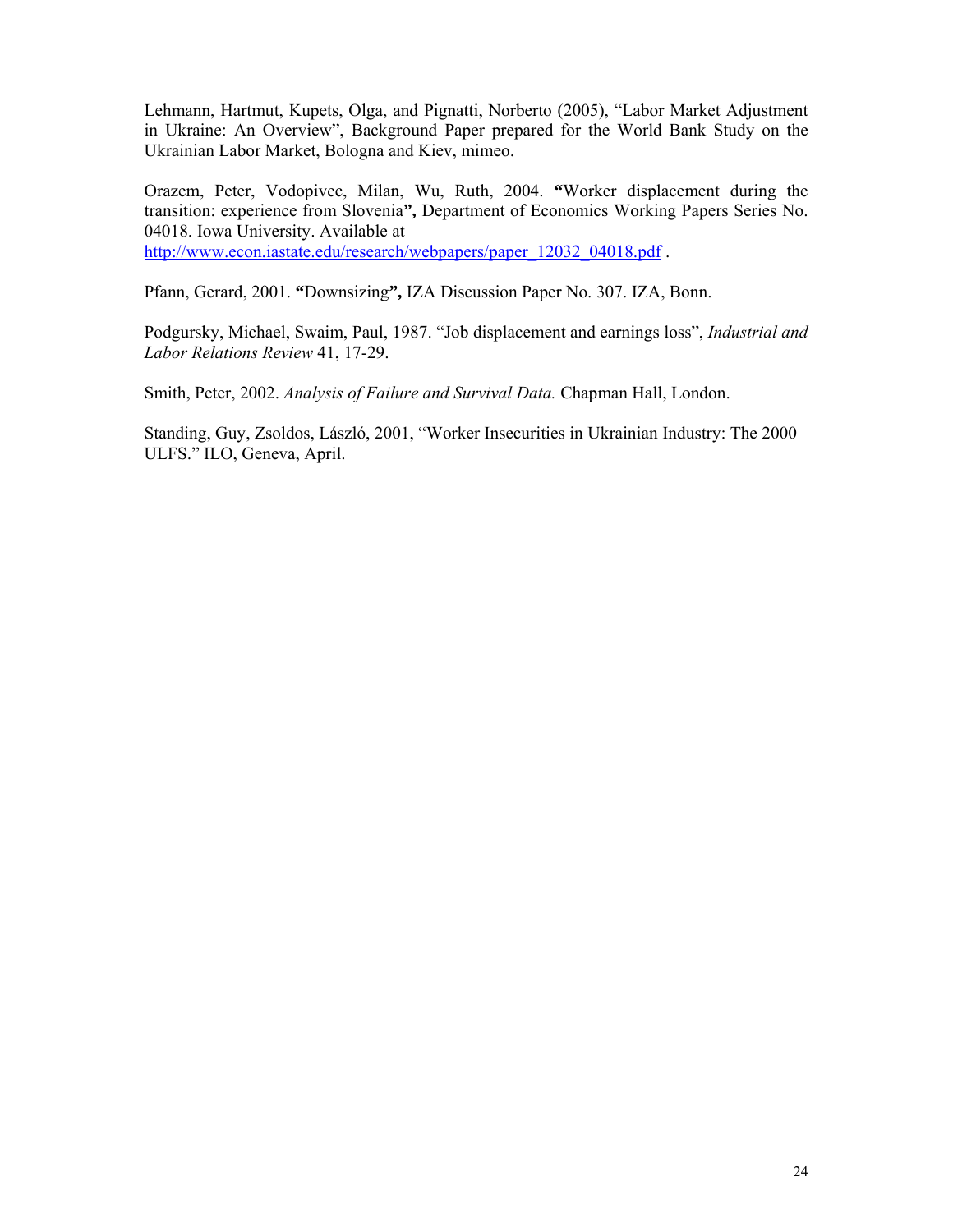# **Figure 1. Ukrainian Worker Separation Rates by Year**

**Separations (sample: working age 15-59 years)** 











25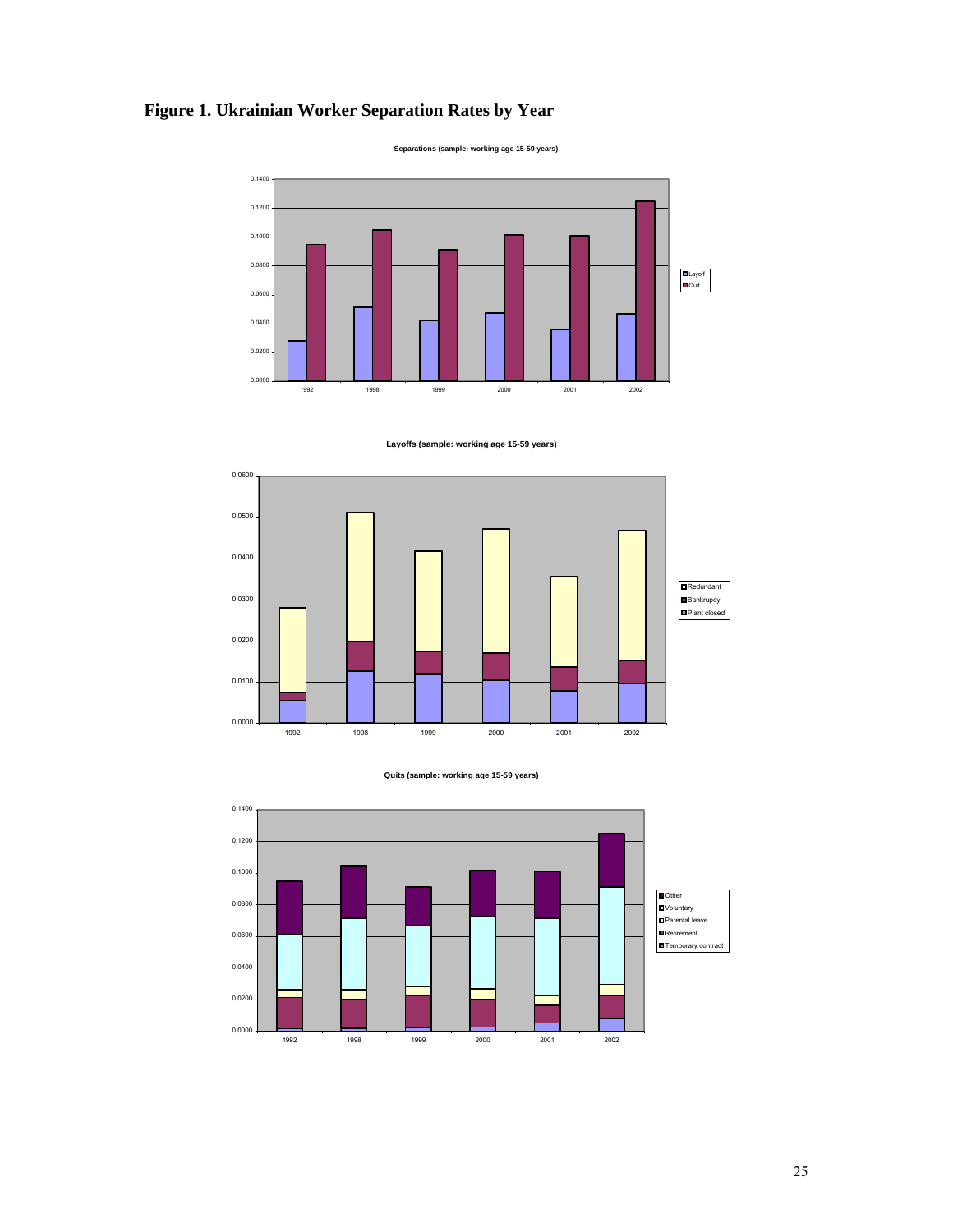



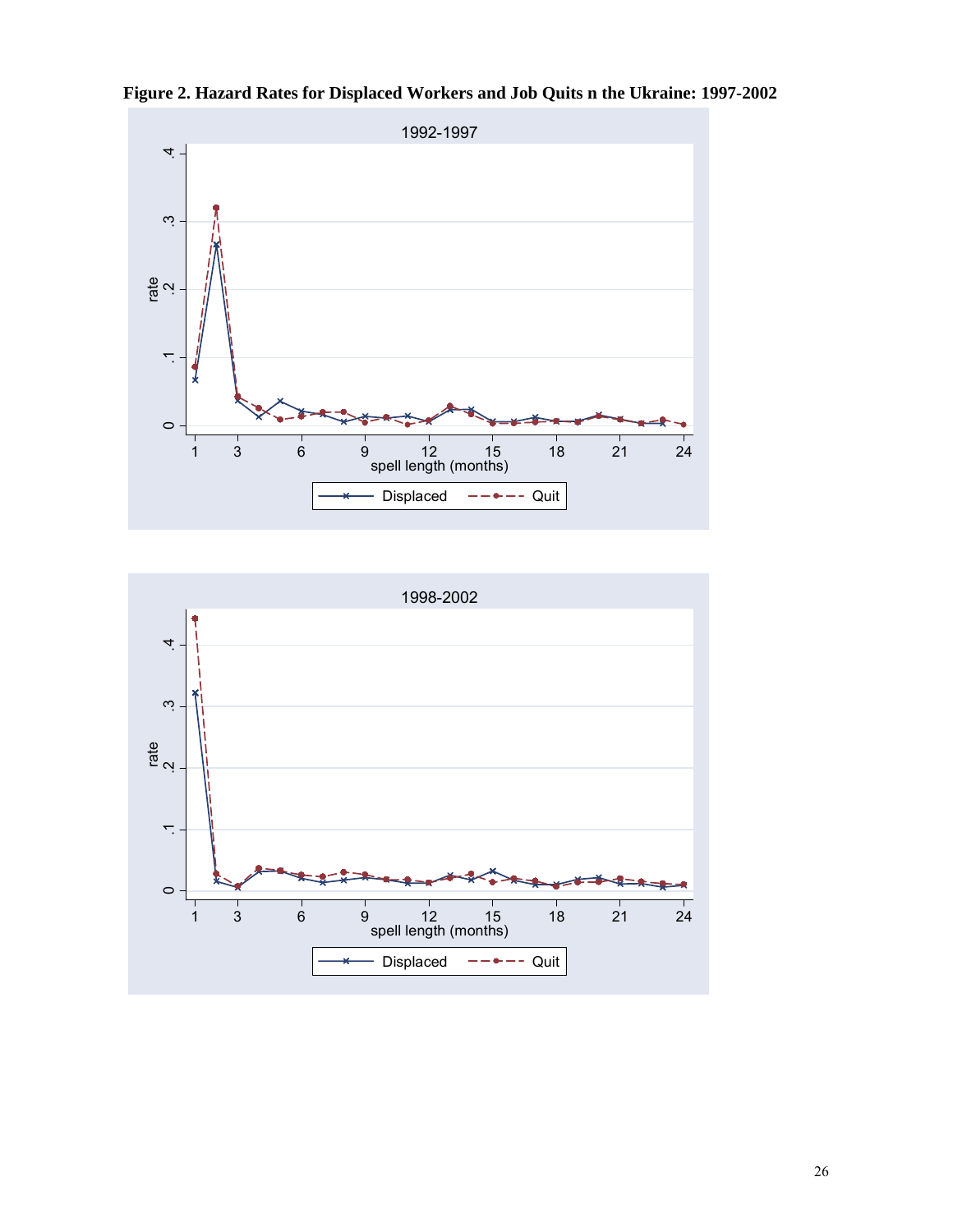| $\frac{1}{2}$                            | 1992           | 1998 | 1999           | $\sim$ 2002, $\sim$ 0.1 map use 10<br>2000 | 2001 | 2002 |
|------------------------------------------|----------------|------|----------------|--------------------------------------------|------|------|
| Males                                    | 3.3            | 4.5  | 3.8            | 4.5                                        | 3.6  | 5.5  |
| Females                                  | 2.2            | 5.2  | 4.3            | 4.6                                        | 3.4  | 3.6  |
| Ukrainian                                | 2.6            | 4.9  | 3.8            | 4.3                                        | 3.4  | 4.4  |
| Russian                                  | 2.8            | 4.3  | 5.4            | 5.1                                        | 4.0  | 4.9  |
| Other                                    | 3.3            | 8.6  | 3.4            | 7.7                                        | 1.5  | 5.6  |
|                                          |                |      |                |                                            |      |      |
| Age<br>$15 - 24$                         |                |      |                |                                            |      |      |
| 25-39                                    | 4.4            | 5.3  | 5.3            | 4.6                                        | 3.1  | 5.3  |
|                                          | 3.1            | 5.5  | 4.0            | 4.1                                        | 3.6  | 3.6  |
| 40-54                                    | 1.9            | 4.7  | 4.0            | 5.2                                        | 3.5  | 4.9  |
| $55+$                                    | 1.9            | 3.0  | 3.6            | 2.7                                        | 2.9  | 5.7  |
| <b>Education</b>                         |                |      |                |                                            |      |      |
| Grades 1-11                              | 2.4            | 5.2  | 4.7            | 7.6                                        | 2.8  | 3.7  |
| General secondary                        | 3.5            | 5.5  | 4.7            | 5.5                                        | 4.3  | 6.0  |
| Vocational elementary                    | 2.7            | 4.6  | 3.5            | 4.0                                        | 4.9  | 5.8  |
| Vocational secondary                     | 3.0            | 4.3  | 5.2            | 3.2                                        | 2.9  | 5.5  |
| Professional secondary/Incomplete higher | 2.3            | 4.8  | 4.3            | 4.5                                        | 3.8  | 3.4  |
| University                               | 2.5            | 4.3  | 1.6            | 3.2                                        | 2.3  | 3.5  |
| <b>Job tenure</b>                        |                |      |                |                                            |      |      |
| $<$ 1 Year                               | 2.8            |      | 4.3            | 3.5                                        | 3.4  | 5.7  |
| 1Year                                    | 3.6            | 5.4  | 5.3            | 4.9                                        | 4.2  | 4.7  |
| 2-5Years                                 | 3.7            | 7.1  | 3.9            | 4.7                                        | 2.3  | 3.8  |
| 6-10 Years                               | 2.5            | 6.6  | 4.4            | 4.6                                        | 5.3  | 3.4  |
| 11 Years $+$                             | 2.0            | 3.3  | 3.8            | 4.7                                        | 3.2  | 5.1  |
| Occupation                               |                |      |                |                                            |      |      |
| Legislators, Senior Managers, Officials  | 1.4            | 3.2  | 3.6            | 2.1                                        | 5.2  | 2.1  |
| Professionals                            | 1.9            | 2.9  | 2.4            | 3.0                                        | 1.4  | 2.5  |
| Technicians and Associate Professionals  | 1.9            | 5.9  | 2.2            | 3.4                                        | 2.6  | 2.7  |
| Clerks                                   | 2.2            | 7.7  | 5.8            | 3.5                                        | 4.4  | 6.4  |
| Service Workers and Market Workers       | 3.7            | 5.9  | 6.7            | 5.4                                        | 1.4  | 4.9  |
| Skilled Agricultural and Fishery Workers | $\blacksquare$ | 6.6  | 5.0            | 11.5                                       | 1.5  | 8.2  |
| <b>Craft and Related Trades</b>          | 4.5            | 5.4  | 5.2            | 5.1                                        | 4.0  | 5.9  |
| Plant and Machine Operators              | 1.5            | 4.0  | 2.8            | 4.4                                        | 5.1  | 7.1  |
| Elementary (Unskilled) Occupations       | 2.4            | 5.2  | 2.6            | 5.7                                        | 3.7  | 5.5  |
| <b>Industry</b>                          |                |      |                |                                            |      |      |
| Agriculture, hunting and forestry        | 1.2            | 3.2  | 0.2            | 8.3                                        | 4.1  | 4.5  |
| Manufacturing and mining                 | 3.4            | 5.1  | 4.6            | 5.6                                        | 4.7  | 6.7  |
| Electricity, gas and water supply        | 3.2            | 2.6  | $\blacksquare$ | $\overline{\phantom{0}}$                   | 1.7  | 4.4  |
| Construction                             | 3.6            | 11.0 | 6.9            | 6.2                                        | 3.2  | 6.2  |
| Wholesale and retail trade, hotels       | 5.2            | 10.1 | 7.8            | 6.4                                        | 4.4  | 5.8  |
| Transport, storage and communication     | 0.7            | 5.4  | 3.6            | 2.0                                        | 2.4  | 5.3  |
| Financial intermediation, real estate    | 5.1            | 9.2  | 4.2            | 1.4                                        | 6.9  | 6.2  |
| Public Administration and defense        | 3.2            | 2.5  | 2.1            | 4.6                                        | 4.6  | 2.4  |
| Education, health and social work        | 1.3            | 1.3  | 1.8            | 1.1                                        | 1.3  | 1.0  |
| Social and personal service activities   | 4.3            | 5.5  | 6.7            | 1.6                                        | 4.6  | 2.7  |
| Other activities                         | $\blacksquare$ | 6.5  | 3.5            | 3.5                                        | -    | 3.6  |
| Type of enterprise/organization          |                |      |                |                                            |      |      |
| <b>State</b>                             | 2.6            | 4.4  | 3.8            | 4.7                                        | 3.7  | 4.9  |
| Cooperative                              | 7.3            | 14.0 | 7.1            | 2.0                                        | 2.1  |      |
| Newly established enterprise             |                | 8.7  | 5.9            | 6.9                                        | 4.0  | 5.3  |
| Privatized enterprise                    | 4.9            | 5.4  | 4.4            | 3.4                                        | 3.3  | 4.4  |

 **Table 1. Job Displacement Rates (in percent), 1992-2002:Working age 15-59**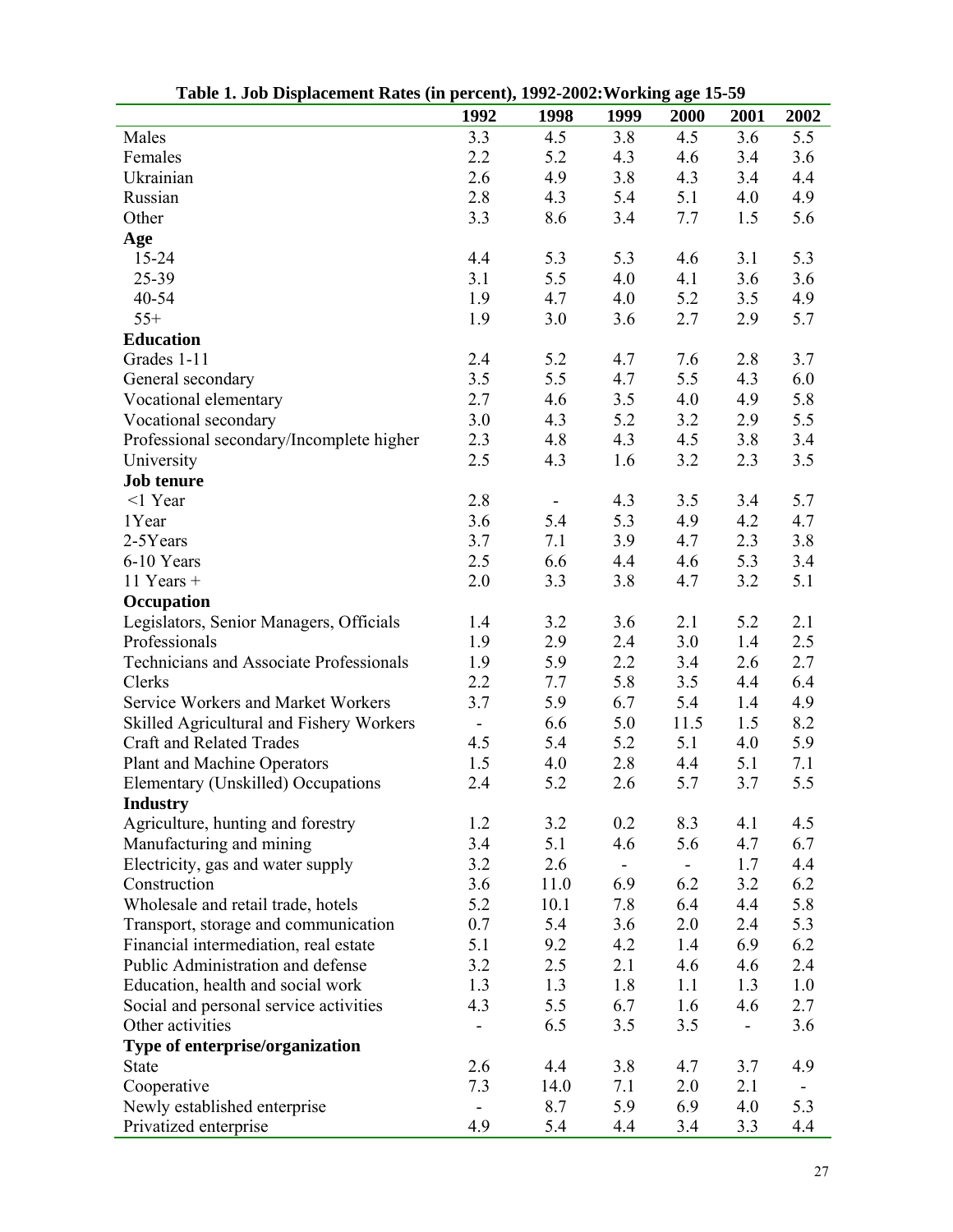| <b>Region</b>  |     |     |     |     |     |     |
|----------------|-----|-----|-----|-----|-----|-----|
| West           | 1.1 | 2.7 | 1.4 | 2.5 | 1.7 | 1.5 |
| Kyiv City      | 2.6 | 5.5 | 3.6 | 2.8 | 5.9 | 3.7 |
| Center & North | 0.8 | 3.9 | 2.2 | 2.9 | 2.5 | 4.3 |
| East           | 1.4 | 3.2 | 2.8 | 3.2 | 2.5 | 3.6 |
| South          | 1.7 | 3.7 | 5.2 | 4.0 | 2.5 | 3.8 |
|                |     |     |     |     |     |     |
| <b>Total</b>   | 2.7 | 4.9 | 4.1 | 4.5 | 3.5 | 4.5 |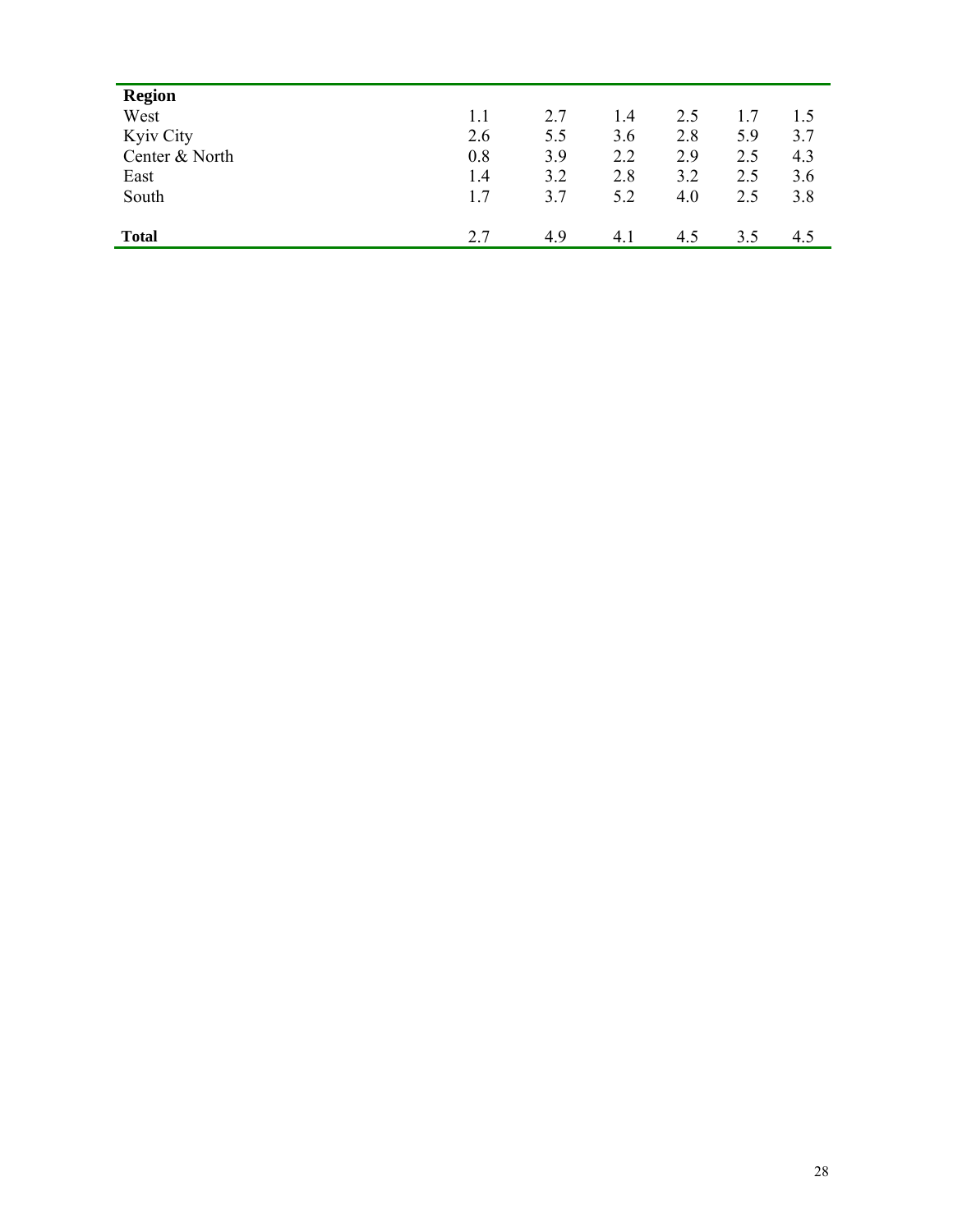| Table 2. Displacement and Quits. Multinonial Logit Estimation 1992 to 2002 |                  | 1992-1997   |                  | 1998-2002  |  |  |  |
|----------------------------------------------------------------------------|------------------|-------------|------------------|------------|--|--|--|
|                                                                            | <b>Displaced</b> | Quit        | <b>Displaced</b> | Quit       |  |  |  |
| Female                                                                     | 0.023            | 0.041       | 0.005            | $-0.004$   |  |  |  |
|                                                                            | $(0.010)*$       | $(0.015)*$  | $(0.003)*$       | (0.004)    |  |  |  |
| Age 16-24                                                                  | $-0.044$         | $-0.151$    | 0.004            | 0.061      |  |  |  |
|                                                                            | $(0.018)*$       | $(0.025)*$  | (0.005)          | $(0.011)*$ |  |  |  |
| Age 25-34                                                                  | $-0.010$         | $-0.192$    | $-0.003$         | $-0.003$   |  |  |  |
|                                                                            | (0.013)          | $(0.017)*$  | (0.003)          | (0.006)    |  |  |  |
| Age 35-44                                                                  | 0.024            | $-0.233$    | 0.002            | $-0.023$   |  |  |  |
|                                                                            | (0.013)          | $(0.015)*$  | (0.003)          | $(0.005)*$ |  |  |  |
| <b>Ethnicity</b>                                                           |                  |             |                  |            |  |  |  |
| Ukrainian                                                                  | 0.005            | $-0.099$    | $-0.006$         | $-0.0005$  |  |  |  |
|                                                                            | (0.024)          | $(0.037)*$  | (0.006)          | (0.011)    |  |  |  |
| Russian                                                                    | 0.026            | $-0.073$    | $-0.004$         | 0.012      |  |  |  |
|                                                                            | (0.029)          | $(0.035)*$  | (0.006)          | (0.013)    |  |  |  |
| <b>Education</b>                                                           |                  |             |                  |            |  |  |  |
| General Secondary                                                          | 0.031            | $-0.068$    | 0.002            | $-0.011$   |  |  |  |
|                                                                            | (0.016)          | $(0.020)*$  | (0.004)          | (0.006)    |  |  |  |
| Vocational                                                                 | 0.011            | $-0.056$    | $-0.001$         | $-0.011$   |  |  |  |
| Elementary                                                                 | (0.023)          | (0.030)     | (0.005)          | (0.007)    |  |  |  |
| Vocational                                                                 | 0.029            | $-0.046$    | $-0.002$         | $-0.007$   |  |  |  |
| Secondary                                                                  | (0.019)          | (0.024)     | (0.004)          | (0.006)    |  |  |  |
| Professional                                                               | 0.007            | $-0.075$    | 0.0002           | $-0.007$   |  |  |  |
| /Incomplete Higher                                                         | (0.015)          | $(0.020)*$  | (0.004)          | (0.006)    |  |  |  |
| University                                                                 | 0.010            | $-0.115$    | $-0.008$         | $-0.008$   |  |  |  |
|                                                                            | (0.018)          | $(0.022)*$  | (0.004)          | (0.006)    |  |  |  |
| <b>Tenure</b>                                                              |                  |             |                  |            |  |  |  |
| $\leq$ 1 year                                                              | $-0.016$         | 0.242       | $-0.002$         | 0.035      |  |  |  |
|                                                                            | (0.021)          | $(0.035)*$  | (0.004)          | $(0.010)*$ |  |  |  |
| 1 year                                                                     | 0.059            | 0.097       | 0.008            | 0.058      |  |  |  |
|                                                                            | $(0.024)$ *      | $(0.032)*$  | (0.005)          | $(0.011)*$ |  |  |  |
| 2 to 5 years                                                               | 0.038            | 0.097       | 0.006            | 0.031      |  |  |  |
|                                                                            | $(0.015)^*$      | $(0.021)$ * | (0.004)          | $(0.007)*$ |  |  |  |
| 6 to 10 years                                                              | 0.027            | $-0.006$    | 0.016            | 0.024      |  |  |  |
|                                                                            | (0.015)          | (0.022)     | $(0.005)*$       | $(0.007)*$ |  |  |  |
| Ownership                                                                  |                  |             |                  |            |  |  |  |
| New enterprise                                                             | $-0.034$         | $-0.118$    | $-0.002$         | 0.007      |  |  |  |
|                                                                            | (0.032)          | $(0.051)*$  | (0.004)          | (0.007)    |  |  |  |
| Cooperative                                                                | 0.122            | 0.057       | 0.001            | 0.004      |  |  |  |
|                                                                            | $(0.048)*$       | (0.059)     | (0.010)          | (0.019)    |  |  |  |
| Privatized enterprise                                                      | $-0.046$         | $-0.206$    | $-0.007$         | $-0.018$   |  |  |  |
|                                                                            | $(0.014)*$       | $(0.022)*$  | $(0.003)*$       | $(0.005)*$ |  |  |  |
| <b>Industry</b>                                                            |                  |             |                  |            |  |  |  |

| Table 2. Displacement and Quits: Multinomial Logit Estimation 1992 to 2002 |  |
|----------------------------------------------------------------------------|--|
|                                                                            |  |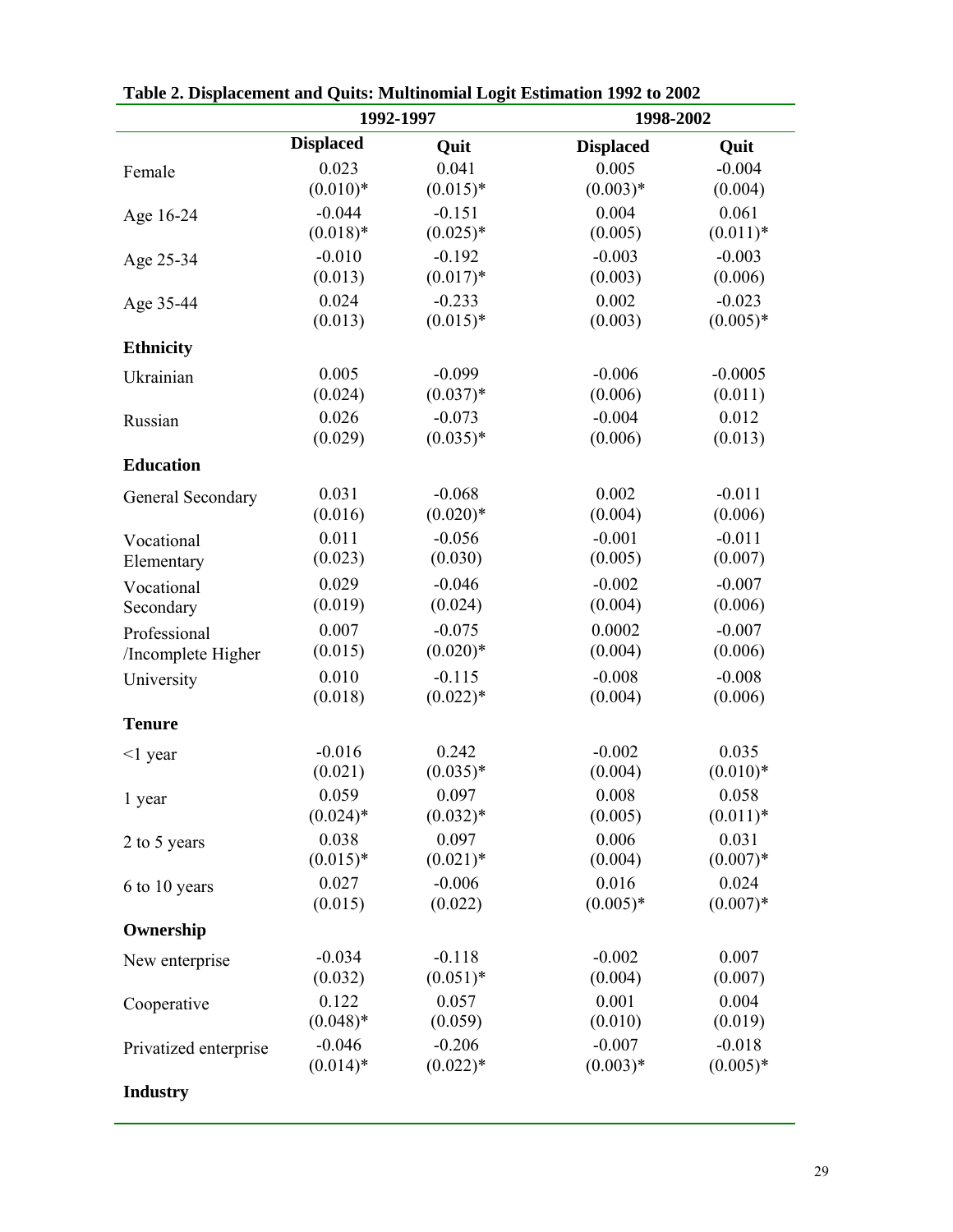| Agriculture       | $-0.077$    | 0.019      | $-0.001$   | 0.008      |
|-------------------|-------------|------------|------------|------------|
|                   | $(0.012)*$  | (0.025)    | (0.004)    | (0.007)    |
| Energy            | $-0.078$    | $-0.016$   | $-0.021$   | $-0.029$   |
|                   | $(0.021)$ * | (0.054)    | $(0.004)*$ | $(0.010)*$ |
| Construction      | $-0.015$    | 0.121      | 0.009      | 0.004      |
|                   | (0.019)     | $(0.037)*$ | (0.006)    | (0.010)    |
| Retail            | 0.030       | 0.096      | 0.006      | 0.002      |
|                   | (0.021)     | $(0.034)*$ | (0.005)    | (0.008)    |
| Transport         | $-0.077$    | 0.017      | $-0.011$   | $-0.015$   |
|                   | $(0.013)*$  | (0.030)    | $(0.004)*$ | $(0.007)*$ |
| Financial         | $-0.038$    | $-0.068$   | $-0.004$   | $-0.010$   |
|                   | (0.030)     | (0.058)    | (0.007)    | (0.014)    |
| Public            | $-0.017$    | 0.053      | $-0.014$   | $-0.024$   |
| Administration    | (0.020)     | (0.038)    | $(0.004)*$ | $(0.008)*$ |
| Education, health | $-0.099$    | $-0.017$   | $-0.031$   | $-0.040$   |
|                   | $(0.011)*$  | (0.026)    | $(0.003)*$ | $(0.006)*$ |
| Other service     | $-0.001$    | $-0.001$   | $-0.009$   | 0.001      |
|                   | (0.021)     | (0.036)    | $(0.004)*$ | (0.009)    |
| Other activities  | $-0.002$    | $-0.025$   | $-0.006$   | $-0.006$   |
|                   | (0.064)     | (0.114)    | (0.011)    | (0.019)    |
| <b>Firm size</b>  |             |            |            |            |
| 100-249           | 0.026       | $-0.028$   | $-0.001$   | 0.003      |
|                   | (0.017)     | (0.023)    | (0.004)    | (0.006)    |
| 250-499           | $-0.010$    | 0.034      | 0.002      | $-0.013$   |
|                   | (0.017)     | (0.026)    | (0.004)    | (0.007)    |
| 500-999           | 0.013       | 0.049      | 0.001      | $-0.021$   |
|                   | (0.019)     | (0.028)    | (0.005)    | $(0.007)*$ |
| $1000+$           | $-0.005$    | 0.026      | $-0.006$   | $-0.008$   |
|                   | (0.014)     | (0.023)    | (0.003)    | (0.006)    |
| <b>Region</b>     |             |            |            |            |
| West              | $-0.046$    | $-0.225$   | $-0.038$   | $-0.086$   |
|                   | $(0.013)*$  | $(0.018)*$ | $(0.002)*$ | $(0.003)*$ |
| East              | $-0.049$    | $-0.215$   | $-0.039$   | $-0.096$   |
|                   | $(0.012)*$  | $(0.018)*$ | $(0.003)*$ | $(0.004)*$ |
| Center and North  | $-0.057$    | $-0.225$   | $-0.034$   | $-0.088$   |
|                   | $(0.012)*$  | $(0.018)*$ | $(0.002)*$ | $(0.004)*$ |
| South             | $-0.048$    | $-0.218$   | $-0.028$   | $-0.085$   |
|                   | $(0.013)*$  | $(0.018)*$ | $(0.002)*$ | $(0.003)*$ |
| N                 | 4977        |            | 19224      |            |
| Pseudo $R^2$      | 0.0990      |            | 0.1013     |            |

Source: ULMS Notes: coefficients are marginal effects. Clustered standard errors in brackets. \* statistically significant at the 5% level; Default categories are male, age 45-60, other nationality, grade 1 to 11, tenure >10 years, previously working in state owned firm , production sector, firm>1000 employees, Kyiv city. Full-time jobs only.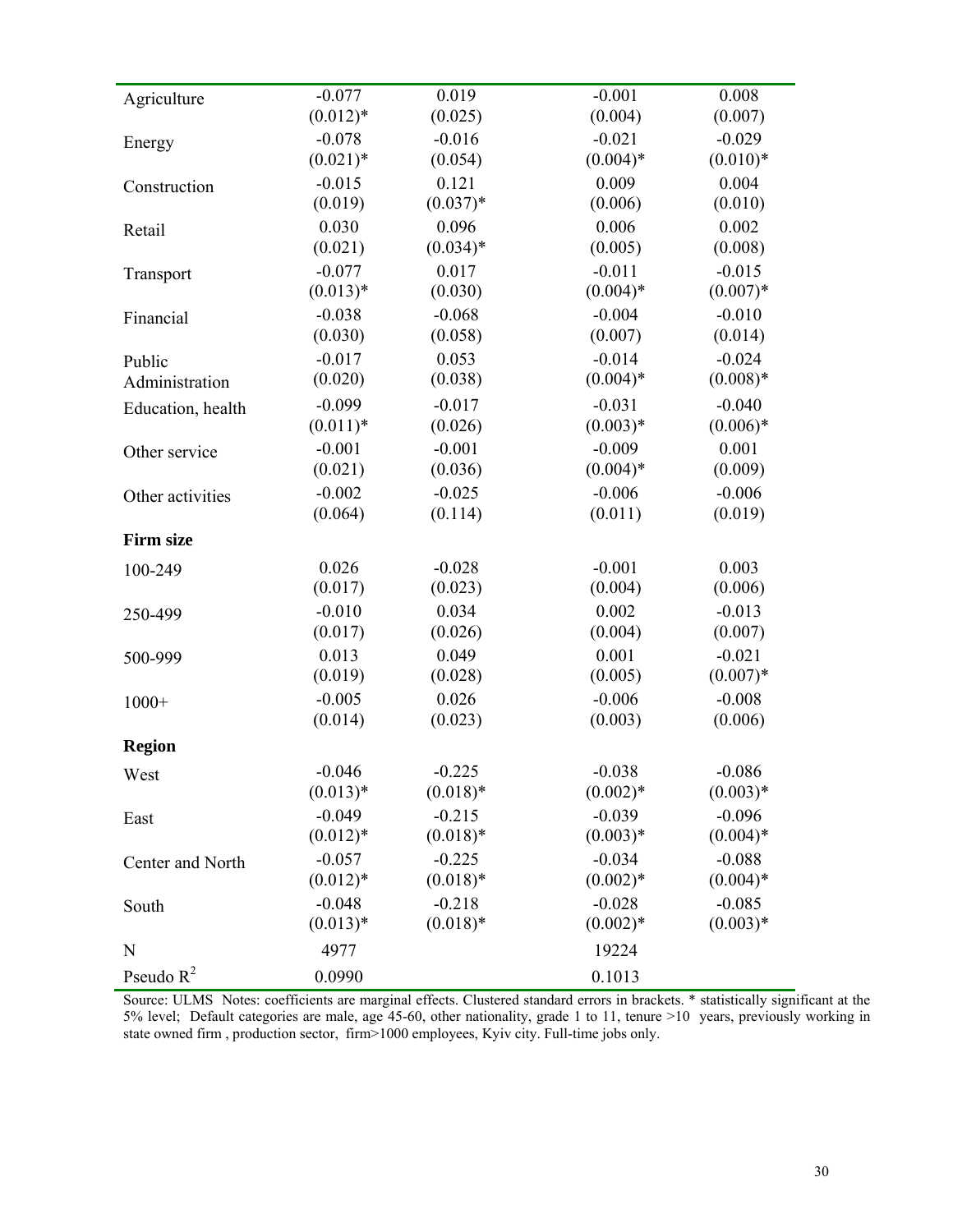|                                          | 1992-1997 |      | 1998-2002 |      |
|------------------------------------------|-----------|------|-----------|------|
| $%$ returning                            | Displaced | Quit | Displaced | Quit |
| $\leq 1$ month (job to job)              | 6.7       | 8.6  | 32.2      | 44.3 |
| $<$ 3 months                             | 31.5      | 40.6 | 33.6      | 46.3 |
| $\leq$ 6 months                          | 38.6      | 43.4 | 39.1      | 51.2 |
| $\leq$ 12 months                         | 42.6      | 47.1 | 44.7      | 57.2 |
| Median<br>completed<br>duration (months) |           | 3    |           |      |
| Median number of spells                  |           |      |           |      |
| N                                        | 434       | 1169 | 862       | 1714 |

# **Table 3. Cumulative Return Rates for Job Movers: 1992 to 2002**

Source: ULMS. Notes ( i) The fractions are based on one minus the Kaplan-Meier survivor function. (ii) Retirements are excluded from quits.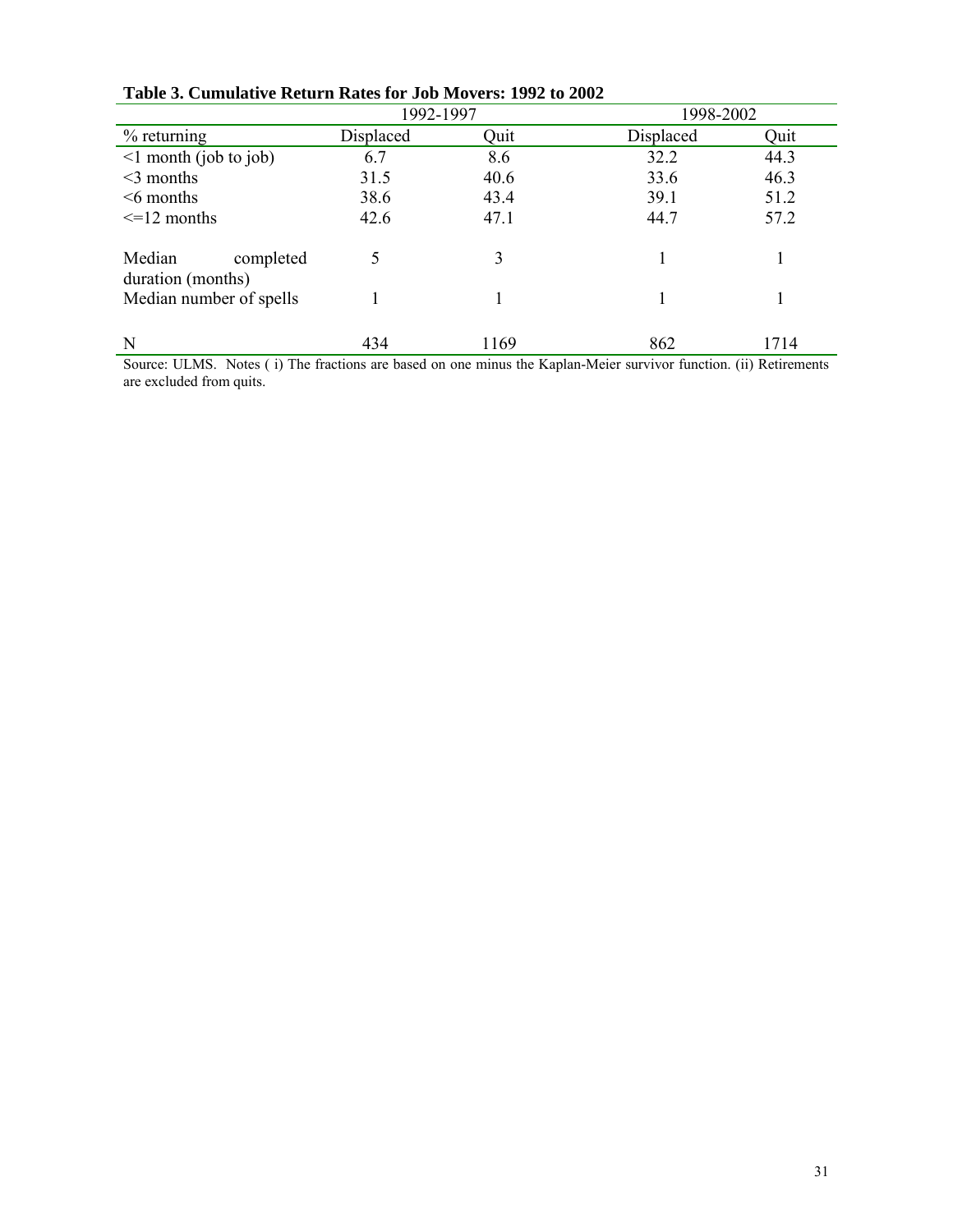| мотененіз інф кейтенені (банша сповяттей пейтоденен у<br>1998-2002<br>1992-97 |             |             |                      |             |  |  |
|-------------------------------------------------------------------------------|-------------|-------------|----------------------|-------------|--|--|
|                                                                               | Displaced   | Quit        | Displaced            | Quit        |  |  |
| <b>Individual</b>                                                             |             |             |                      |             |  |  |
| Age 16-24                                                                     | 0.509       | 0.701       | 0.522                | 0.156       |  |  |
|                                                                               | (0.300)     | $(0.217)*$  | $(0.212)*$           | (0.139)     |  |  |
|                                                                               | 0.201       | 0.743       | 0.335                | 0.144       |  |  |
| Age 25-34                                                                     |             | $(0.195)*$  |                      |             |  |  |
|                                                                               | (0.183)     | 0.839       | $(0.168)$ *<br>0.343 | (0.127)     |  |  |
| Age 35-44                                                                     | 0.132       |             |                      | 0.223       |  |  |
|                                                                               | (0.163)     | $(0.129)*$  | $(0.151)$ *          | (0.128)     |  |  |
| Female                                                                        | $-0.252$    | $-1.097$    | $-0.781$             | $-0.735$    |  |  |
|                                                                               | (0.205)     | $(0.217)*$  | $(0.203)*$           | $(0.143)*$  |  |  |
| Kids                                                                          | 0.489       | $-0.024$    | $-0.037$             | 0.146       |  |  |
|                                                                               | $(0.213)*$  | (0.177)     | (0.164)              | (0.122)     |  |  |
| Female*Kids                                                                   | $-0.045$    | 0.385       | 0.296                | 0.118       |  |  |
|                                                                               | (0.234)     | (0.228)     | (0.216)              | (0.156)     |  |  |
| Married                                                                       | $-0.400$    | 0.051       | $-0.064$             | $-0.030$    |  |  |
|                                                                               | $(0.152)*$  | (0.129)     | (0.124)              | (0.092)     |  |  |
| Ukrainian                                                                     | $-0.170$    | $-0.047$    | 0.200                | $-0.064$    |  |  |
|                                                                               | (0.138)     | (0.124)     | (0.125)              | (0.092)     |  |  |
| <b>Education</b>                                                              |             |             |                      |             |  |  |
| Professional/Incomplete                                                       | 0.119       | 0.047       | 0.128                | 0.233       |  |  |
| Higher                                                                        | (0.138)     | (0.128)     | (0.126)              | $(0.105)*$  |  |  |
| University                                                                    | 0.150       | 0.735       | 0.473                | 0.522       |  |  |
|                                                                               | (0.156)     | $(0.162)*$  | $(0.164)$ *          | $(0.119)*$  |  |  |
|                                                                               |             |             |                      |             |  |  |
| <b>Works Land Plot</b>                                                        | $-0.102$    | $-0.036$    | 0.003                | $-0.095$    |  |  |
|                                                                               | (0.116)     | (0.107)     | (0.112)              | (0.082)     |  |  |
| Job                                                                           |             |             |                      |             |  |  |
| Tenure $\leq 1$ year                                                          | $-1.051$    | $-0.750$    | $-0.193$             | $-0.249$    |  |  |
|                                                                               | (0.566)     | $(0.346)*$  | (0.202)              | (0.146)     |  |  |
| Tenure 1-5 years                                                              | 0.099       | $-0.387$    | $-0.065$             | $-0.067$    |  |  |
|                                                                               | (0.167)     | $(0.169)*$  | (0.161)              | (0.121)     |  |  |
| Tenure 5-10 years                                                             | 0.299       | $-0.081$    | 0.132                | 0.183       |  |  |
|                                                                               | $(0.152)*$  | (0.141)     | (0.156)              | (0.128)     |  |  |
|                                                                               | 0.070       | $-0.124$    | $-0.070$             | $-0.131$    |  |  |
| Firm Size 1000+                                                               |             |             |                      |             |  |  |
|                                                                               | (0.130)     | (0.127)     | (0.153)              | (0.117)     |  |  |
| <b>Industry</b>                                                               |             |             |                      |             |  |  |
| Manufacturing                                                                 | 1.010       | 1.156       | 0.464                | 0.505       |  |  |
|                                                                               | $(0.182)$ * | $(0.170)*$  | $(0.148)$ *          | $(0.116)$ * |  |  |
| Retail                                                                        | 1.026       | 0.927       | 0.648                | 0.452       |  |  |
|                                                                               | $(0.227)*$  | $(0.169)*$  | $(0.188)*$           | $(0.128)$ * |  |  |
| Transport                                                                     | 0.924       | 0.752       | 0.400                | 0.640       |  |  |
|                                                                               | $(0.303)*$  | $(0.245)*$  | (0.242)              | $(0.206)*$  |  |  |
| Finance                                                                       | 1.787       | 0.428       | 0.561                | 0.410       |  |  |
|                                                                               | $(0.413)*$  | (0.377)     | (0.354)              | (0.261)     |  |  |
| Education&Health                                                              | 1.324       | 1.215       | 0.651                | 0.624       |  |  |
|                                                                               | $(0.246)*$  | $(0.191)$ * | $(0.224)$ *          | $(0.137)*$  |  |  |
| Ownership                                                                     |             |             |                      |             |  |  |
| New Private                                                                   | 0.482       | 0.020       | $-0.053$             | 0.024       |  |  |
|                                                                               | (0.411)     | (0.368)     | (0.163)              | (0.117)     |  |  |

**Table 4. Discrete Piecewise Proportional Hazard Estimates of Jobless Spell Excluding Movements into Retirement (Gamma Unobserved Heterogeneity)**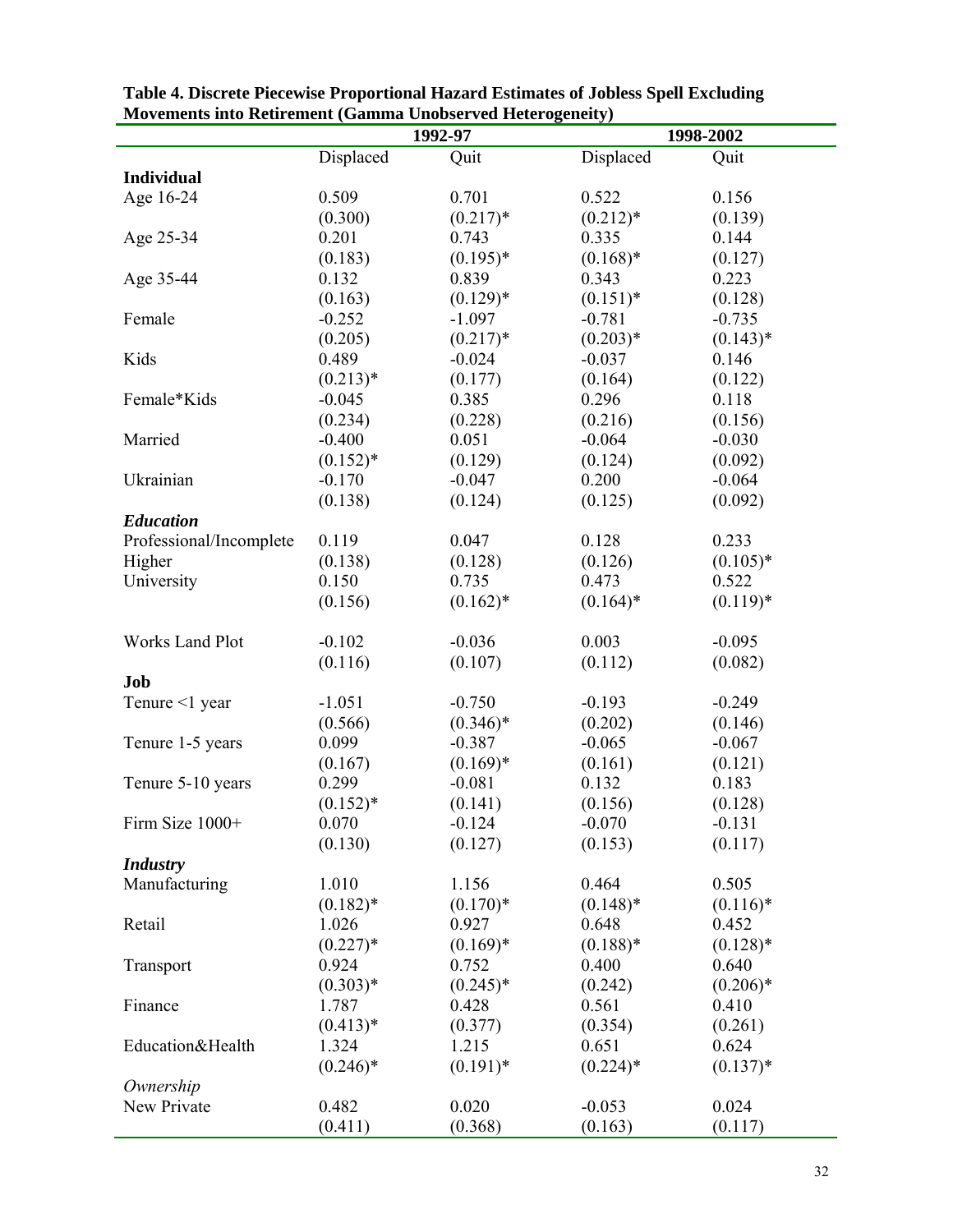| Privatised/Foreign            | $-0.720$   | $-0.507$   | 0.106       | $-0.015$   |
|-------------------------------|------------|------------|-------------|------------|
|                               | (0.497)    | (0.337)    | (0.204)     | (0.133)    |
| <b>Region</b>                 |            |            |             |            |
| Central/North                 | 0.001      | $-0.007$   | $-0.389$    | 0.003      |
|                               | (0.156)    | (0.169)    | $(0.151)^*$ | (0.111)    |
| Kyiv                          | $-0.334$   | 0.052      | 0.201       | 0.291      |
|                               | (0.239)    | (0.204)    | (0.214)     | (0.151)    |
| South                         | $-0.062$   | 0.162      | 0.086       | $-0.019$   |
|                               | (0.198)    | (0.171)    | (0.164)     | (0.128)    |
| West                          | $-0.210$   | $-0.094$   | $-0.217$    | $-0.205$   |
|                               | (0.162)    | (0.168)    | (0.162)     | (0.122)    |
| <b>Duration</b>               |            |            |             |            |
| $\leq$ 1 month                | 1.569      | 0.957      | 2.830       | 3.040      |
|                               | $(0.364)*$ | $(0.294)*$ | $(0.199)*$  | $(0.165)*$ |
| 1-3 months                    | 2.326      | 2.178      | $-0.192$    | 0.050      |
|                               | $(0.198)*$ | $(0.149)*$ | (0.251)     | (0.183)    |
| 3-6 months                    | 0.771      | $-0.169$   | 0.194       | 0.304      |
|                               | $(0.234)*$ | (0.230)    | (0.220)     | (0.169)    |
|                               |            |            |             |            |
| Constant                      | $-4.797$   | $-3.942$   | $-4.235$    | $-4.020$   |
|                               | $(0.332)*$ | $(0.357)*$ | $(0.291)$ * | $(0.245)*$ |
|                               |            |            |             |            |
| $Ln(\sigma_{\text{gamma}}^2)$ | $-2.934$   | $-0.374$   | $-2.668$    | $-1.878$   |
|                               | (5.208)    | (0.348)    | (3.886)     | (1.247)    |
|                               |            |            |             |            |
| Log L                         | $-1668$    | $-3188$    | $-1565$     | $-2568$    |

Source: ULMS Note: Standard errors in brackets. \* significant at 5% level. Default categories are male aged 45-60, single, no children, previously working in state owned firm , living in eastern Ukraine, production sector, firm<100 employees, previous job tenure 10 years +, out of work 6months+. Full-time jobs only. Dummy variable for missing values on firm size included.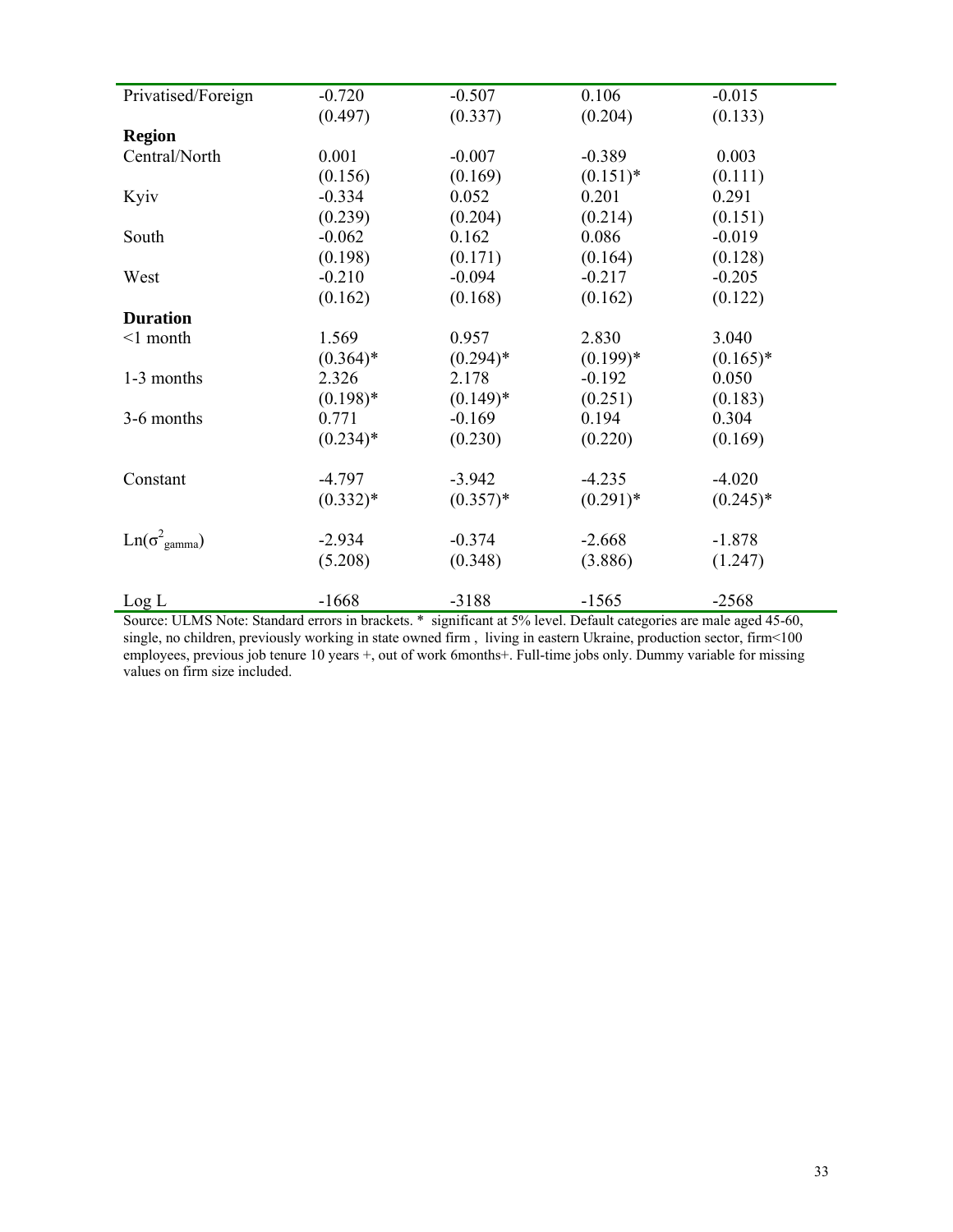|                          | Ln wage     |             | Ln wage     |             | $\Delta$ Ln wage |             |  |
|--------------------------|-------------|-------------|-------------|-------------|------------------|-------------|--|
|                          | <b>OLS</b>  | Heckman     | <b>OLS</b>  | Heckman     | <b>OLS</b>       | Heckman     |  |
| <b>Individual</b>        |             |             |             |             |                  |             |  |
| Age 16-24                | $-0.003$    | 0.026       | 0.014       | 0.099       | 0.045            | 0.116       |  |
|                          | (0.136)     | (0.165)     | (0.129)     | (0.151)     | (0.154)          | (0.189)     |  |
| Age 25-34                | $-0.052$    | 0.116       | $-0.027$    | 0.164       | 0.018            | 0.201       |  |
|                          | (0.088)     | (0.109)     | (0.084)     | (0.101)     | (0.115)          | (0.136)     |  |
| Age 35-44                | 0.001       | 0.078       | $-0.009$    | 0.116       | $-0.024$         | 0.068       |  |
|                          | (0.084)     | (0.097)     | (0.082)     | (0.092)     | (0.104)          | (0.112)     |  |
| Female                   | $-0.337$    | $-0.407$    | $-0.175$    | $-0.225$    | 0.119            | 0.025       |  |
|                          | $(0.070)*$  | $(0.083)*$  | $(0.071)*$  | $(0.078)*$  | (0.079)          | (0.096)     |  |
| Single                   | $-0.182$    | $-0.205$    | $-0.167$    | $-0.207$    | $-0.137$         | $-0.171$    |  |
|                          | $(0.086)*$  | $(0.105)*$  | $(0.082)*$  | $(0.095)*$  | (0.103)          | (0.127)     |  |
| Professional/Incomplete  | 0.201       | 0.287       | 0.148       | 0.214       | 0.051            | 0.154       |  |
|                          | $(0.077)*$  | $(0.088)*$  | $(0.071)*$  | $(0.078)*$  | (0.089)          | (0.106)     |  |
| University               | 0.445       | 0.589       | 0.358       | 0.437       | 0.200            | 0.372       |  |
|                          | $(0.097)*$  | $(0.121)$ * | $(0.091)$ * | $(0.104)$ * | (0.106)          | $(0.139)*$  |  |
|                          |             |             |             |             |                  |             |  |
| Region<br>Centre & North |             |             |             |             | 0.017            |             |  |
|                          | $-0.470$    | $-0.646$    | $-0.297$    | $-0.538$    |                  | $-0.225$    |  |
|                          | $(0.131)*$  | $(0.156)$ * | $(0.119)*$  | $(0.136)*$  | (0.139)          | (0.163)     |  |
| East                     | $-0.410$    | $-0.388$    | $-0.303$    | $-0.389$    | $-0.101$         | $-0.114$    |  |
|                          | $(0.116)$ * | $(0.137)*$  | $(0.106)*$  | $(0.119)*$  | (0.121)          | (0.147)     |  |
| South                    | $-0.383$    | $-0.404$    | $-0.199$    | $-0.228$    | 0.207            | 0.111       |  |
|                          | $(0.139)*$  | $(0.157)^*$ | (0.128)     | (0.145)     | (0.150)          | (0.179)     |  |
| West                     | $-0.223$    | $-0.575$    | $-0.067$    | $-0.204$    | 0.251            | $-0.122$    |  |
|                          | (0.151)     | $(0.195)*$  | (0.133)     | (0.153)     | (0.161)          | (0.189)     |  |
| Firm                     |             |             |             |             |                  |             |  |
| Privatised               | $-0.046$    | $-0.094$    | $-0.073$    | $-0.214$    | $-0.094$         | $-0.144$    |  |
|                          | (0.139)     | (0.152)     | (0.119)     | (0.132)     | (0.124)          | (0.163)     |  |
| New Private              | 0.021       | 0.039       | 0.006       | 0.014       | $-0.032$         | $-0.073$    |  |
|                          | (0.114)     | (0.117)     | (0.106)     | (0.108)     | (0.120)          | (0.125)     |  |
| Foreign Owned            | 0.276       | 0.021       | 0.180       | $-0.061$    | $-0.005$         | $-0.336$    |  |
|                          | (0.220)     | (0.295)     | (0.230)     | (0.276)     | (0.332)          | (0.345)     |  |
| Tenure $\leq 1$ year     | 0.317       | 0.410       | 0.299       | 0.398       | 0.266            | 0.406       |  |
|                          | $(0.138)*$  | $(0.153)*$  | $(0.133)*$  | $(0.141)^*$ | (0.162)          | $(0.182)$ * |  |
| Tenure 1-5 years         | 0.244       | 0.425       | 0.208       | 0.290       | 0.144            | 0.395       |  |
|                          | $(0.108)*$  | $(0.121)$ * | $(0.104)$ * | $(0.109)*$  | (0.126)          | $(0.139)*$  |  |
| Tenure 5-10 years        | 0.110       | 0.153       | 0.104       | 0.103       | 0.095            | 0.144       |  |
|                          | (0.097)     | (0.110)     | (0.096)     | (0.102)     | (0.135)          | (0.140)     |  |
| <b>Industry</b>          |             |             |             |             |                  |             |  |
| Agriculture              | $-0.198$    | $-0.450$    | $-0.071$    | $-0.194$    | 0.158            | $-0.030$    |  |
|                          | (0.1284)    | $(0.152)*$  | (0.114)     | (0.134)     | (0.132)          | (0.146)     |  |
| Construction             | 0.069       | 0.111       | 0.026       | 0.082       | 0.023            | 0.112       |  |
|                          | (0.130)     | (0.151)     | (0.120)     | (0.131)     | (0.138)          | (0.168)     |  |
| Retail                   | 0.191       | 0.217       | 0.157       | 0.198       | 0.058            | 0.135       |  |
|                          | (0.118)     | (0.131)     | (0.113)     | (0.117)     | (0.125)          | (0.138)     |  |
| Transport                | 0.003       | 0.095       | 0.052       | $-0.068$    | 0.098            | 0.211       |  |
|                          | (0.117)     | (0.153)     | (0.115)     | (0.136)     | (0.142)          | (0.177)     |  |
| Finance                  | $-0.227$    | $-0.039$    | $-0.210$    | $-0.141$    | $-0.296$         | $-0.081$    |  |
|                          | (0.165)     | (0.214)     | (0.137)     | (0.161)     | (0.181)          | (0.207)     |  |
| Public Service           | 0.213       | 0.202       | 0.170       | 0.129       | 0.078            | 0.060       |  |

**Table 5. After-Displacement Wage Determinants: 1998-2002**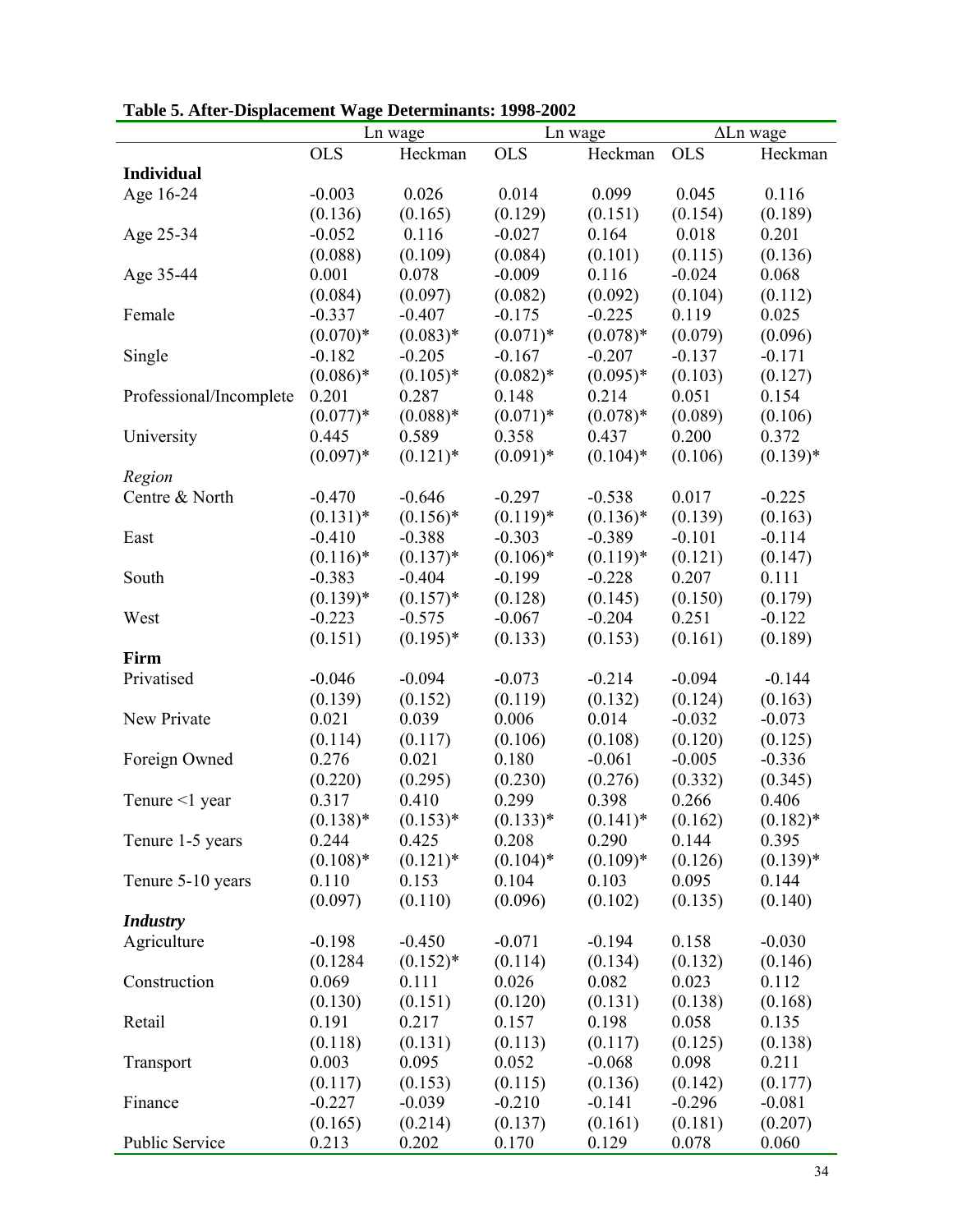|                       | (0.143)          | (0.204)             | (0.132)          | (0.160)             | (0.166)          | (0.221)              |
|-----------------------|------------------|---------------------|------------------|---------------------|------------------|----------------------|
| Education/Health      | $-0.154$         | $-0.158$            | $-0.040$         | $-0.018$            | 0.149            | 0.100                |
|                       | (0.149)          | (0.173)             | (0.150)          | (0.164)             | (0.200)          | (0.210)              |
| Other Services        | 0.039            | 0.135               | 0.087            | 0.068               | 0.072            | 0.209                |
|                       | (0.152)          | (0.171)             | (0.153)          | (0.164)             | (0.192)          | (0.211)              |
|                       |                  |                     |                  |                     |                  |                      |
| Firm size 100-999     | 0.172            | 0.323               | 0.161            | 0.293               | 0.140            | 0.312                |
|                       | (0.093)<br>0.229 | $(0.111)*$<br>0.363 | (0.083)<br>0.168 | $(0.095)*$<br>0.279 | (0.102)<br>0.056 | $(0.126)$ *<br>0.215 |
| Firm Size 1000+       | $(0.114)$ *      | $(0.138)*$          |                  | $(0.122)*$          |                  | (0.159)              |
|                       |                  |                     | (0.112)          |                     | (0.142)          |                      |
| Change Industry       | $-0.140$         | $-0.225$            | $-0.147$         | $-0.220$            | $-0.161$         | $-0.193$             |
|                       | $(0.067)*$       | $(0.073)*$          | $(0.062)*$       | $(0.063)*$          | $(0.072)*$       | $(0.067)*$           |
| Change Occupation     | $-0.059$         | $-0.005$            | 0.001            | 0.021               | 0.118            | 0.118                |
|                       | (0.067)          | (0.060)             | (0.066)          | (0.056)             | (0.080)          | (0.070)              |
| Change Region         | 0.351            | 0.300               | 0.327            | 0.320               | 0.282            | 0.261                |
|                       | $(0.138)*$       | $(0.128)$ *         | $(0.124)$ *      | $(0.100)*$          | (0.152)          | $(0.100)*$           |
| Move to Privatised    | 0.127            | 0.198               | 0.109            | 0.114               | 0.074            | 0.066                |
|                       | (0.188)          | (0.183)             | (0.191)          | (0.204)             | (0.240)          | (0.221)              |
| Move to foreign-owned | $-0.001$         | 0.081               | 0.034            | 0.128               | 0.096            | 0.259                |
|                       | (0.194)          | (0.140)             | (0.145)          | (0.121)             | (0.134)          | (0.141)              |
| <b>Time Out</b>       |                  |                     |                  |                     |                  |                      |
| Job-to-Job            | 0.183            | 0.163               | 0.136            | 0.133               | 0.051            | 0.008                |
|                       | $(0.073)*$       | $(0.060)*$          | $(0.069)*$       | $(0.058)*$          | (0.085)          | (0.075)              |
| 1-5 months            | 0.037            | 0.062               | 0.012            | 0.036               | $-0.033$         | $-0.135$             |
|                       | (0.129)          | (0.116)             | (0.126)          | (0.113)             | (0.152)          | (0.128)              |
|                       |                  |                     |                  |                     |                  |                      |
| Ln(old wage)          |                  |                     | 0.355            | 0.440               |                  |                      |
|                       |                  |                     | $(0.058)*$       | $(0.069)*$          |                  |                      |
| Lambda                |                  | 0.698               |                  | 0.561               |                  | 0.772                |
|                       |                  | $(0.112)*$          |                  | $(0.069)*$          |                  | $(0.139)*$           |
|                       |                  |                     |                  |                     |                  |                      |
| Constant              | 4.839            | 3.731               | 3.023            | 2.141               | $-0.268$         | $-1.459$             |
|                       | $(0.178)$ *      | $(0.283)*$          | $(0.354)*$       | $(0.427)*$          | (0.204)          | $(0.341)*$           |
|                       |                  |                     |                  |                     |                  |                      |
| $R^2$                 | 0.42             |                     | 0.48             |                     | 0.18             |                      |

Robust standard errors in brackets \* significant at 5 %. Default categories are male aged 45-60, single, no children, previously working in state owned firm , living in eastern Ukraine, production sector, firm<100 employees, previous job tenure 10 years +, out of work 6months+. Full-time jobs only. Dummy variable for missing values on firm size included. Sample size 263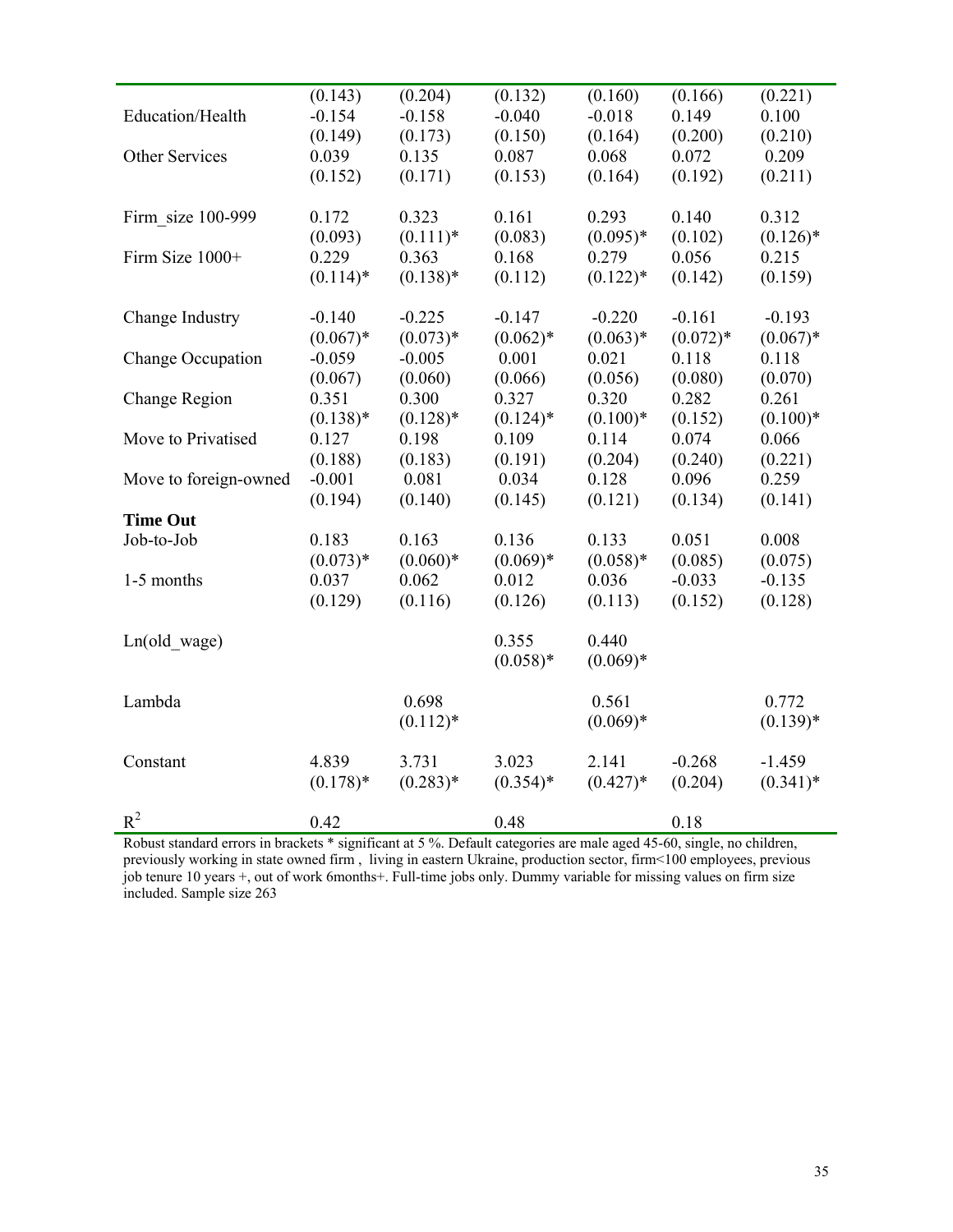| Table 0. Difference in Difference Estimates of Wage Costs of Displacement: 1998-2002 |                |                |          |  |  |  |
|--------------------------------------------------------------------------------------|----------------|----------------|----------|--|--|--|
|                                                                                      | (1)            | (2)            | (3)      |  |  |  |
| Panel A                                                                              |                |                |          |  |  |  |
| 2 <sup>nd</sup> Period Dummy                                                         | $-0.003$       | $-0.001$       | $-0.001$ |  |  |  |
|                                                                                      | (0.003)        | (0.002)        | (0.002)  |  |  |  |
| Displaced                                                                            | $-0.059$       | $-0.102$       | $-0.089$ |  |  |  |
|                                                                                      | (0.051)        | $(0.046)*$     | (0.051)  |  |  |  |
| Displaced*2 <sup>nd</sup> Period                                                     | 0.007          | 0.002          | 0.049    |  |  |  |
|                                                                                      | (0.060)        | (0.059)        | (0.061)  |  |  |  |
| Individual controls                                                                  | N <sub>o</sub> | Yes            | Yes      |  |  |  |
| Job controls                                                                         | N <sub>o</sub> | N <sub>o</sub> | Yes      |  |  |  |
| R-squared                                                                            | 0.03           | 0.19           | 0.26     |  |  |  |
| <b>Panel B</b>                                                                       |                |                |          |  |  |  |
| 2 <sup>nd</sup> Period Dummy                                                         | $-0.098$       | 0.002          | 0.002    |  |  |  |
|                                                                                      | $(0.007)*$     | (0.003)        | (0.003)  |  |  |  |
| Spell Length                                                                         | $-0.043$       | $-0.028$       | $-0.020$ |  |  |  |
|                                                                                      | (0.040)        | (0.033)        | (0.031)  |  |  |  |
| Spell length $*2nd$ Period                                                           | $-0.107$       | $-0.068$       | 0.024    |  |  |  |
|                                                                                      | (0.128)        | (0.129)        | (0.146)  |  |  |  |
| Individual controls                                                                  | N <sub>o</sub> | Yes            | Yes      |  |  |  |
| Job controls                                                                         | N <sub>o</sub> | N <sub>o</sub> | Yes      |  |  |  |
| R-squared                                                                            | 0.01           | 0.19           | 0.26     |  |  |  |
| Sample size                                                                          | 9785           | 9785           | 9785     |  |  |  |

| Table 6. Difference in Difference Estimates of Wage Costs of Displacement: 1998-2002 |  |  |  |  |
|--------------------------------------------------------------------------------------|--|--|--|--|
|                                                                                      |  |  |  |  |

Notes: Robust standard errors in parentheses; \* significant at 5%. Regressions also include year dummies.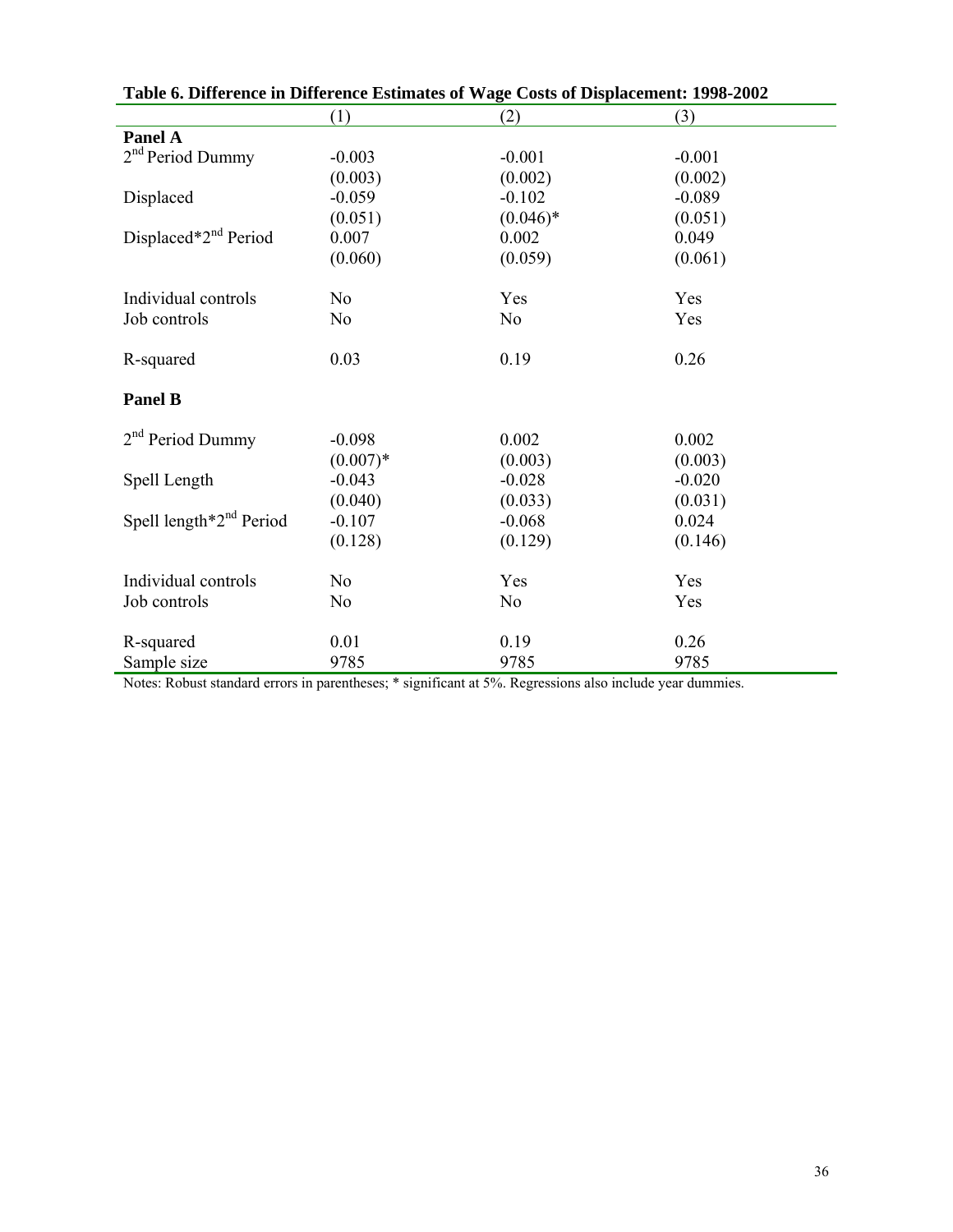|                                                                      | <b>OLS</b> | Fixed<br>Effects | Random<br>Effects | <b>OLS</b>     | Fixed<br>Effects | Random<br>Effects | <b>OLS</b>     | Fixed<br>Effects | Random<br>Effects |
|----------------------------------------------------------------------|------------|------------------|-------------------|----------------|------------------|-------------------|----------------|------------------|-------------------|
| Panel A                                                              |            | 2                | 3                 | $\overline{4}$ | 5                | 6                 | $\overline{7}$ | 8                | 9                 |
| Displaced                                                            | 0.029      | 0.042            | 0.040             | $-0.026$       | 0.030            | 0.022             | 0.029          | 0.030            | 0.037             |
|                                                                      | (0.032)    | (0.027)          | (0.025)           | (0.030)        | (0.026)          | (0.025)           | (0.037)        | (0.026)          | (0.026)           |
| Individual controls                                                  | No         | No               | No                | Yes            | Yes              | Yes               | Yes            | Yes              | Yes               |
| Job controls<br><b>Panel B</b><br>Years Before/After<br>Displacement | No         | No               | No                | No             | No               | No                | Yes            | Yes              | Yes               |
| 2 years before                                                       | 0.048      | $-0.077$         | $-0.061$          | $-0.003$       | $-0.029$         | $-0.027$          | $-0.026$       | $-0.068$         | $-0.059$          |
|                                                                      | (0.070)    | $(0.039)*$       | (0.038)           | (0.051)        | (0.034)          | (0.033)           | (0.059)        | (0.039)          | (0.038)           |
| 1 year before                                                        | $-0.021$   | $-0.130$         | $-0.115$          | $-0.059$       | $-0.072$         | $-0.069$          | $-0.091$       | $-0.124$         | $-0.117$          |
|                                                                      | (0.060)    | $(0.034)*$       | $(0.033)*$        | (0.047)        | $(0.030)*$       | $(0.029)*$        | (0.054)        | $(0.034)*$       | $(0.032)*$        |
| Year of Displacement                                                 | 0.037      | $-0.063$         | $-0.049$          | $-0.051$       | $-0.065$         | $-0.062$          | 0.060          | $-0.045$         | $-0.023$          |
|                                                                      | (0.058)    | (0.033)          | (0.032)           | (0.049)        | $(0.030)*$       | $(0.029)*$        | (0.069)        | (0.036)          | (0.035)           |
| 1 year after                                                         | 0.013      | $-0.071$         | $-0.057$          | $-0.061$       | $-0.062$         | $-0.060$          | $-0.008$       | $-0.075$         | $-0.060$          |
|                                                                      | (0.065)    | $(0.036)*$       | (0.035)           | (0.056)        | (0.033)          | (0.032)           | (0.063)        | $(0.036)*$       | (0.035)           |
| 2 years after                                                        | $-0.007$   | $-0.045$         | $-0.033$          | $-0.076$       | $-0.047$         | $-0.046$          | $-0.013$       | $-0.056$         | $-0.041$          |
|                                                                      | (0.067)    | (0.039)          | (0.038)           | (0.057)        | (0.036)          | (0.035)           | (0.063)        | (0.039)          | (0.038)           |

# **Table 7. Short-Run and Longer-Term Wage Costs of Displacement: 1998 - 2002**

Robust standard errors in parentheses. \* significant at 5% level; Sample size 7722. Sample restricted to those with 6 continuous wage observations.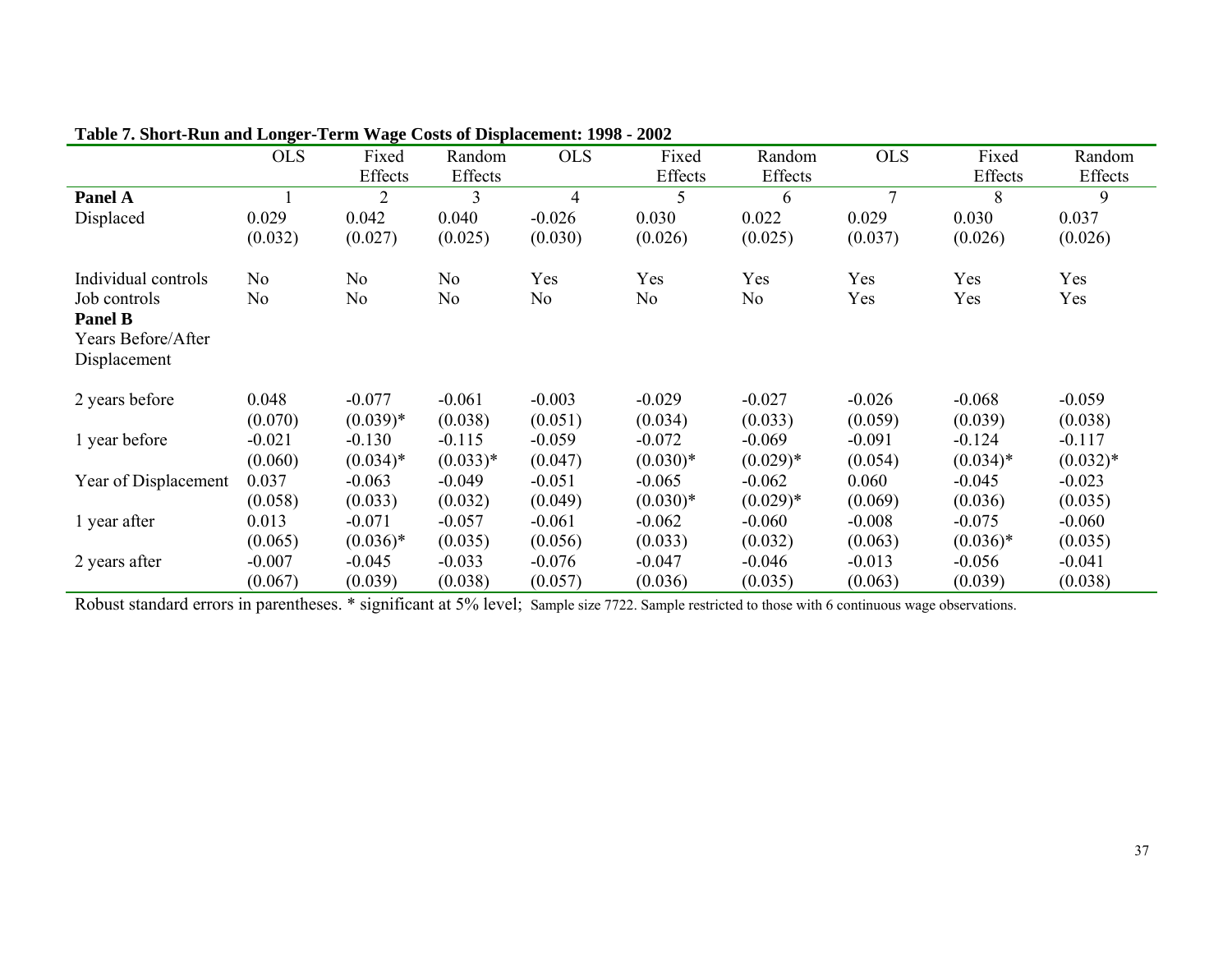| <b>REASON</b>                                    | <b>CLASSIFICATION</b>         |
|--------------------------------------------------|-------------------------------|
| 1 Closing down of enterprise/organization        | Displacement                  |
| 2 Reorganization of enterprise/organization      | Displacement                  |
| 3 Bankruptcy of enterprise/organization          | Displacement                  |
| 4 Privatization of enterprise/organization       | Displacement                  |
| 5 Dismissal initiated by employer                | Displacement                  |
| 6 Personnel reduction                            | Displacement                  |
| 7 Expiring of employment contract                | Quit                          |
| 8 Expiring of probation time                     | Quit                          |
| 9 Military service                               | Quit                          |
| 10 Imprisonment                                  | Quit                          |
| 11 Own illness or injury                         | Quit                          |
| 12 Studies                                       | Quit                          |
| 13 Retirement                                    | Quit                          |
| 14 Early retirement                              | Quit                          |
| 15 Marriage                                      | Quit                          |
| 16 Parental leave                                | Quit                          |
| 17 Need to take care of other members of family  | Quit                          |
| 18 Change of residence                           | Quit                          |
| 19 Wanted/was proposed higher salary             | Quit                          |
| 20 Wanted/was proposed better working conditions | Quit                          |
| 21 Wanted/was proposed more interesting work     | Quit                          |
| 22 Wanted to start own business                  | Quit                          |
| 23 Main job became second job                    | Quit                          |
| 24 End of farming/sole proprietorship            | Quit                          |
| 25 Other                                         | Variable (quit in most cases) |

### **Appendix**  Table A1. Reasons for leaving job classification<sup>16</sup>

l <sup>16</sup> The ULMS allows the respondent to give multiple answers as to the reasons for a job separation. In cases where this occurs, we use the following classification criteria:

<sup>-</sup> We ignore displacements caused by expiration of the employment contract (we focus on displacement of workers with permanent positions);

<sup>-</sup> If any of the answers is closing down of enterprise/organization, the person is displaced

<sup>-</sup> If among the answers there is no displacement, priority goes to answers suggesting a voluntary quit (wanted/was proposed higher salary, better working conditions, more interesting work, wanted to start own business, studies, marriage, parental leave, need to take care of family member)

<sup>-</sup> in all the remaining cases priority goes again to causes of displacement (reorganization, bankruptcy, privatization, personnel reduction);

<sup>-</sup> when we have dismissal initiated by the employer together with any of the causes classified as quit, we have a quit.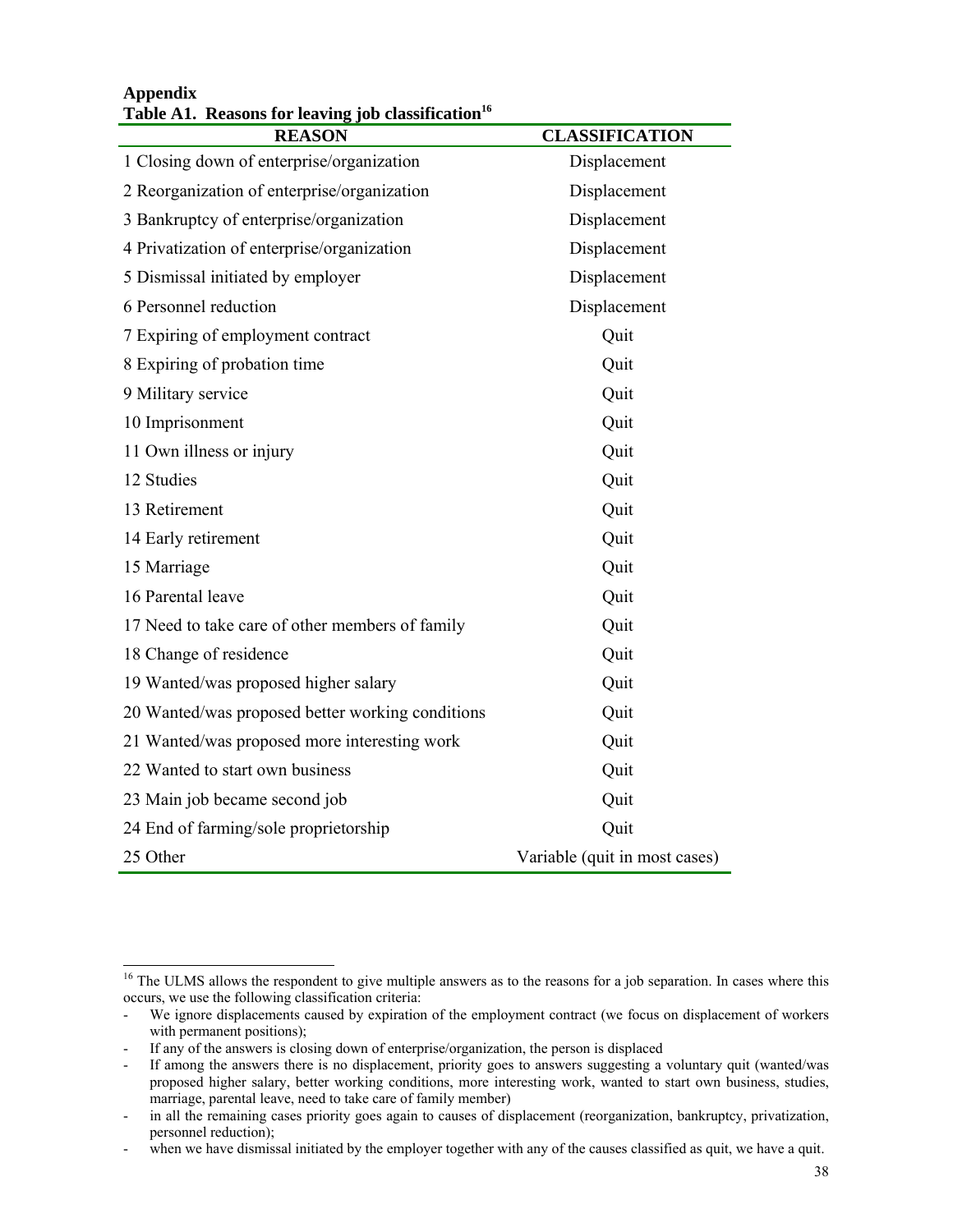| Table A2. Job Displacement Kates (in percent), 1992 to 2002 - Working age 19-70 |                          |                          |               |      |      |      |
|---------------------------------------------------------------------------------|--------------------------|--------------------------|---------------|------|------|------|
|                                                                                 | 1992                     | 1998                     | 1999          | 2000 | 2001 | 2002 |
| Males                                                                           | 3.2                      | 4.5                      | 3.7           | 4.3  | 3.6  | 5.2  |
| Females                                                                         | 2.2                      | 5.2                      | 4.3           | 4.7  | 3.3  | 3.5  |
| Ukrainian                                                                       | 2.6                      | 4.8                      | 3.7           | 4.2  | 3.5  | 4.2  |
| Russian                                                                         | 2.8                      | 4.3                      | 5.5           | 5.2  | 3.7  | 4.7  |
| Other                                                                           | 3.3                      | 8.2                      | 3.8           | 7.3  | 1.4  | 5.4  |
| Age                                                                             |                          |                          |               |      |      |      |
| $15 - 24$                                                                       | 4.4                      | 5.3                      | 5.3           | 4.6  | 3.1  | 5.3  |
| 25-39                                                                           | 3.1                      | 5.5                      | 4.0           | 4.1  | 3.6  | 3.6  |
| 40-54                                                                           | 1.9                      | 4.7                      | 4.0           | 5.2  | 3.5  | 4.9  |
| 55-64                                                                           | 1.7                      | 3.1                      | 3.3           | 3.6  | 2.6  | 4.4  |
| $65+$                                                                           |                          | 4.4                      | 3.8           | 1.5  | 3.8  | 1.0  |
| <b>Education</b>                                                                |                          |                          |               |      |      |      |
| Grades 1-11                                                                     | 2.3                      | 5.1                      | 4.6           | 7.1  | 2.9  | 3.5  |
| General secondary                                                               | 3.5                      | 5.4                      | 4.5           | 5.4  | 4.1  | 5.8  |
| Vocational elementary                                                           | 2.7                      | 4.4                      | 3.3           | 3.8  | 4.7  | 5.5  |
| Vocational secondary                                                            | 3.0                      | 4.4                      | 5.1           | 3.2  | 3.0  | 5.4  |
| Professional secondary/Incomplete higher                                        | 2.3                      | 4.7                      | 4.4           | 4.9  | 3.8  | 3.2  |
|                                                                                 | 2.5                      | 4.4                      | 1.7           | 3.0  | 2.2  | 3.4  |
| University                                                                      |                          |                          |               |      |      |      |
| <b>Job tenure</b>                                                               |                          |                          |               |      |      |      |
| $<$ 1 Year                                                                      | 2.8                      | $\overline{\phantom{0}}$ | 4.2           | 3.4  | 3.3  | 5.6  |
| 1Year                                                                           | 3.6                      | 5.3                      | 5.1           | 4.8  | 4.1  | 4.5  |
| 2-5Years                                                                        | 3.7                      | 7.0                      | 3.9           | 4.7  | 2.2  | 3.7  |
| 6-10 Years                                                                      | 2.5                      | 6.4                      | 4.3           | 4.8  | 5.4  | 3.3  |
| $11$ Years +                                                                    | 2.0                      | 3.4                      | 3.7           | 4.6  | 3.1  | 4.8  |
| Occupation                                                                      |                          |                          |               |      |      |      |
| Legislators, Senior Managers, Officials                                         | 1.4                      | 3.0                      | 3.7           | 2.0  | 5.6  | 2.0  |
| Professionals                                                                   | 1.9                      | 2.9                      | 2.3           | 3.1  | 1.5  | 2.3  |
| Technicians and Associate Professionals                                         | 1.9                      | 5.6                      | 2.1           | 4.0  | 2.5  | 2.5  |
| Clerks                                                                          | 2.2                      | 7.5                      | 5.7           | 4.2  | 4.3  | 6.1  |
| Service Workers and Market Workers                                              | 3.7                      | 5.7                      | 6.8           | 5.2  | 1.4  | 4.7  |
| Skilled Agricultural and Fishery Workers                                        | $\blacksquare$           | 6.4                      | 5.7           | 11.0 | 1.5  | 7.9  |
| Craft and Related Trades                                                        | 4.5                      | 5.6                      | 5.2           | 5.0  | 3.9  | 6.0  |
| Plant and Machine Operators and Assemblers                                      | 1.5                      | 4.1                      | 2.7           | 4.5  | 4.8  | 6.7  |
| Elementary (Unskilled) Occupations                                              | 2.3                      | 5.1                      | 2.8           | 5.8  | 3.4  | 5.1  |
| <b>Industry</b>                                                                 |                          |                          |               |      |      |      |
| Agriculture, hunting and forestry                                               | 1.2                      | 3.0                      | 3.1           | 7.8  | 4.0  | 4.2  |
| Manufacturing and mining                                                        | 3.4                      | 5.2                      | 4.6           | 5.4  | 4.6  | 6.5  |
| Electricity, gas and water supply                                               | 3.1                      | 2.5                      | $\frac{1}{2}$ | 0.8  | 1.6  | 4.1  |
| Construction                                                                    | 3.6                      | 11.0                     | 6.7           | 6.0  | 3.6  | 6.5  |
| Wholesale and retail trade; hotels                                              | 5.2                      | 10.1                     | 7.7           | 6.5  | 4.3  | 5.7  |
| Transport, storage and communication                                            | 0.7                      | 5.1                      | 3.7           | 1.9  | 2.3  | 4.9  |
| Financial intermediation, real estate                                           | 5.1                      | 8.9                      | 4.0           | 2.6  | 6.4  | 5.8  |
| Public Administration and defense                                               | 3.2                      | 2.4                      | 2.6           | 4.9  | 4.9  | 2.3  |
| Education, health and social work                                               | 1.3                      | 1.3                      | 1.6           | 1.4  | 1.2  | 0.9  |
| Social and personal service activities                                          | 4.3                      | 5.3                      | 6.4           | 1.5  | 4.4  | 2.5  |
| Other activities                                                                |                          |                          | 3.3           |      |      |      |
|                                                                                 |                          | 6.3                      |               | 3.3  |      | 3.3  |
| Type of enterprise/organization                                                 |                          |                          |               |      |      |      |
| <b>State</b>                                                                    | 2.6                      | 4.4                      | 3.7           | 4.7  | 3.6  | 4.7  |
| Cooperative                                                                     | 7.3                      | 13.5                     | 6.7           | 1.9  | 2.0  |      |
| Newly established enterprise                                                    | $\overline{\phantom{0}}$ | 8.6                      | 6.0           | 6.8  | 4.1  | 5.2  |

**Table A2. Job Displacement Rates (in percent), 1992 to 2002 - Working age 15-70**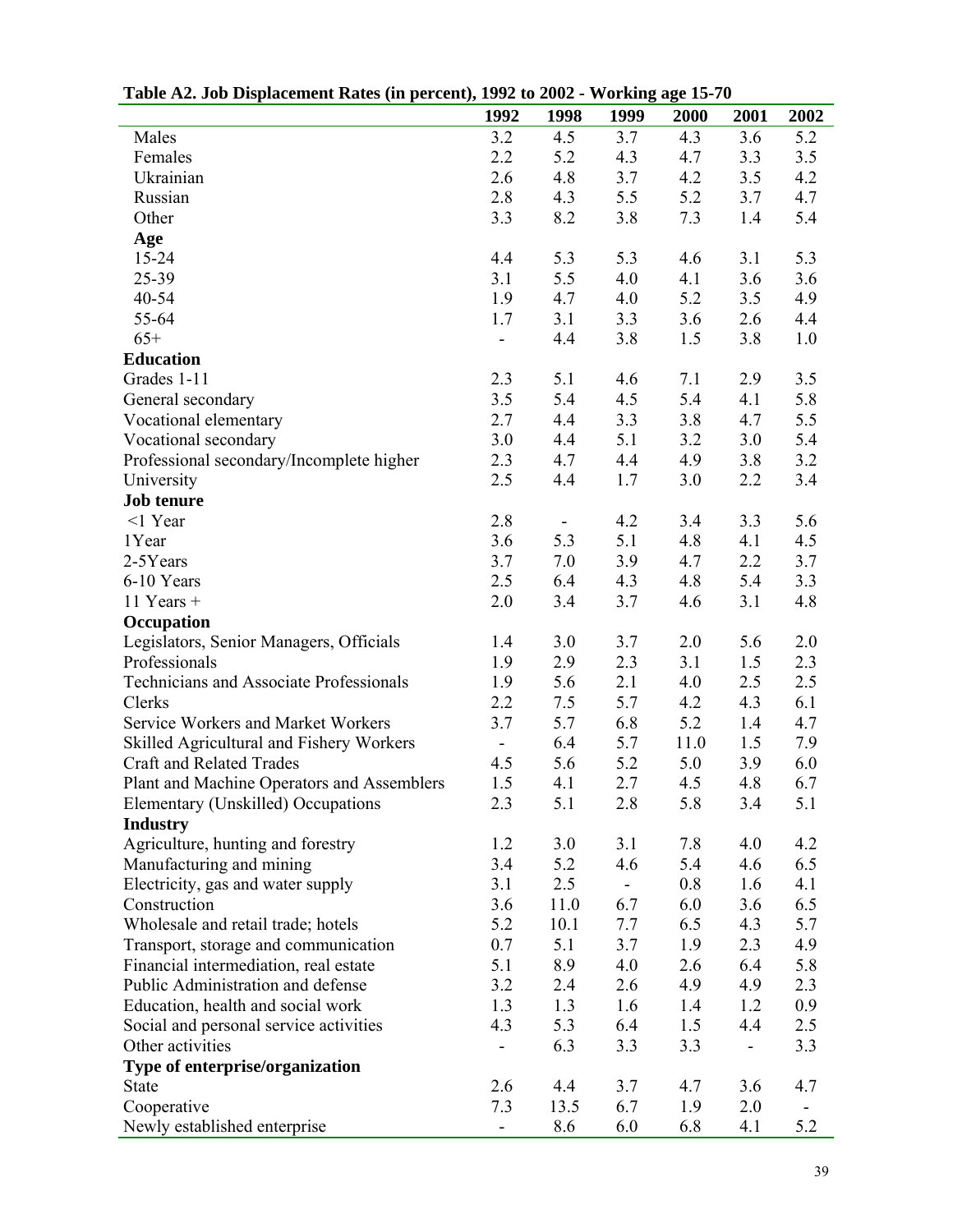| Privatized enterprise | 4.9 | 5.5 | 4.2 | 3.6 | 3.4 | 4.2 |
|-----------------------|-----|-----|-----|-----|-----|-----|
| <b>Region</b>         |     |     |     |     |     |     |
| West                  | 1.1 | 2.6 | 1.4 | 2.4 | 1.8 | 1.4 |
| Kyiv City             | 2.6 | 5.3 | 3.4 | 3.0 | 5.5 | 3.4 |
| Center & North        | 0.8 | 3.8 | 2.2 | 2.8 | 2.4 | 4.2 |
| East                  | 1.3 | 3.1 | 2.8 | 3.2 | 2.5 | 3.3 |
| South                 | 1.6 | 3.6 | 4.9 | 3.9 | 2.4 | 3.6 |
| Total                 | 2.7 | 4.8 | 4.0 | 4.5 | 3.4 | 4.3 |

Source: ULMS.

**Table A3. Discrete Piecewise Proportional Hazard Estimates of Jobless Spell Excluding Movements into Retirement (No Unobserved Heterogeneity)** 

| MOVEMENTS MIO KEIN CHICHT (TW ONODSCI VEG TIETEI OGCHEITY) |             | 1992-97     |             |            | 1998-2002   |             |
|------------------------------------------------------------|-------------|-------------|-------------|------------|-------------|-------------|
|                                                            | Total       | Displaced   | Quit        | Total      | Displaced   | Quit        |
| Displaced                                                  | $-0.114$    |             |             | $-0.182$   |             |             |
|                                                            | (0.064)     |             |             | $(0.058)*$ |             |             |
| <b>Individual</b>                                          |             |             |             |            |             |             |
|                                                            | 0.422       | 0.471       | 0.497       | 0.303      | 0.463       | 0.237       |
| Age 16-24                                                  |             |             |             |            |             |             |
|                                                            | $(0.127)$ * | (0.250)     | $(0.154)$ * | $(0.097)*$ | $(0.189)*$  | $(0.115)^*$ |
| Age 25-34                                                  | 0.427       | 0.183       | 0.519       | 0.274      | 0.346       | 0.260       |
|                                                            | $(0.103)*$  | (0.176)     | $(0.133)*$  | $(0.087)*$ | $(0.152)*$  | $(0.108)*$  |
| Age 35-44                                                  | 0.405       | 0.118       | 0.591       | 0.248      | 0.291       | 0.221       |
|                                                            | $(0.098)*$  | (0.158)     | $(0.131)*$  | $(0.083)*$ | $(0.131)^*$ | $(0.109)*$  |
| Female                                                     | $-0.573$    | $-0.220$    | $-0.710$    | $-0.732$   | $-0.746$    | $-0.702$    |
|                                                            | $(0.105)*$  | (0.191)     | $(0.130)*$  | $(0.084)*$ | $(0.152)*$  | $(0.102)*$  |
| Kids                                                       | 0.127       | 0.491       | $-0.030$    | 0.092      | $-0.025$    | 0.150       |
|                                                            | (0.099)     | $(0.186)$ * | (0.122)     | (0.083)    | (0.149)     | (0.101)     |
| Female*Kids                                                | 0.179       | $-0.026$    | 0.240       | 0.175      | 0.318       | 0.051       |
|                                                            | (0.127)     | (0.227)     | (0.156)     | (0.108)    | (0.195)     | (0.132)     |
| Married                                                    | $-0.081$    | $-0.411$    | 0.089       | $-0.053$   | $-0.014$    | $-0.054$    |
|                                                            | (0.071)     | $(0.123)*$  | (0.091)     | (0.062)    | (0.114)     | (0.074)     |
| Ukrainian                                                  | $-0.084$    | $-0.204$    | $-0.033$    | 0.050      | 0.214       | $-0.034$    |
|                                                            | (0.070)     | (0.134)     | (0.084)     | (0.063)    | (0.113)     | (0.077)     |
| <b>Education</b>                                           |             |             |             |            |             |             |
| Professional                                               | 0.055       | 0.119       | 0.063       | 0.172      | 0.197       | 0.169       |
| secondary                                                  | (0.073)     | (0.133)     | (0.090)     | $(0.066)*$ | (0.112)     | $(0.082)*$  |
| Graduate                                                   | 0.417       | 0.145       | 0.560       | 0.469      | 0.488       | 0.456       |
|                                                            | $(0.083)*$  | (0.151)     | $(0.103)*$  | $(0.072)*$ | $(0.137)*$  | $(0.086)*$  |
|                                                            |             |             |             |            |             |             |
| <b>Works Land Plot</b>                                     | $-0.049$    | $-0.097$    | $-0.038$    | $-0.042$   | 0.029       | $-0.066$    |
|                                                            | (0.062)     | (0.111)     | (0.076)     | (0.057)    | (0.104)     | (0.069)     |
| Job                                                        |             |             |             |            |             |             |
| Tenure <1 year                                             | $-0.471$    | $-1.013$    | $-0.357$    | $-0.036$   | $-0.077$    | $-0.004$    |
|                                                            | $(0.201)*$  | $(0.464)*$  | (0.228)     | (0.101)    | (0.184)     | (0.123)     |
| Tenure 1-5 years                                           | $-0.108$    | 0.138       | $-0.178$    | 0.070      | 0.012       | 0.076       |
|                                                            | (0.086)     | (0.159)     | (0.104)     | (0.083)    | (0.144)     | (0.103)     |
| Tenure 5-10 years                                          | 0.052       | 0.308       | $-0.032$    | 0.147      | 0.182       | 0.125       |
|                                                            | (0.077)     | $(0.131)^*$ | (0.097)     | (0.085)    | (0.143)     | (0.108)     |
| Firm Size 1000+                                            | $-0.012$    | 0.065       | $-0.044$    | $-0.131$   | $-0.068$    | $-0.163$    |
|                                                            | (0.070)     | (0.124)     | (0.088)     | (0.081)    | (0.142)     | (0.101)     |
| <b>Industry</b>                                            |             |             |             |            |             |             |
|                                                            |             |             |             |            |             |             |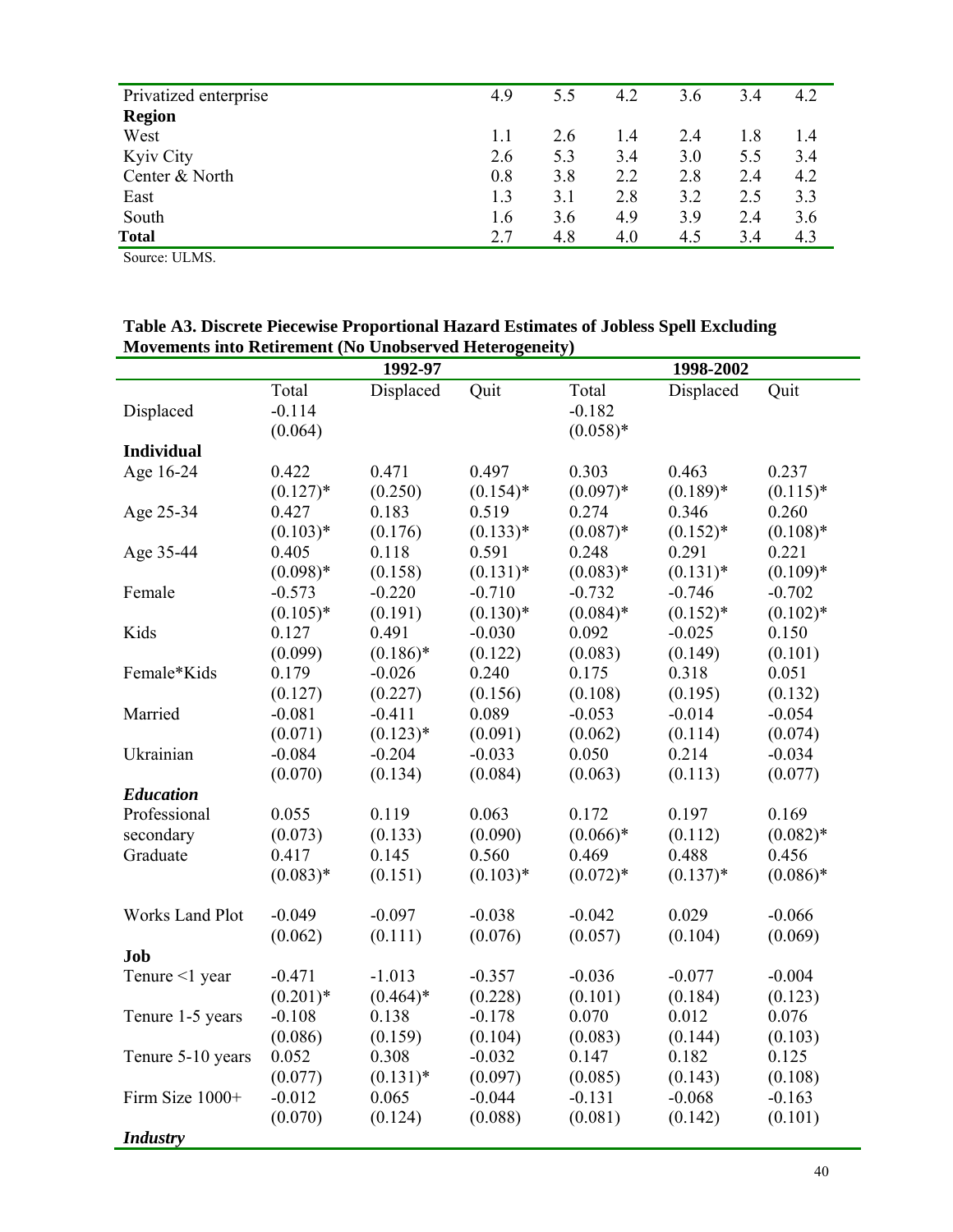| Manufacturing      | 0.936       | 1.007       | 0.976       | 0.470       | 0.538       | 0.470       |
|--------------------|-------------|-------------|-------------|-------------|-------------|-------------|
|                    | $(0.089)*$  | $(0.158)$ * | $(0.113)*$  | $(0.075)*$  | $(0.133)*$  | $(0.093)*$  |
| Retail             | 0.839       | 0.977       | 0.786       | 0.453       | 0.654       | 0.339       |
|                    | $(0.094)*$  | $(0.186)$ * | $(0.113)*$  | $(0.084)$ * | $(0.144)$ * | $(0.105)$ * |
| Transport          | 0.829       | 0.915       | 0.777       | 0.418       | 0.553       | 0.325       |
|                    | $(0.133)*$  | $(0.237)*$  | $(0.167)^*$ | $(0.130)*$  | $(0.212)*$  | (0.168)     |
| Finance            | 0.807       | 1.750       | 0.478       | 0.241       | 0.325       | 0.174       |
|                    | $(0.205)*$  | $(0.387)*$  | (0.247)     | (0.185)     | (0.335)     | (0.224)     |
| Education&Health   | 1.104       | 1.266       | 1.026       | 0.506       | 0.500       | 0.498       |
|                    | $(0.098)*$  | $(0.169)*$  | $(0.123)*$  | $(0.095)*$  | $(0.209)*$  | $(0.109)*$  |
| Ownership          |             |             |             |             |             |             |
| New Private        | 0.117       | 0.455       | 0.037       | 0.055       | $-0.006$    | 0.085       |
|                    | (0.204)     | (0.390)     | (0.246)     | (0.080)     | (0.145)     | (0.098)     |
| Privatised/Foreign | $-0.402$    | $-0.724$    | $-0.370$    | $-0.059$    | $-0.033$    | $-0.068$    |
|                    | (0.213)     | (0.473)     | (0.242)     | (0.096)     | (0.193)     | (0.112)     |
| <b>Region</b>      |             |             |             |             |             |             |
| Central/North      | $-0.029$    | $-0.012$    | $-0.045$    | $-0.124$    | $-0.390$    | 0.008       |
|                    | (0.090)     | (0.150)     | (0.116)     | (0.078)     | $(0.140)*$  | (0.095)     |
| Kyiv               | 0.004       | $-0.362$    | 0.068       | 0.272       | 0.315       | 0.250       |
|                    | (0.116)     | (0.226)     | (0.137)     | $(0.099)*$  | (0.188)     | $(0.119)*$  |
| South              | 0.066       | $-0.008$    | 0.095       | 0.040       | 0.083       | $-0.026$    |
|                    | (0.093)     | (0.172)     | (0.114)     | (0.084)     | (0.141)     | (0.107)     |
| West               | $-0.126$    | $-0.223$    | $-0.063$    | $-0.230$    | $-0.259$    | $-0.230$    |
|                    | (0.091)     | (0.151)     | (0.118)     | $(0.085)*$  | (0.151)     | $(0.104)$ * |
| <b>Duration</b>    |             |             |             |             |             |             |
| $<1$ month         | 1.812       | 1.657       | 1.799       | 3.329       | 3.050       | 3.454       |
|                    | $(0.101)$ * | $(0.180)*$  | $(0.123)*$  | $(0.060)*$  | $(0.101)*$  | $(0.075)*$  |
| 1-3 months         | 2.551       | 2.390       | 2.594       | 0.184       | $-0.020$    | 0.285       |
|                    | $(0.064)*$  | $(0.114)$ * | $(0.079)*$  | (0.122)     | (0.211)     | (0.150)     |
| 3-6 months         | 0.391       | 0.795       | 0.043       | 0.430       | 0.295       | 0.503       |
|                    | $(0.151)$ * | $(0.212)*$  | (0.220)     | $(0.115)^*$ | (0.193)     | $(0.144)$ * |
|                    |             |             |             |             |             |             |
| Constant           | $-4.742$    | $-4.854$    | $-4.759$    | $-4.199$    | $-4.423$    | $-4.182$    |
|                    | $(0.135)*$  | $(0.236)*$  | $(0.165)*$  | $(0.124)$ * | $(0.217)^*$ | $(0.152)*$  |
|                    |             |             |             |             |             |             |
| Log L              | $-4924$     | $-1676$     | $-3212$     | $-4408$     | $-1627$     | $-2761$     |

Source: ULMS Note: Standard errors are in brackets. \* significant at 5% level

| Table A4. Probit Estimates of After Displacement Wage Sample (1 <sup>st</sup> Stage Selection) |  |  |  |
|------------------------------------------------------------------------------------------------|--|--|--|
|                                                                                                |  |  |  |

|                   | Wage Level  | - –<br>Wage | Sample Mean | Sample Mean |
|-------------------|-------------|-------------|-------------|-------------|
|                   |             | Change      | no returns  | returns     |
| <b>Individual</b> |             |             |             |             |
| Age 16-24         | 0.077       | 0.001       | 0.11        | 0.11        |
|                   | (0.193)     | (0.196)     |             |             |
| Age 25-34         | 0.330       | 0.331       | 0.19        | 0.28        |
|                   | $(0.136)^*$ | $(0.141)^*$ |             |             |
| Age 35-44         | 0.287       | 0.252       | 0.32        | 0.36        |
|                   | $(0.117)^*$ | $(0.118)$ * |             |             |
| Female            | $-0.123$    | $-0.078$    | 0.54        | 0.51        |
|                   | (0.102)     | (0.102)     |             |             |
| Single            | 0.083       | 0.098       | 0.20        | 0.23        |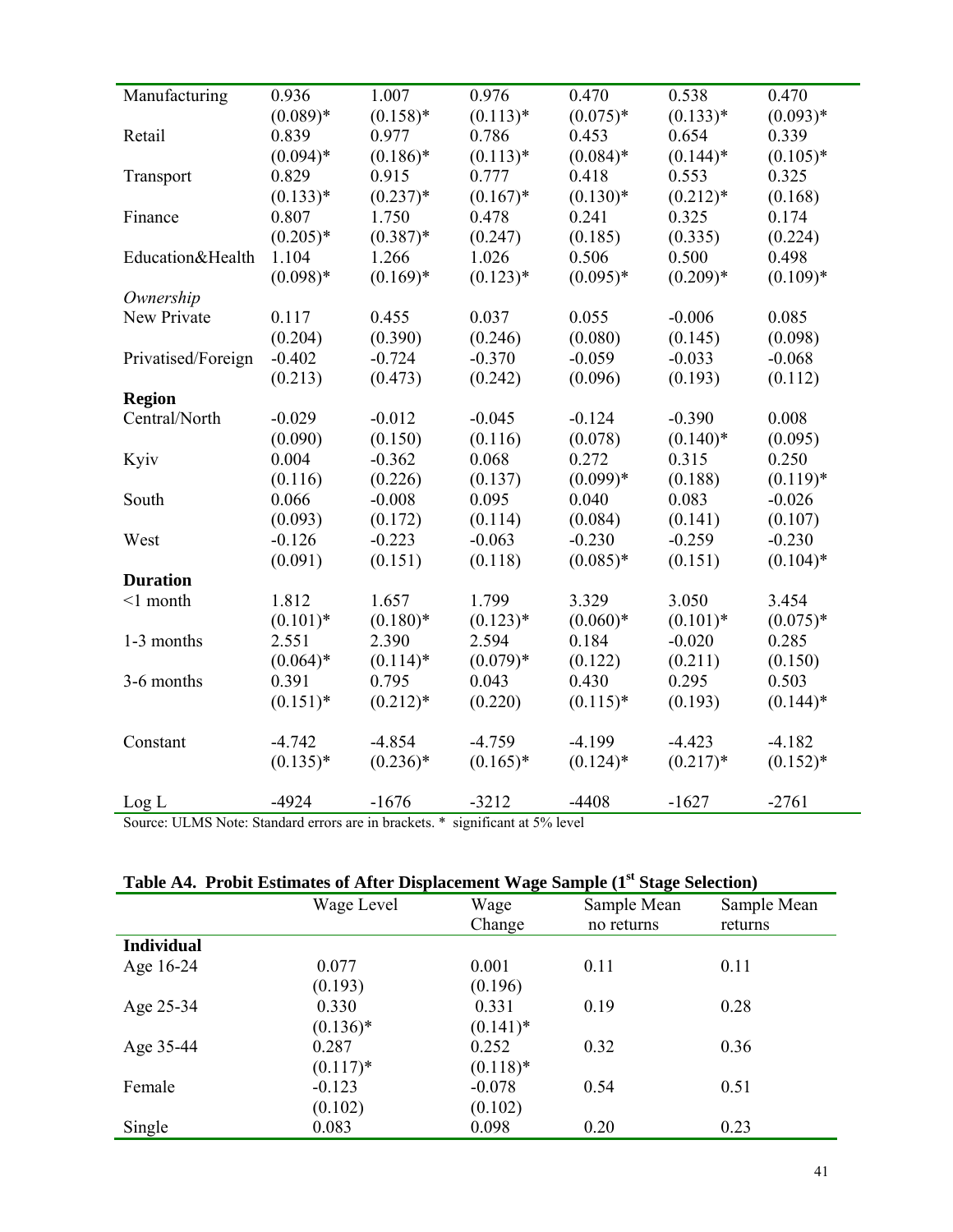|                         | (0.129)     | (0.131)    |      |      |
|-------------------------|-------------|------------|------|------|
| Vocational higher       | 0.175       | 0.184      | 0.22 | 0.25 |
|                         | (0.109)     | (0.117)    |      |      |
| Graduate                | 0.290       | 0.276      | 0.12 | 0.17 |
|                         | $(0.140)*$  | (0.144)    |      |      |
|                         |             |            |      |      |
| Region                  |             |            |      |      |
| Centre & North          | $-0.568$    | $-0.471$   | 0.29 | 0.19 |
|                         | $(0.197)$ * | $(0.200)*$ |      |      |
| East                    | $-0.088$    | $-0.011$   | 0.27 | 0.40 |
|                         | (0.185)     | (0.181)    |      |      |
| South                   | $-0.195$    | $-0.078$   | 0.17 | 0.20 |
|                         | (0.201)     | (0.204)    |      |      |
| West                    | $-0.783$    | $-0.729$   | 0.21 | 0.09 |
|                         | $(0.211)^*$ | $(0.207)*$ |      |      |
| <b>Firm</b>             |             |            |      |      |
| Privatised              | $-0.168$    | $-0.179$   | 0.06 | 0.07 |
|                         |             |            |      |      |
|                         | (0.187)     | (0.178)    |      |      |
| New Private             | $-0.126$    | $-0.064$   | 0.17 | 0.22 |
|                         | (0.147)     | (0.148)    |      |      |
| Foreign Owned           | $-0.473$    | $-0.449$   | 0.02 | 0.02 |
|                         | (0.397)     | (0.393)    |      |      |
| Tenure <1 year          | 0.084       | 0.078      | 0.11 | 0.11 |
|                         | (0.176)     | (0.182)    |      |      |
| Tenure 1-5 years        | 0.469       | 0.399      | 0.25 | 0.39 |
|                         | $(0.141)^*$ | $(0.143)*$ |      |      |
| Tenure 5-10 years       | 0.137       | 0.130      | 0.20 | 0.21 |
|                         |             | (0.139)    |      |      |
|                         | (0.137)     |            |      |      |
| <b>Industry</b>         |             |            |      |      |
| Agriculture             | $-0.456$    | $-0.458$   | 0.12 | 0.10 |
|                         | $(0.172)*$  | $(0.173)*$ |      |      |
| Construction            | 0.020       | 0.033      | 0.07 | 0.08 |
|                         | (0.181)     | (0.183)    |      |      |
| Retail                  | 0.145       | 0.103      | 0.14 | 0.23 |
|                         | (0.151)     | (0.152)    |      |      |
| Transport               | 0.010       | 0.025      | 0.07 | 0.07 |
|                         | (0.192)     | (0.189)    |      |      |
| Finance                 | 0.177       | $-0.017$   | 0.02 | 0.03 |
|                         |             |            |      |      |
|                         | (0.256)     | (0.310)    |      |      |
| Public Service          | $-0.217$    | $-0.296$   | 0.05 | 0.03 |
|                         | (0.260)     | (0.278)    |      |      |
| Education/Health        | $-0.185$    | $-0.049$   | 0.08 | 0.06 |
|                         | (0.218)     | (0.241)    |      |      |
| Other Services          | 0.165       | 0.059      | 0.06 | 0.07 |
|                         | (0.205)     | (0.252)    |      |      |
| Firm size 100-999       | 0.253       | 0.219      | 0.28 | 0.29 |
|                         | (0.131)     | (0.131)    |      |      |
| Firm Size 1000+         | 0.218       | 0.203      | 0.15 | 0.17 |
|                         |             |            |      |      |
|                         | (0.166)     | (0.172)    |      |      |
| <b>Ethnic Minority</b>  | $-0.051$    | $-0.132$   | 0.21 | 0.29 |
|                         | (0.085)     | (0.088)    |      |      |
| Children $\leq 6$ years | 0.033       | 0.053      | 0.12 | 0.15 |
|                         |             |            |      |      |